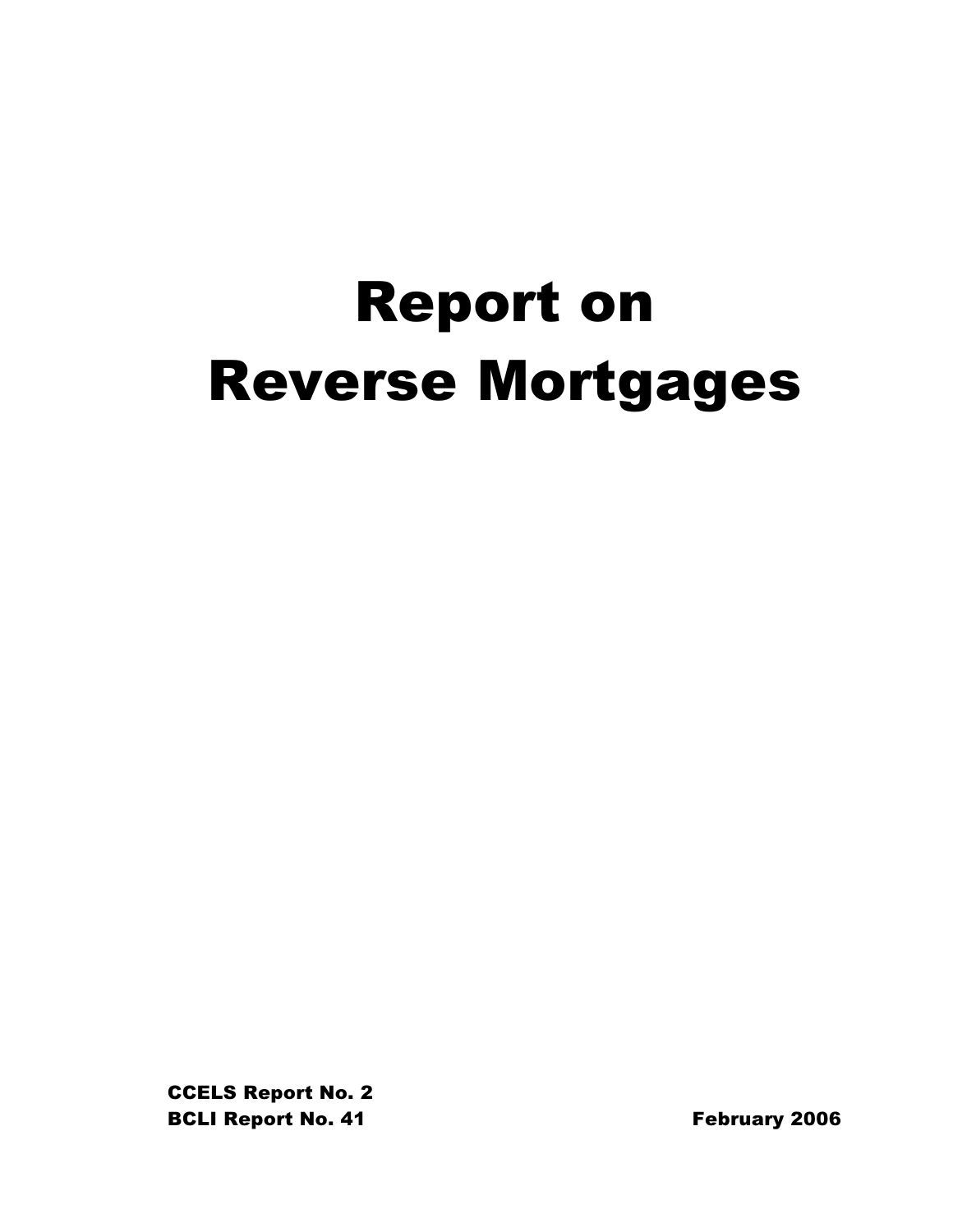# Canadian Centre for Elder Law Studies

The Canadian Centre for Elder Law Studies (CCELS) was created by the British Columbia Law Institute as a vehicle to carry forward the Institute's work in relation to legal issues affecting seniors and to enrich and to inform the lives of older people in their relationship with the law. It is a response to the need in Canada for a body that has a dedicated focus on this area to facilitate the development of Elder Law as a coherent body of knowledge.

1822 East Mall, University of British Columbia, Vancouver, B.C., Canada V6T 1Z1

Voice: (604) 822-0142 Fax: (604) 822-0144 E-mail: ccels@bcli.org W W W : http://www.ccels.ca

-----------------------------------------------

British Columbia Law Institute

The British Columbia Law Institute was created in 1997 by incorporation under the Provincial *Society Act*. Its mission is to:

- (a) promote the clarification and simplification of the law and its adaptation to modern social needs,
- (b) promote improvement of the administration of justice and respect for the rule of law, and
- (c) promote and carry out scholarly legal research.

The Institute is the effective successor to the Law Reform Commission of British Columbia, which ceased operations in 1997.

-----------------------------------------------

The members of the Institute are:

Thomas G. Anderson, Q.C. Prof. Keith Farquhar<br>
Craig Goebel (Vice-chair) Craig Goebel (Vice-chair) Prof. James MacIntyre, Q.C. (Treasurer) Kim Thorau<br>
D. Peter Ramsav. Q.C. (Treasurer) Prof. Martha O'Brien D. Peter Ramsay, Q.C.<br>Robert W. Grant Robert W. Grant **Robert W. Grant Communist Communist Communist Communist Communist Communist Communist Communist Communist Communist Communist Communist Communist Communist Communist Communist Communist Communist Communist** 

Craig Goebel (Vice-chair) **Arthur L. Close, Q.C. (Executive Director)** Ann McLean (Chair) **Ann McLean** (Chair) Gregory Steele, Q.C. (Secretary) David H. Pihl, Q.C.

*The British Columbia Law Institute and the Canadian Centre for Elder Law Studies gratefully acknowledge both the sustaining financial support of the Law Foundation of British Columbia and the contribution of the Real Estate Foundation of British Columbia to the funding of this project.*

-----------------------------------------------

-----------------------------------------------

**Library and Archives Canada Cataloguing in Publication**

**Report on reverse mortgages.**

**(CCELS report ; no. 2) (BCLI report ; no. 41) ISBN 1-894278-32-1**

**1. Mortgage loans, reverse—British Columbia. I. Canadian Centre for Elder Law Studies. II. Series. III. Series: BCLI report ; no. 41.**

**HG2040.5.C22B7 2006 332.7'22 C2006-900589-3**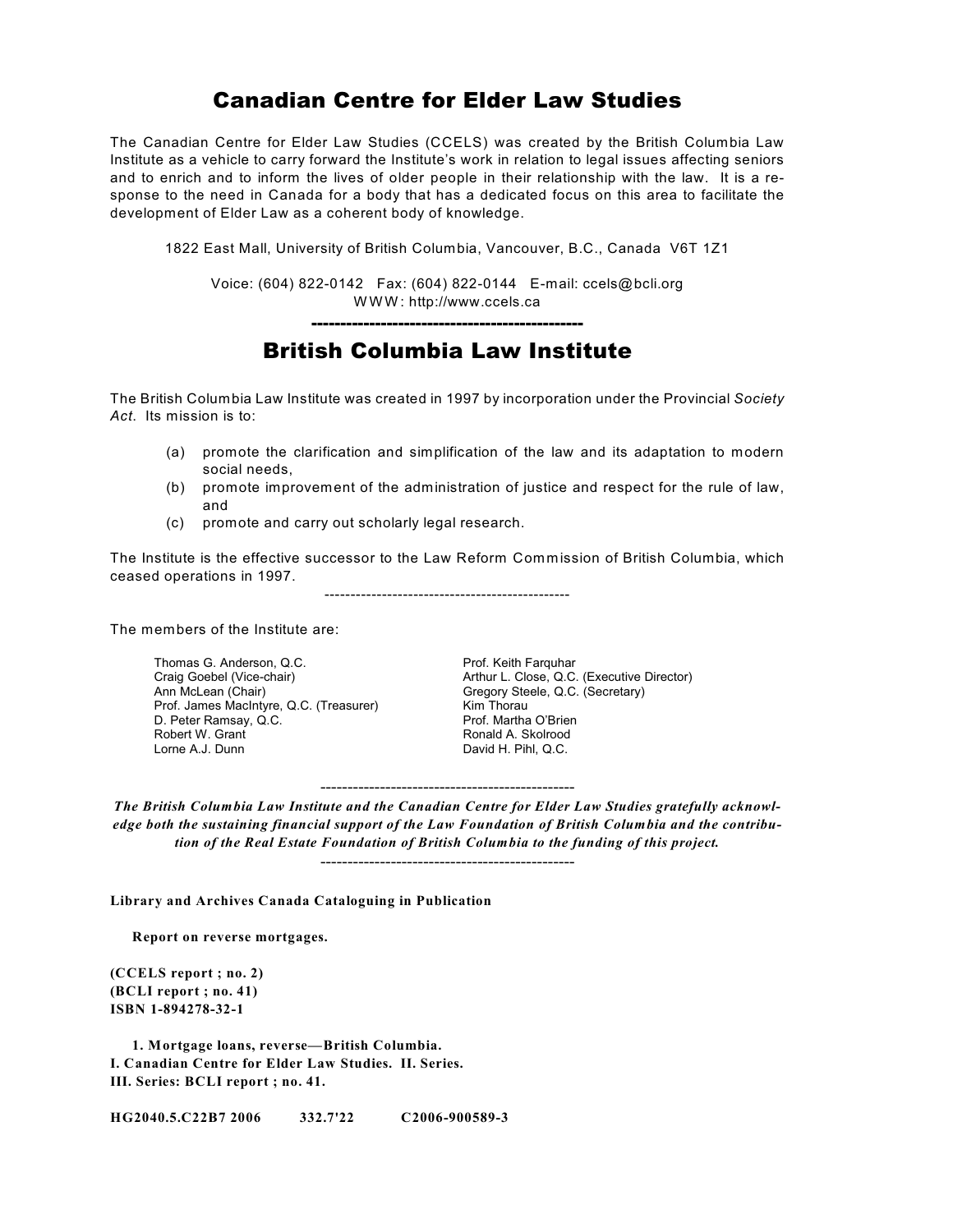# INTRODUCTORY NOTE

The Canadian Centre for Elder Law Studies and the British Columbia Law Institute have the honour to present:

# Report on Reverse Mortgages

A reverse mortgage is a type of loan secured by a mortgage of real estate. Reverse mortgages differ from conventional mortgages in a number of ways, but their most important differences involve repayment and eligibility. A reverse mortgage is a rising debt loan. Unlike conventional mortgages, reverse mortgages do not require a borrower to make periodic repayments of principal and interest. In most cases, borrowers invest the proceeds in an annuity or other asset that provides them with a regular income. The loan is repaid after the borrower's death or when the borrower's principal residence is sold or abandoned. In British Columbia (as in most other jurisdictions), only senior citizens are eligible to borrow under a reverse mortgage.

The existing law (and the cost of consumer credit disclosure provisions of Part 5 of the *Business Practices and Consumer Protection Act*, which have yet to be proclaimed in force) does not provide an adequate legal framework for reverse mortgages. This Report recommends enacting legislation that will specifically address reverse mortgages. The proposed legislation is focussed on disclosure and related consumer protection measures. It will ensure that reverse mortgage borrowers have the tools necessary to evaluate the legal and financial merits of the transaction.

> Ann McLean Chair, British Columbia Law Institute

February 2006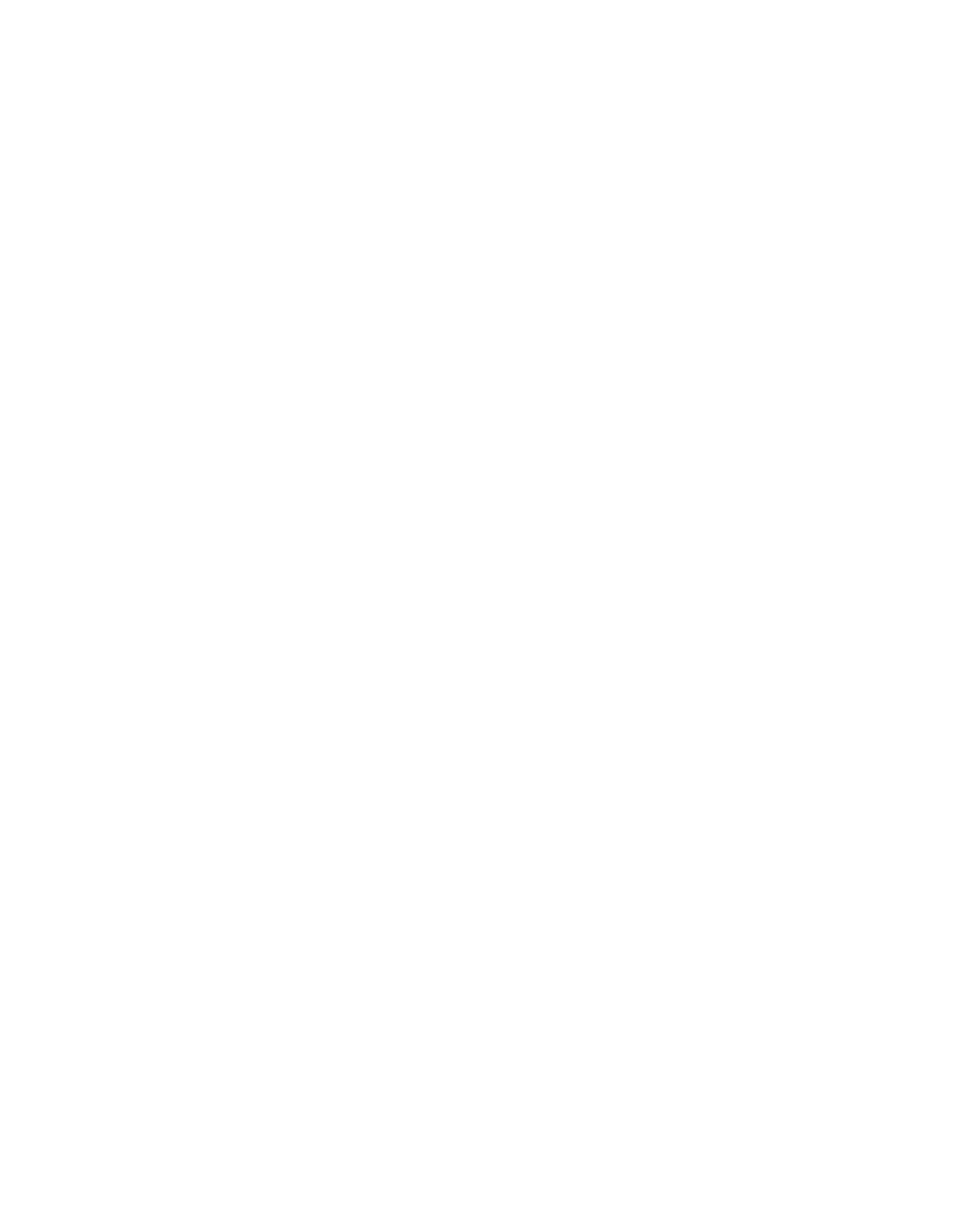# TABLE OF CONTENTS

| I.            |                                                          |                                                              |  |
|---------------|----------------------------------------------------------|--------------------------------------------------------------|--|
| II.           | $A_{-}$<br>B.<br>D.<br>$E_{\perp}$<br>$F_{\rm{L}}$<br>G. |                                                              |  |
|               |                                                          |                                                              |  |
|               | $A_{-}$                                                  |                                                              |  |
|               |                                                          | IV. HOW DOES BRITISH COLUMBIA REGULATE REVERSE MORTGAGES? 11 |  |
|               | $\mathbf{A}$                                             |                                                              |  |
|               | <b>B.</b>                                                |                                                              |  |
|               |                                                          |                                                              |  |
| $V_{\bullet}$ |                                                          |                                                              |  |
|               | $\mathsf{A}$                                             |                                                              |  |
|               | <b>B.</b>                                                |                                                              |  |
|               | $C_{\cdot}$                                              |                                                              |  |
|               | D.                                                       |                                                              |  |
|               | $E_{\cdot}$                                              |                                                              |  |
|               | F.                                                       |                                                              |  |
|               | G.                                                       |                                                              |  |
|               |                                                          |                                                              |  |
|               |                                                          | 24                                                           |  |
|               | $A_{-}$                                                  | 24                                                           |  |
|               | B.                                                       | Recommended Changes to the Manitoba Framework<br>25          |  |
|               | C.                                                       |                                                              |  |
|               |                                                          |                                                              |  |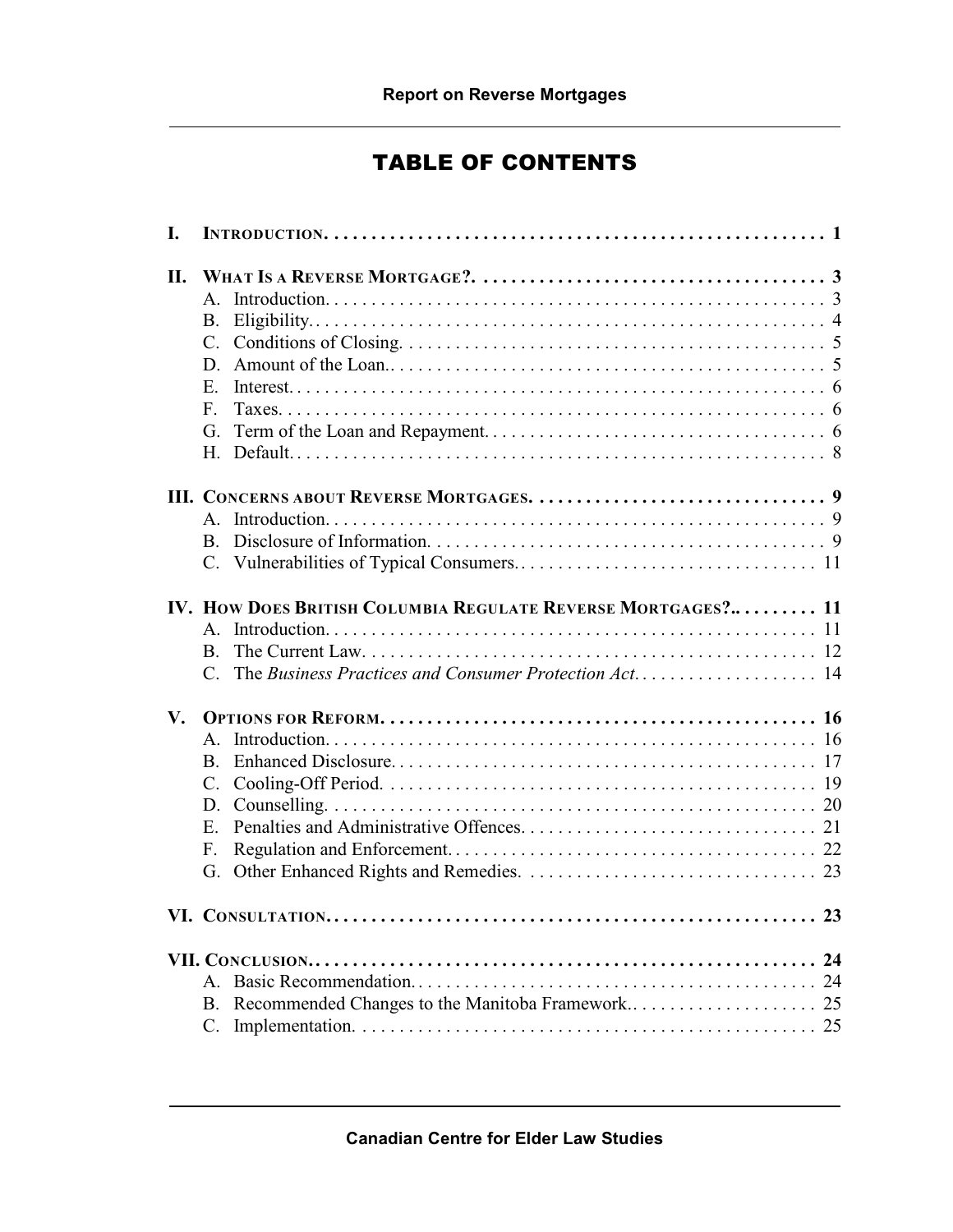# TABLE OF CONTENTS—*Continued*

| Appendix A        |  |
|-------------------|--|
| <b>Appendix B</b> |  |
| Appendix C        |  |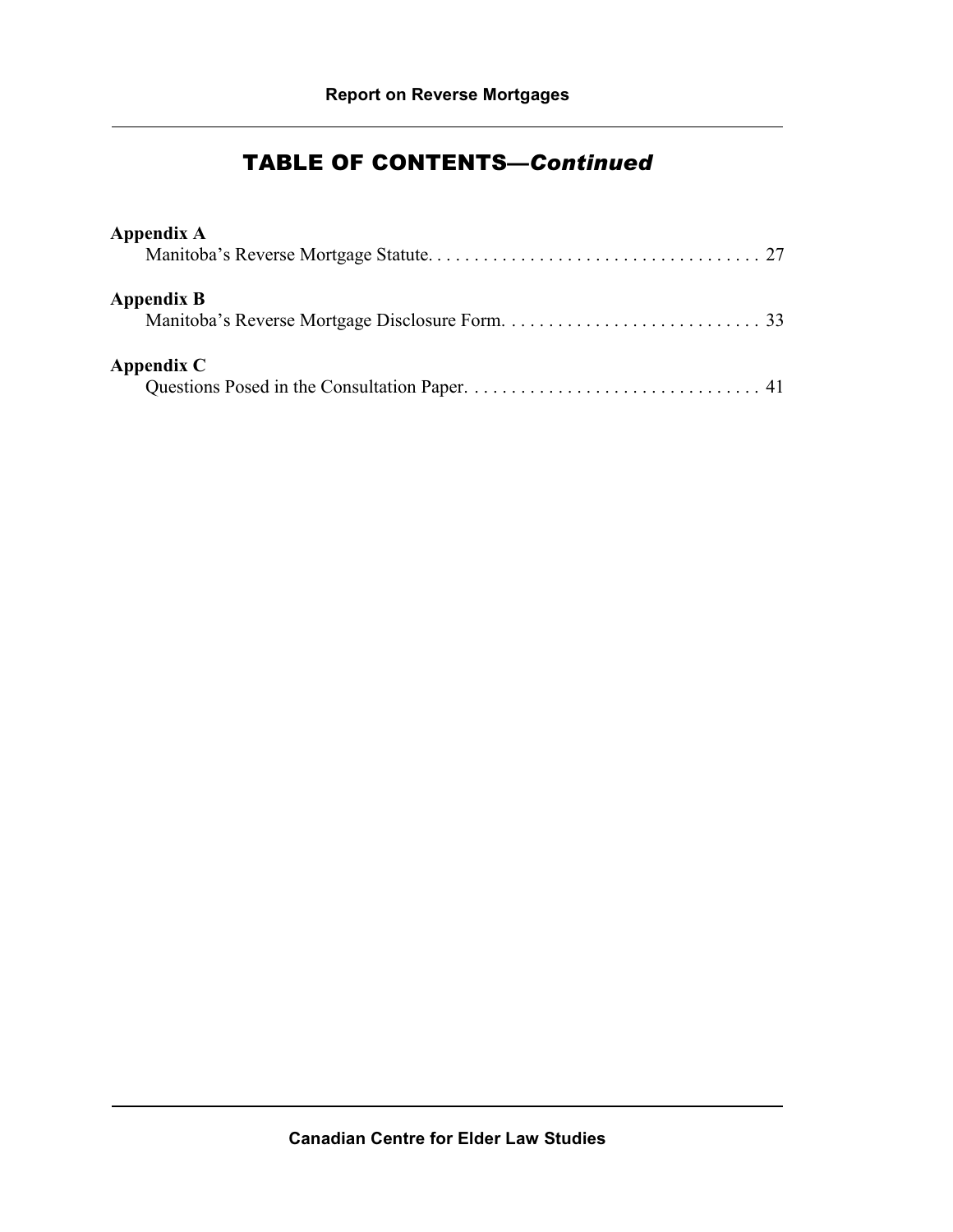## **I. INTRODUCTION**

More and more, Canadians are relying on borrowing to meet their financial needs. A recent study conducted by Statistics Canada noticed a pronounced trend in favour of increased borrowing: $<sup>1</sup>$ </sup>

Over the past 14 years, there has been a significant run-up in household debt, corresponding with a decline in the saving rate. This is a continuation of a long-term trend in demand for housing and goods and corresponding increased household indebtedness that has reflected demographic demand as well as more relaxed altitudes towards debt on the part of both lenders and borrowers.

The phrase "demographic demand" refers to the idea that a person's goals in obtaining credit may be influenced by age. The borrowing patterns of young people provide the most familiar example of this phenomenon. In general, young people have not had the opportunity to accumulate savings, but they have a high potential to earn income on an increasing scale. They most often seek out credit to enable them to purchase major items of property, such as cars, furniture, appliances, and houses. Lenders extend them credit on the strength of their ability to earn income.

It is widely known that the fastest growing demographic group is not young people—it is senior citizens. When senior citizens apply for loans their goals are often the mirror image of those of younger people. Many senior citizens own major assets. They often own real estate outright—unencumbered by a mortgage. And they have often seen the value of their real estate rise considerably since it was purchased. Due to retirement, though, senior citizens' incomes are diminished.

Lenders have noticed these differing needs of borrowers based on age. They have begun to develop loan products to cater to the needs of older as well as younger people. This Report will examine one product that is aimed at senior citizens—the reverse mortgage.

In the chapters that follow, this Report will discuss what reverse mortgages are, what common complaints about them exist, how British Columbia regulates them, and what options for reform of the law are most promising. As a means of approaching the topic, this Report will begin by considering the example of a hypothetical older couple.

*Mr. A and Mrs. A are a married couple. Both of them are 68 years old; both retired at age 65. Mr. A worked from a young age until retirement as a labourer. Mrs. A's employment history was interrupted for a long period as she cared for the couple's children. She worked part-time in various clerical positions from her*

<sup>1.</sup> *Recent Trends in Household Net Worth*, online: Statistics Canada <http://www.statcan.ca/english/ freepub/13-605-XIE/2003001/chronology/2004networth/index.htm> at 3.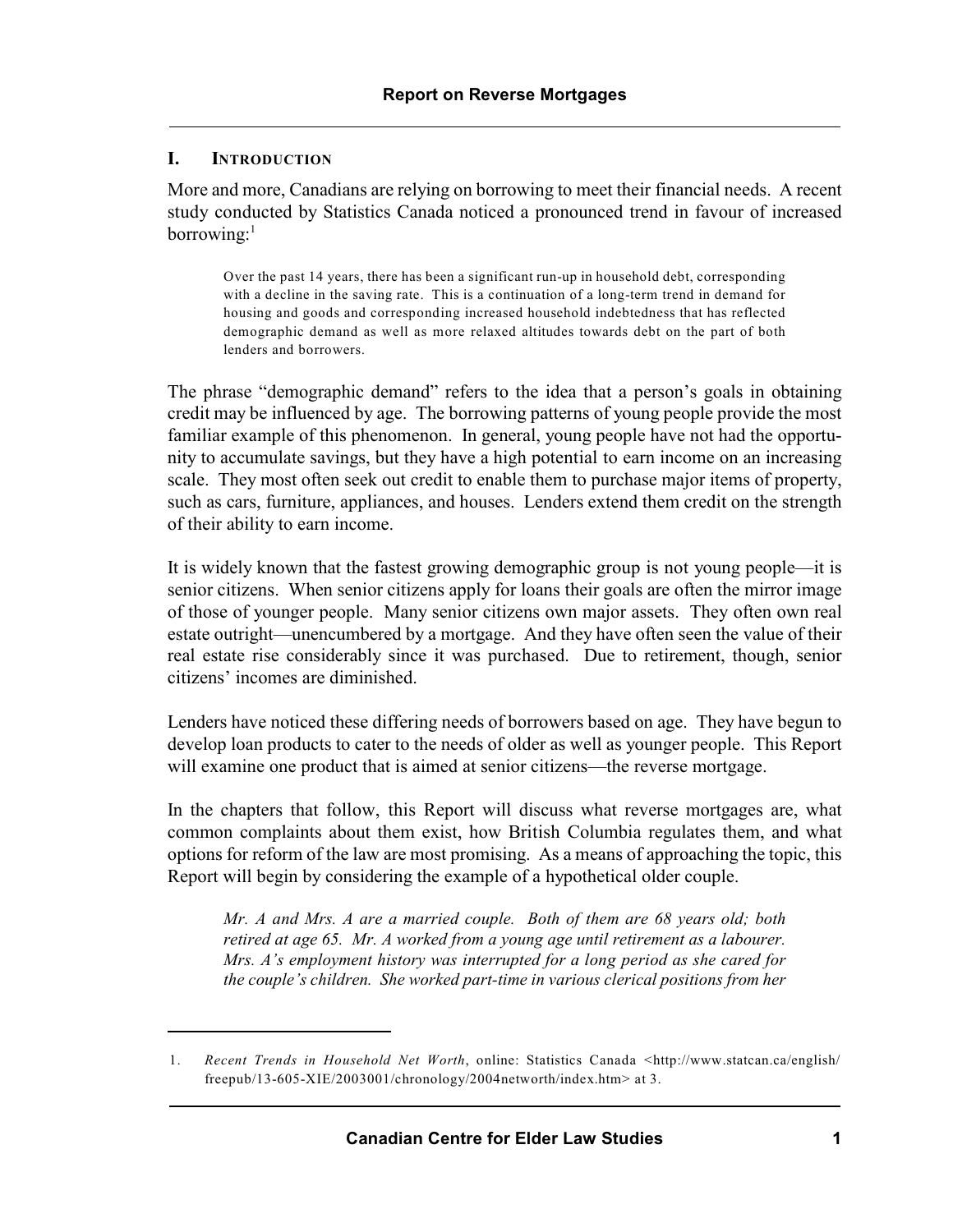*late 40s until retirement. Mr. A's and Mrs. A's pensions provide them with a modest income. Their savings are minimal.*

*Mr. A and Mrs. A own a house that was built in the 1920s and is located in a working-class neighbourhood in Kelowna. They purchased the house in the late 1960s for \$20 000. The loan that they took out to buy the house has been paid off. They have clear title to the house. Apart from the house and a 10-year-old car, Mr. A and Mrs. A own no major assets.*

*The house has risen considerably in value since Mr. A and Mrs. A purchased it. It is currently valued at \$300 000. The house's increase in value is entirely due to the general appreciation in real estate prices in British Columbia since the late 1960s. In fact, the house is in need of repair. Its condition is becoming a source of anxiety for Mr. A and Mrs. A.*

*Mr. A and Mrs. A have always dreamed about travelling across North America in a recreational vehicle. They hoped to spend their early retirement fulfilling this dream. But their current income will not permit them to do it. They decide to borrow the money they need to fulfil their goals.*

*Mr. A and Mrs. A discover that there is a large number of ways to borrow the funds they need. They find the choices to be baffling, as neither has much experience in evaluating financial products. They become attracted to a product called a "reverse mortgage," because it is a product that is only available to senior citizens, it is a loan geared to the value of their house rather than their level of income, and it does not require them to make periodic payments. They complete the application procedure for the reverse mortgage, which includes an appraisal of their house. Mr. A and Mrs. A are told that they are eligible to borrow \$80 000, with interest at an annual rate of 7.25 percent, compounded semi-annually. They agree to borrow that amount.*

*Mr. A and Mrs. A use \$25 000 from the proceeds of the reverse mortgage to purchase a used recreational vehicle. They also use \$5000 to begin making repairs to their house. They invest the remaining \$50 000 in an annuity, which gives them approximately \$325 per month in income. The payments from this annuity supplement their pension income and enable them to travel.*

*Ten years after they enter into the reverse mortgage, Mr. A and Mrs. A, now 78, decide that they wish to move. They have found it difficult to keep their home in proper repair and wish to move to a smaller, more manageable property. They are informed that the reverse mortgage will come due when they complete the sale of their house. They are also informed that they owe slightly more than \$160 000, or double the amount that they borrowed. This surprises Mr. A and Mrs. A. Their home has not appreciated greatly in value. Mr. A and Mrs. A are not sure that the*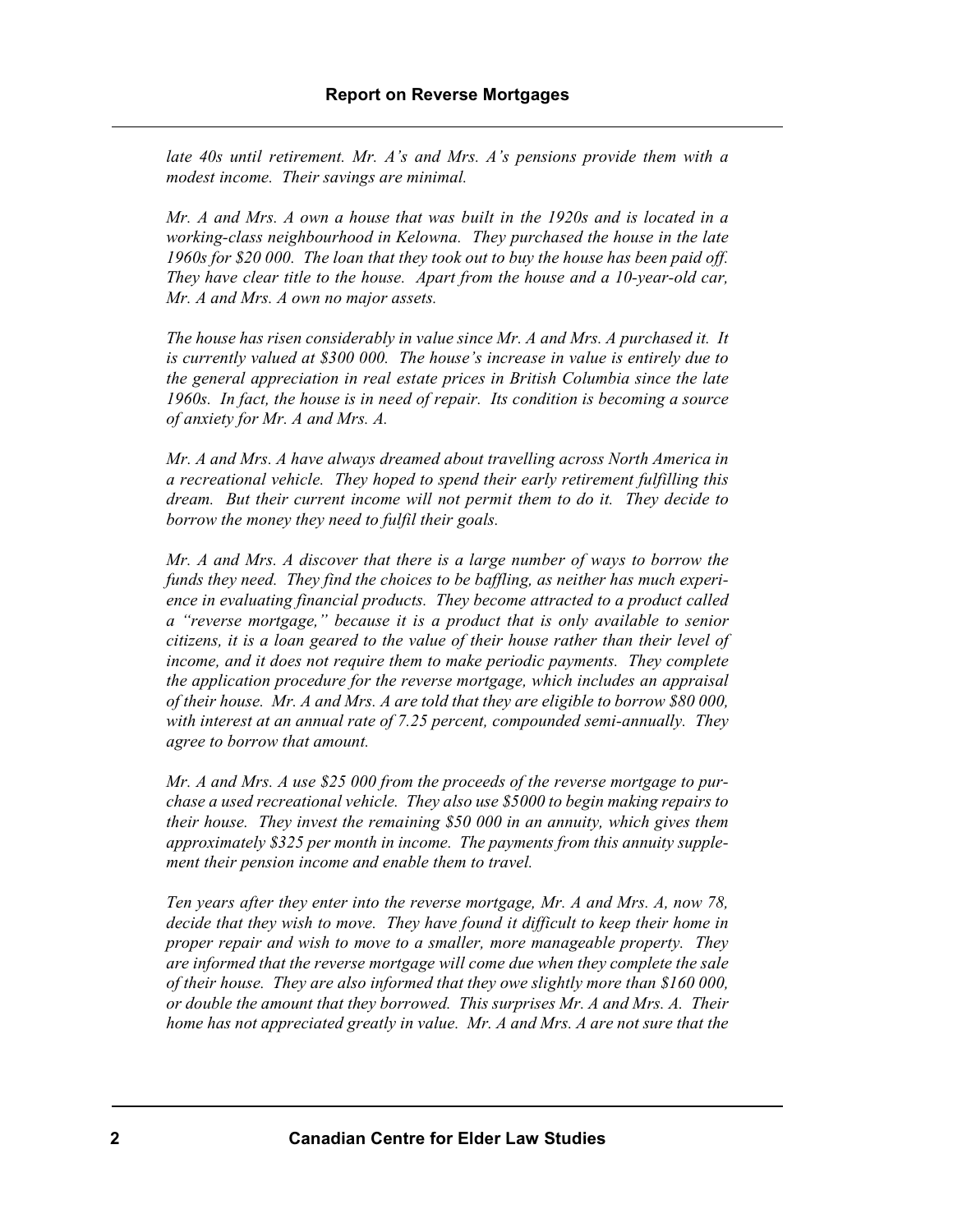*amount they will receive from its sale will enable them to purchase the property they want, after the reverse mortgage has been paid off.*<sup>2</sup>

There are many ways for the law to regulate transactions such as the one involving Mr. A and Mrs.  $A<sup>3</sup>$  But one may question whether the law, as it now stands, does enough to assist borrowers like Mr. and Mrs. A. In particular, this Report will focus on whether the existing law provides reverse mortgage borrowers with suitable disclosure in advance of the transaction that they are about to enter into.

# **II. WHAT IS A REVERSE MORTGAGE?**

## **A. Introduction**

Fundamentally, a reverse mortgage is a type of loan secured by a mortgage of real estate. The main differences between a reverse mortgage and a conventional mortgage involve eligibility for the loan and repayment terms. Reverse mortgage lenders only offer their product to senior citizens. Reverse mortgages do not require the borrower to make any payment on account of the principal or interest accruing on the loan until the entire balance is due. These qualities provide the "reversal" implied in the name "reverse mortgage." Under a conventional mortgage, a lender advances funds to a borrower. Typically, these funds are applied to the purchase of real estate (although they may be used for other purposes). The borrower is obliged to make periodic payments on account of the principal and interest owing. For the lender, the borrower's ability to make these periodic payments is of prime importance; for the borrower, the loan is necessary to buy the real estate. Under a reverse mortgage, the real estate to be mortgaged has already been purchased and any financial charges on title to it have been discharged. The borrower is not expected to make periodic payments, or any payments, until the loan comes due. For the lender, the value of the mortgaged property is paramount; for the borrower, the loan is obtained to supplement income or to enable purchases of assets other than the mortgaged property.

<sup>2.</sup> This example was inspired in part by Jennifer Aitkens, "A Sobering Look at Home Equity Conversion" *Canadian MoneySaver* 21:2 (February 2002) 8, online: Canadian MoneySaver <http://www. canadianmoneysaver.ca/article\_retrieve.aspx?article\_id=203>. The calculation of the amount Mr. A and Mrs. A owe after ten years relies on "the rule of 72," which Ms. Aitkens describes at 8 as ". . . an arithmetic shortcut that tells you how many years it will take for an amount of money to double at a given rate of growth"  $(72/7.25 = 9.93)$ . The precise amount Mr. A and Mrs. A will owe is \$163 072.55. In order to retain the simplicity of the example, no attempt has been made to account for non-interest charges or for changes in the house's value or in the interest rate during the 10-year period.

<sup>3.</sup> For example, there is existing legislation restricting unconscionable practices in consumer transactions and limiting the rate of interest that a lender can charge. *See Business Practices and Consumer Protection Act*, S.B.C. 2004, c. 2, sections 7–10; *Criminal Code*, R.S.C. 1985, c. C-46, section 347. As there is no evidence of such abusive practices being used in reverse mortgage transactions in British Columbia, this Report will not concern itself with unconscionability or criminal rates of interest.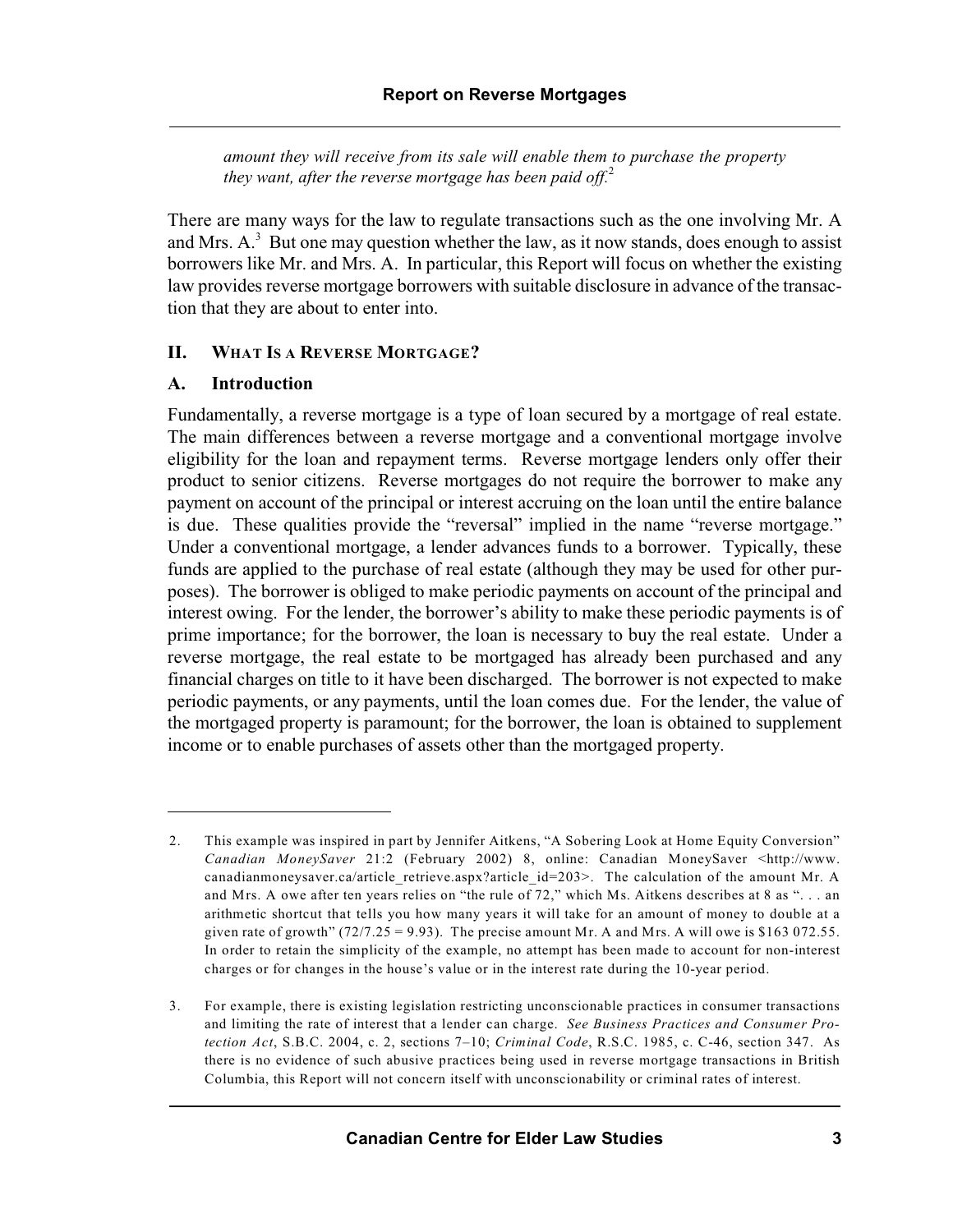British Columbia does not have legislation establishing a legal definition of reverse mortgage. As can readily be appreciated, although the basic structure of a reverse mortgage is well established, there can be some differences in detail. Our discussion, therefore, is not focussed on a single model of the reverse mortgage; it will also examine some familiar variations. Currently, there are very few reverse mortgage lenders in Canada.<sup>4</sup> In the sections that follow, we present details drawn not only from their documents and practices, but also from reports in the press,<sup>5</sup> from court cases,<sup>6</sup> and from reverse mortgage lenders in the United States (which has a larger and more developed market than Canada), $\frac{7}{1}$  in order to paint a picture of a generic reverse mortgage.

## **B. Eligibility**

In order to grant a mortgage a borrower must own real estate. This limit to eligibility is common to all mortgages. A further restriction on eligibility applies only to reverse mortgages. Reverse mortgages tend to be limited to people who are 62 years old or older.

Several reports began to appear in the summer of 2005 about a possible change to the composition of the reverse mortgage market. The reports indicate that two federal cabinet ministers have begun to promote the idea that the Canada Mortgage and Housing Corporation should be involved in the reverse mortgage market as a lender. *See*, *e.g.*, Norma Greenaway, "Government May Rescue House-Rich, Cash-Poor Seniors" *The Vancouver Sun* (27 June 2005) A3. The Canada Mortgage and Housing Corporation has not made a public response to this idea. It also provided no official comment to an inquiry from the Centre. Since there is no concrete proposal in existence at this time, this Report will not comment on this idea.

- 5. *See*, *e.g.*, James Daw, "Reverse Mortgage Proves Expensive" *The Toronto Star* (15 March 2005) D2.
- 6. *See*, *e.g.*, *Bain* v. *Empire Life Insurance Co.*, 2004 BCSC 1577.
- 7. *See*, *e.g.*, ABT Associates Inc., *Evaluation Report of FHA's Equity Conversion Mortgage Insurance Demonstration* (31 March 2000), online: HUD USER <http://www.huduser.org/Publications/pdf/ hecmrpt.pdf>; American Association of Retired Persons, *Home Made Money: A Consumer's Guide to Reverse Mortgages* (Washington: AARP, 2004). *See also* Ken Scholen, *Your New Retirement Nest Egg: A Consumer Guide the New Reverse Mortgages* (Apple Valley, MN: NCHEC Press, 1995); David A. Bridewell & Charles Nauts, eds., *Reverse Mortgages: A Lawyer's Guide to Housing and Income Alternatives* (Chicago: American Bar Association, 1997); Jean Reilly, "Reverse Mortgages: Backing into the Future" (1997) 5 Elder L.J. 17; Carolyn H. Sawyer, "Reverse Mortgages: An Innovative Tool for Elder Law Attorneys" (1996) 26 Stetson L. Rev. 617.

<sup>4.</sup> The Canada Mortgage and Housing Corporation reports that four reverse mortgage lenders are in business in this country. *See* Canada Mortgage and Housing Corporation, "Reverse Mortgages—How the Strategy Works" (undated), online: Canada Mortgage and Housing Corporation <http://www.cmhcschl.gc.ca/en/imquaf/afho/afadv/fite/remo/how.cfm>. There is one dominant lender in the market, and it appears that they currently make the vast majority of reverse mortgage loans British Columbia. But there have been other lenders active in this province in the past, there appears to be at least one financial institution currently offering (but not actively marketing) a product based on an older model of the reverse mortgage form, and there will, in all likelihood, be other entrants into the market in the future.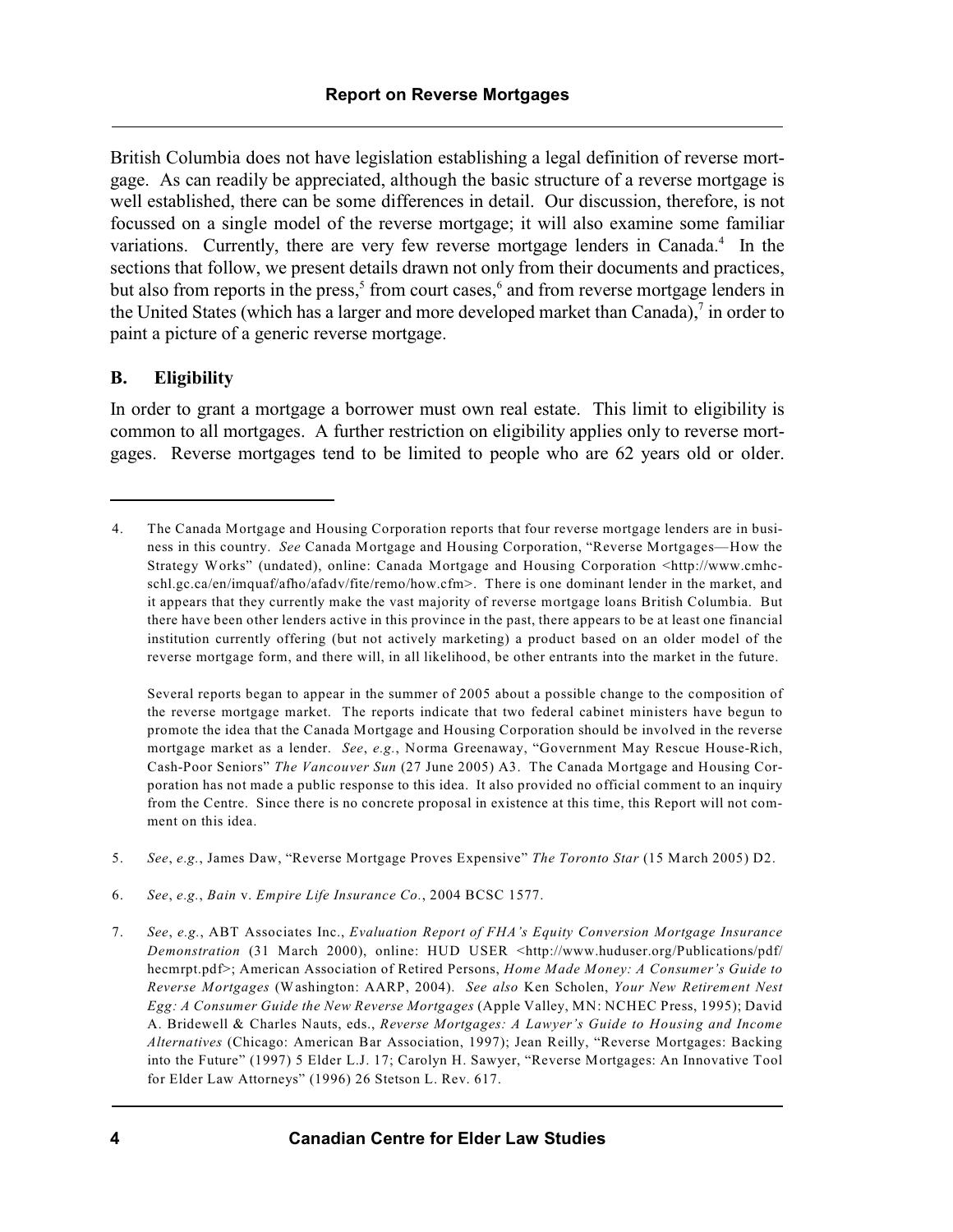Where this age limit is not established by law, $<sup>8</sup>$  the dynamics of the transaction appear to</sup> dictate it. Since reverse mortgages are repaid when the loan comes due, reverse mortgage lenders do not require a borrower to have the income level necessary to support monthly payments. Further, under most reverse mortgages the loan may not come due until the borrower dies. Lending to younger borrowers could result in reverse mortgages of such a long duration that the effect of compounding interest would invariably cause the amount outstanding under the loan to eclipse the value of its security. The value of the mortgaged property is of the utmost importance for reverse mortgage lenders. The ideal candidate for a reverse mortgage is a person who owns a principal residence unencumbered by a mortgage and who is seeking an income supplement. People who fit this profile tend to be senior citizens. As a result, reverse mortgage lenders restrict eligibility for reverse mortgages to senior citizens.

# **C. Conditions of Closing**

Given the importance of the value of the reverse mortgage borrower's property, reverse mortgage lenders require that potential borrowers obtain an appraisal of their property. The potential borrower must pay for this appraisal. The cost of the appraisal should be borne in mind by borrowers; it will form a non-interest charge that should be factored into determining the overall cost of borrowing under a reverse mortgage.

Some reverse mortgage lenders require borrowers to retain independent legal representation for the reverse mortgage transaction. Others require borrowers to provide a certificate of independent legal advice as one of the closing documents for the loan.

Reverse mortgage lenders insist on having the first mortgage on title to the borrower's property. If the borrower's title is encumbered by other financial charges, then the borrower will be obliged to use part of the reverse mortgage proceeds, or other funds, to pay out and discharge these other charges.

# **D. Amount of the Loan**

Lenders determine the principal amount of the loan by reference to the value of the house and the age of the borrower or borrowers. Older borrowers are usually entitled to a larger loan. Reverse mortgages have a lower initial loan-to-value ratio than conventional mortgages. The principal advanced tends to fall in a range between 10 percent to 40 percent of the value of the mortgaged property. Of course, as interest accrues over time, this ratio will become higher.

<sup>8.</sup> *See*, *e.g.*, *National Housing Act*, *infra* note 60, § 1715z-20 (b) (1); Mass. Gen. Laws ch. 167E, § 14A (2003), online: The General Laws of Massachusetts <http://www.mass.gov/legis/laws/mgl/167E-2. HTM>.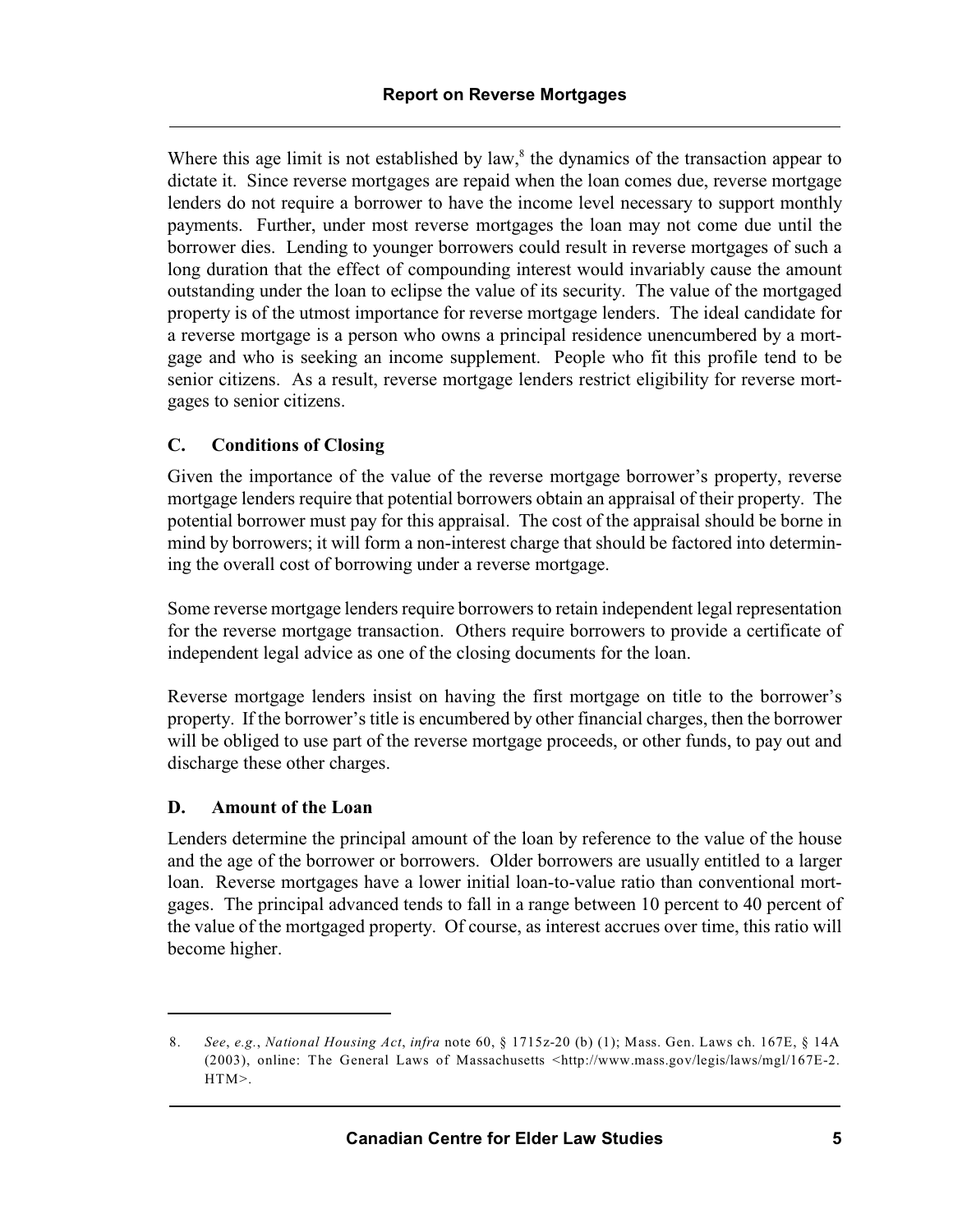Borrowers may choose to have the principal advanced in a lump sum or periodically over the term of the loan. A popular choice effectively combines these two options: borrowers receive a lump sum and invest all or part of it in an annuity, which pays borrowers income periodically. Reverse mortgage lenders that do not offer annuities themselves will often facilitate their purchase for borrowers.

# **E. Interest**

The interest component of reverse mortgages is usually pegged to an external rate. For example, one lender charges interest at a rate of 4.75 percent above the one-year Government of Canada Treasury Bill rate, as it is set by the government from time to time. The lender "resets" its interest rate each year to account for variations in the underlying Government of Canada Treasury Bill rate. This method of charging interest is not unique to reverse mortgages.

A key feature of reverse mortgages that may escape some borrowers is that reverse mortgages are rising debt loans. Since borrowers are not making periodic payments they are not reducing the amount of interest accruing on the loan. As that interest is regularly compounded (usually semi-annually), the amount outstanding under the loan can grow to be quite large, as the borrower ends up paying interest on the accumulating interest.

# **F. Taxes**

The money that senior citizens receive from a reverse mortgage is characterized as proceeds from a loan. As is the case for all loans, this money is not taxable under the Canadian *Income Tax Act*. 9

Reverse mortgage borrowers continue to be the registered owner of the mortgaged property. This means that they are fully liable for property taxes.

# **G. Term of the Loan and Repayment**

Most reverse mortgage loans are not made for a set term of years. Instead, the reverse mortgage becomes fully due and payable on the occurrence of a specified event. That event is typically the earliest to occur of:

(1) A certain amount of days (for example, 120 days) after the date of the borrower's death. (If there is more than one borrower, then this period begins to run after the date the last borrower dies.)

<sup>9.</sup> R.S.C. 1985 (5th Supp.), c. 1.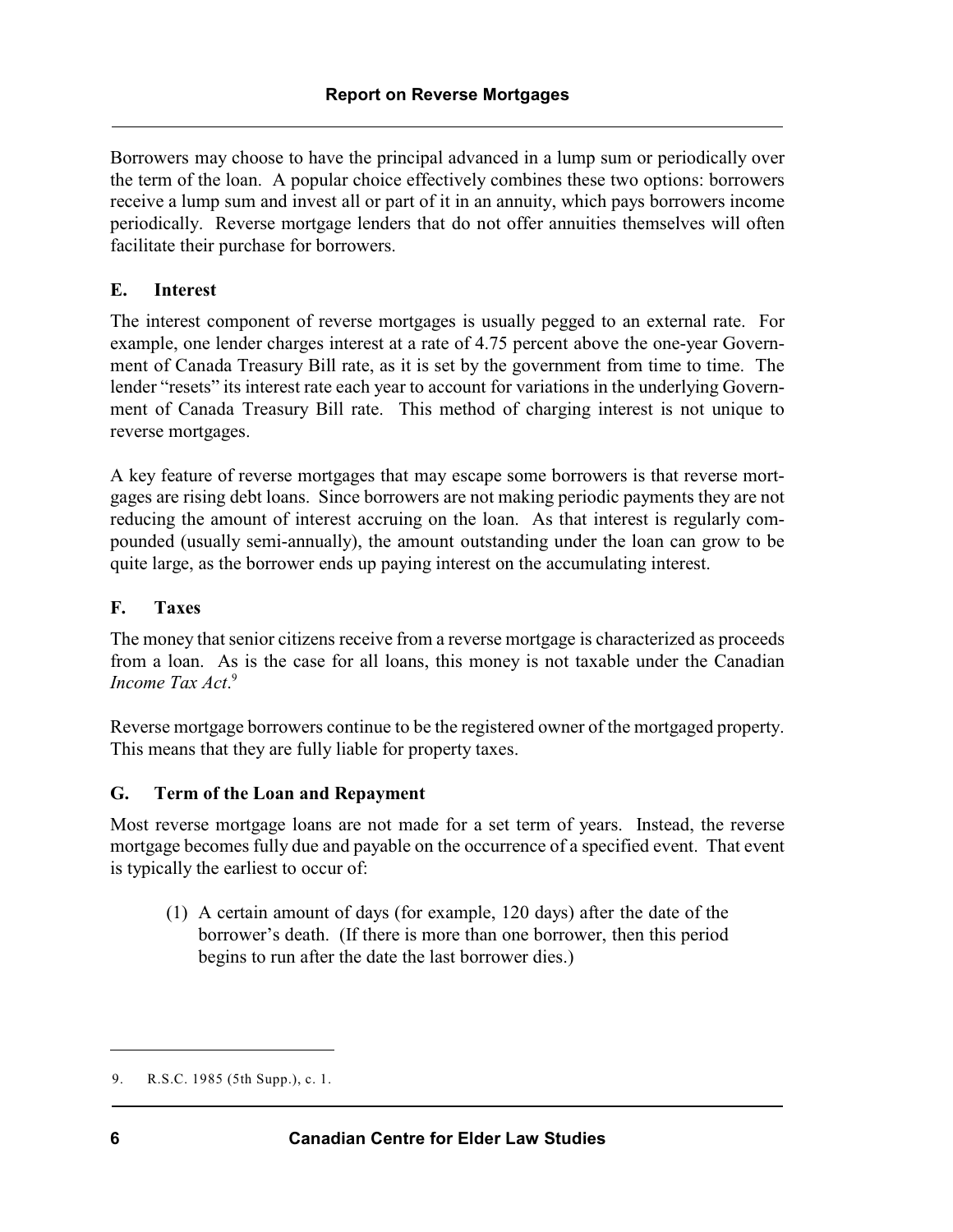- (2) The date on which ownership of the mortgaged property is transferred to another person. (A transfer can be a sale of the property, or another transaction, such as a gift, that vests ownership in someone other than the borrower.)
- (3) The date on which the mortgaged property ceases to be the borrower's principal residence. (Since it is often not a simple task to determine when a person's principal residence changes, the reverse mortgage usually sets out a formula—such as three months continuous absence from the property—in order to determine when this event has occurred.)

Some early reverse mortgages were structured around a fixed term.<sup>10</sup> The lender would open a line of credit for the borrower or make periodic payments to the borrower over the course of the term or until the amount outstanding on the loan reached a certain percentage of the value of the mortgaged property. At the end of the term, or at any time the loan exceeded the maximum percentage value, the loan would come due. This would require the senior citizen borrower to convert the loan into a conventional mortgage, seek alternative financing, or sell the house and repay the loan out of the proceeds. The disadvantage of this type of reverse mortgage for borrowers was identified by commentators early on:<sup>11</sup>

The major disadvantage of the reverse mortgage, as originally offered by Metro Trust, is that such a contract is for a fixed term only. . . . This limitation presents the danger of leaving elderly persons with up to 75 per cent of their equity depleted exactly at a time when they are most vulnerable to reductions in their income.

This type of reverse mortgage is now quite rare, but we understand that at least one financial institution in British Columbia continues to offer a product that resembles it. 12

<sup>10.</sup> *See* Henry Bartel & Michael J. Daly, *Reverse Mortgages: A New Class of Financial Instruments for the Elderly*. A paper prepared for the Economic Council of Canada (Discussion Paper No. 188) (Ottawa: The Council, 1981) at 6–8.

<sup>11.</sup> *Ibid.* at 8. The authors cite the state of insurance legislation in force in the late 1970s as the reason why fixed terms were favoured at that time over the type of lifetime arrangements that predominate today.

<sup>12.</sup> *See* Michael Kane, "Reverse Mortgage A Costly Option," reprinted in Society for the Retired & Semi-Retired, *Seniors Housing Guide 2006* (Edmonton: The Society, 2006) 92 at 92–93, online Seniors Housing Guide <http://www.srsr-seniors.com/senior\_housing\_guide.html> (noting that this product "... must be repaid at the earliest in 15 years or when the loan-to-value ratio hits 65 per cent"). In an inquiry to this financial institution, we learned that it does not advertise or promote this product, but that it makes the product available in special cases, if requested by a senior citizen or financial planner. The loan is structured as a line of credit and is primarily available to senior citizens. The financial institution advised us that it would not release any other details of the product to the Centre.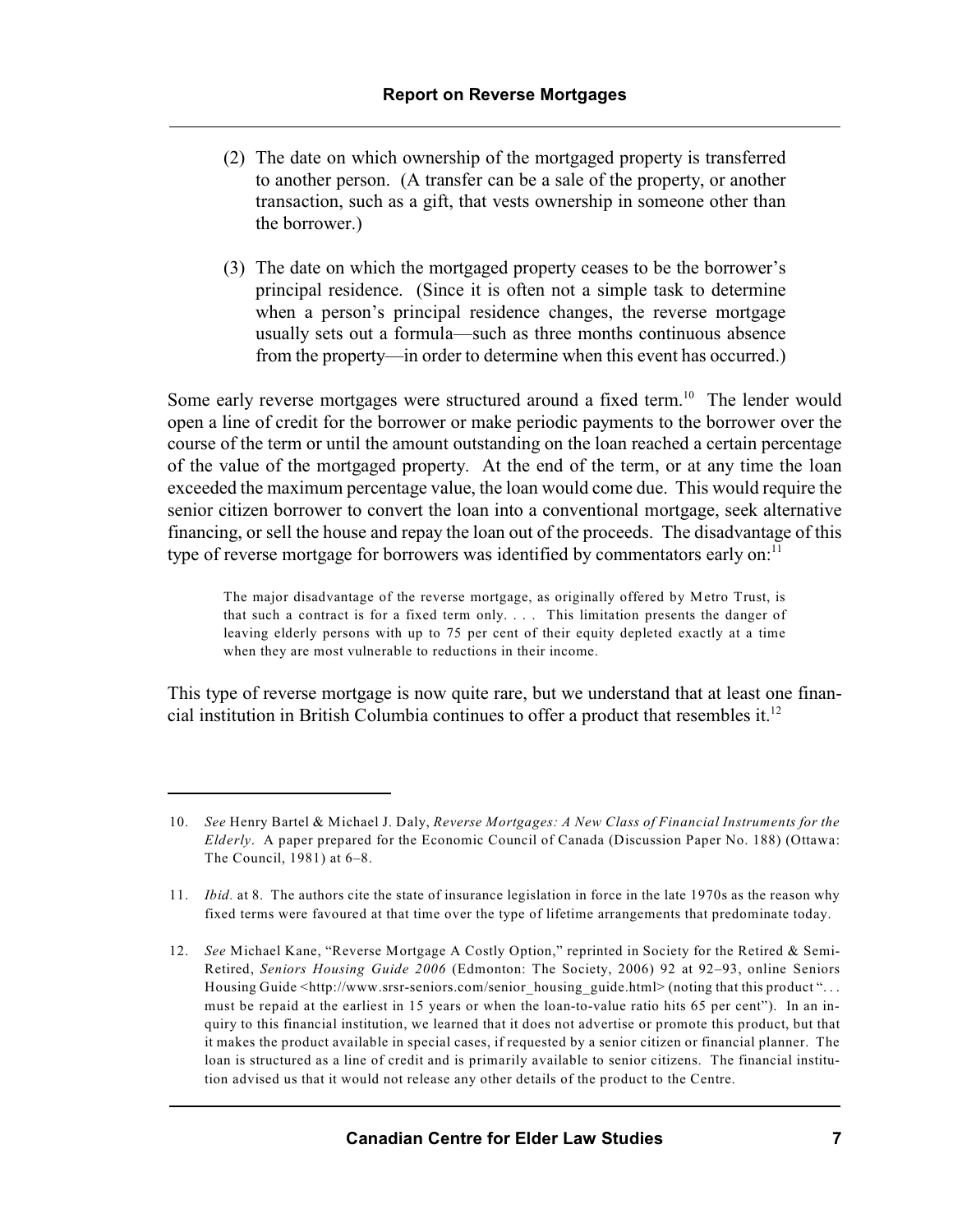Borrowers who wish to prepay the reverse mortgage will usually find their rights to do so restricted. Prepayment of part of the principal borrowed is not permitted. Borrowers prepaying the full amount of principal and accrued interest will have to pay a penalty. The amount of this penalty varies with the date of prepayment. Prepayment five years or later after the date on which the loan is fully advanced is subject to a penalty of three months' interest charges, in accordance with section 10 of the *Interest Act*.<sup>13</sup> Prepayment on an earlier date is subject to a harsher penalty. Some reverse mortgages grant the right to pay accrued interest at any time without incurring a penalty.

Reverse mortgage lenders tend to look only to the mortgaged property for repayment. Many reverse mortgages limit the recourse that lenders have against borrowers personally. If the agreement provides for this, even if the amount of principal and interest outstanding at the time the reverse mortgage comes due exceeds the value of the mortgaged property, the reverse mortgage lender is not permitted to sue the borrowers personally for the balance. This nonrecourse feature of reverse mortgages effectively caps the amount that borrowers will be required to repay at the value of the mortgaged property.

# **H. Default**

Reverse mortgages, like mortgages generally, operate to secure repayment of a loan and performance of obligations<sup> $14$ </sup> by giving the lender enhanced rights if the borrower defaults. As is the case under a conventional mortgage, a default under a reverse mortgage leaves a borrower open to having his or her interest in the mortgaged property foreclosed. Reverse mortgages differ from conventional mortgages with respect to defaults in two main ways.

First, the most common mortgage default is failure to make a periodic payment. Since reverse mortgage borrowers are not required to make periodic payments, as a practical matter they are less likely to default. This does not mean that defaults under a reverse mortgage are impossible. A borrower could fail to repay the loan when it comes due. In addition, a borrower who fails to make a property tax payment or a payment under a subordinate financial charge will, in all likelihood, find that such a failure constitutes a default under the reverse mortgage.

Second, as noted above, reverse mortgages tend to be nonrecourse loans. In a true nonrecourse loan, the borrower has no personal liability to repay the loan or interest on it, and the lender's remedies are confined to foreclosure or sale of the mortgaged property. Some reverse mortgage lenders operate on a true nonrecourse basis, and the mortgage limits their

<sup>13.</sup> R.S.C. 1985, c. I-15.

<sup>14.</sup> The obligations that reverse mortgage borrowers are required to perform include payment of property taxes and (where applicable) strata maintenance fees and keeping the mortgaged property insured and in an acceptable state of repair.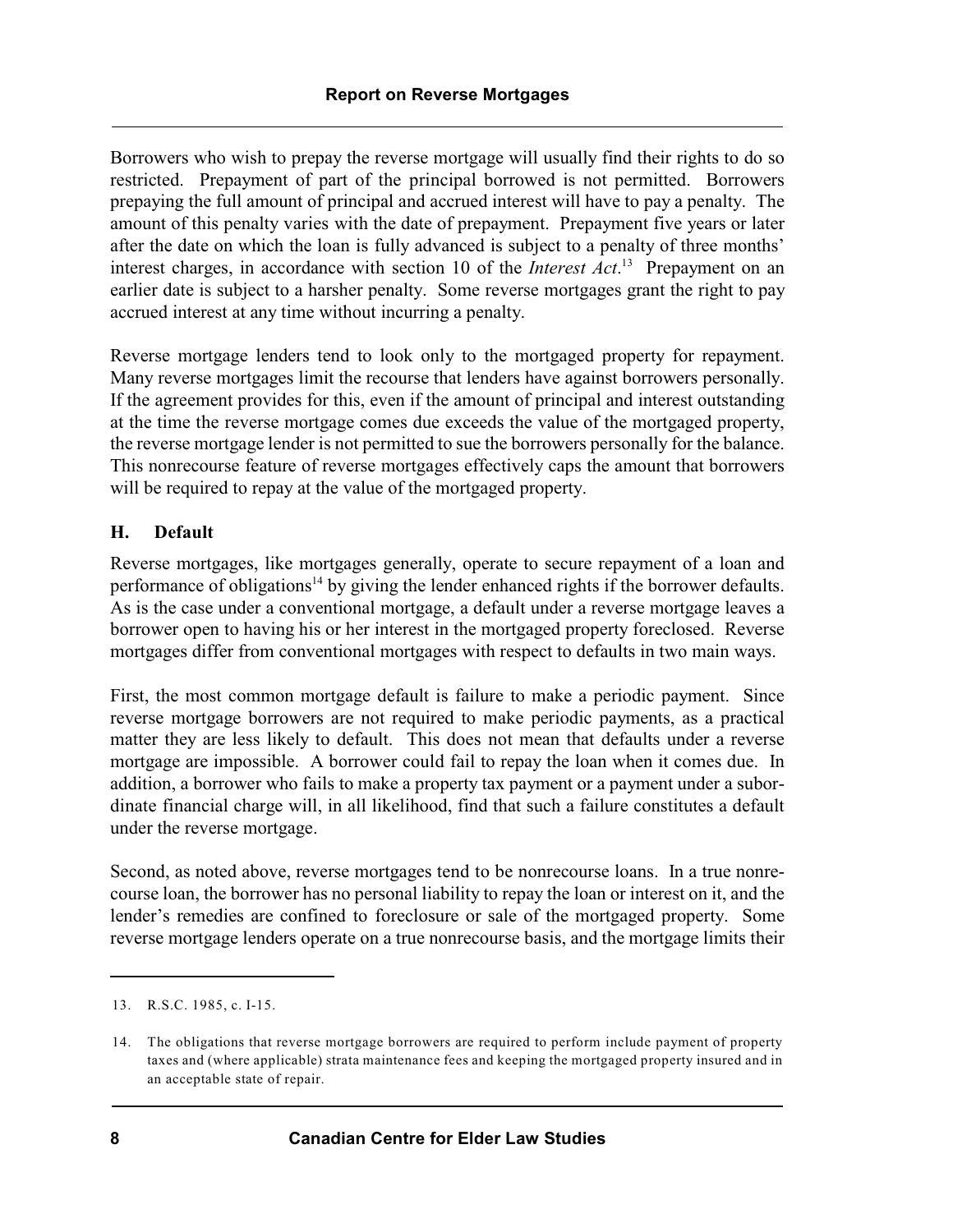remedies for default to foreclosure. Other lenders provide that, while the original loan and interest on it are nonrecourse, the borrower will be personally liable for other types of charges.<sup>15</sup> In addition, some reverse mortgages attempt to allow for changes in the value of real estate over time within a cap on the personal liability of a borrower. These lenders limit the borrower's personal liability to the value of the mortgaged property at the time the reverse mortgage comes due, at the time it is sold, or at the time the reverse mortgage is actually paid, whichever is greatest. Since this conception of "value" could exceed the amount received from a sale of the mortgaged property, there is a possibility that a defaulting borrower could have to make up the difference personally.

# **III. CONCERNS ABOUT REVERSE MORTGAGES**

# **A. Introduction**

Few critics of reverse mortgages would go so far as to advocate banning the loan. Reverse mortgages can have a legitimate place among loan products tailored to senior citizens' needs.<sup>16</sup> Reverse mortgages even have enthusiastic defenders, such as the reverse mortgage borrower who declared "[i]t's the closest thing I've found to getting something for nothing. I don't know why anyone would question the plan."<sup>17</sup> The impression that one can get something for nothing raises consumer protection concerns for critics of reverse mortgages. These concerns focus on the need for plain and accurate disclosure of the risks of and other information regarding reverse mortgages and for enhanced rights to protect an often-vulnerable class of borrowers.

# **B. Disclosure of Information**

Much of the criticism of reverse mortgages targets financial, rather than legal, issues. Critics point out that, in various ways, the cost of borrowing for a reverse mortgage is greater than for other loan products.<sup>18</sup> Further, the special features of reverse mortgages can

<sup>15.</sup> For example, a reverse mortgage borrower could be personally liable for any amounts that the lender spends to repair damage to the mortgaged property. In addition, borrowers may be personally liable for interest accruing after a default.

<sup>16.</sup> *See Bain* v. *Empire Life Insurance Co.*, *supra* note 6 at para. 80, Tysoe J. (remarking that, while a reverse mortgage transaction allowing for independent legal advice and a cooling-off period is not "inherently unconscionable," it is "an appropriate transaction for a relatively narrow group of people").

<sup>17.</sup> This remark is quoted in Mary Beggan, "Reverse Mortgages—Ahead of Our Time" *Canadian Banker* 98:5 (September–October 1991) 44 at 46.

<sup>18.</sup> *See*, *e.g.*, Nancy Carr, "Reverse Mortgages: Let the Seniors Beware," online: Wednesday-Night <http:// www.wednesday-night.com/reverse-mortgages.asp> (21 July 2003); Aitkens, *supra* note 2.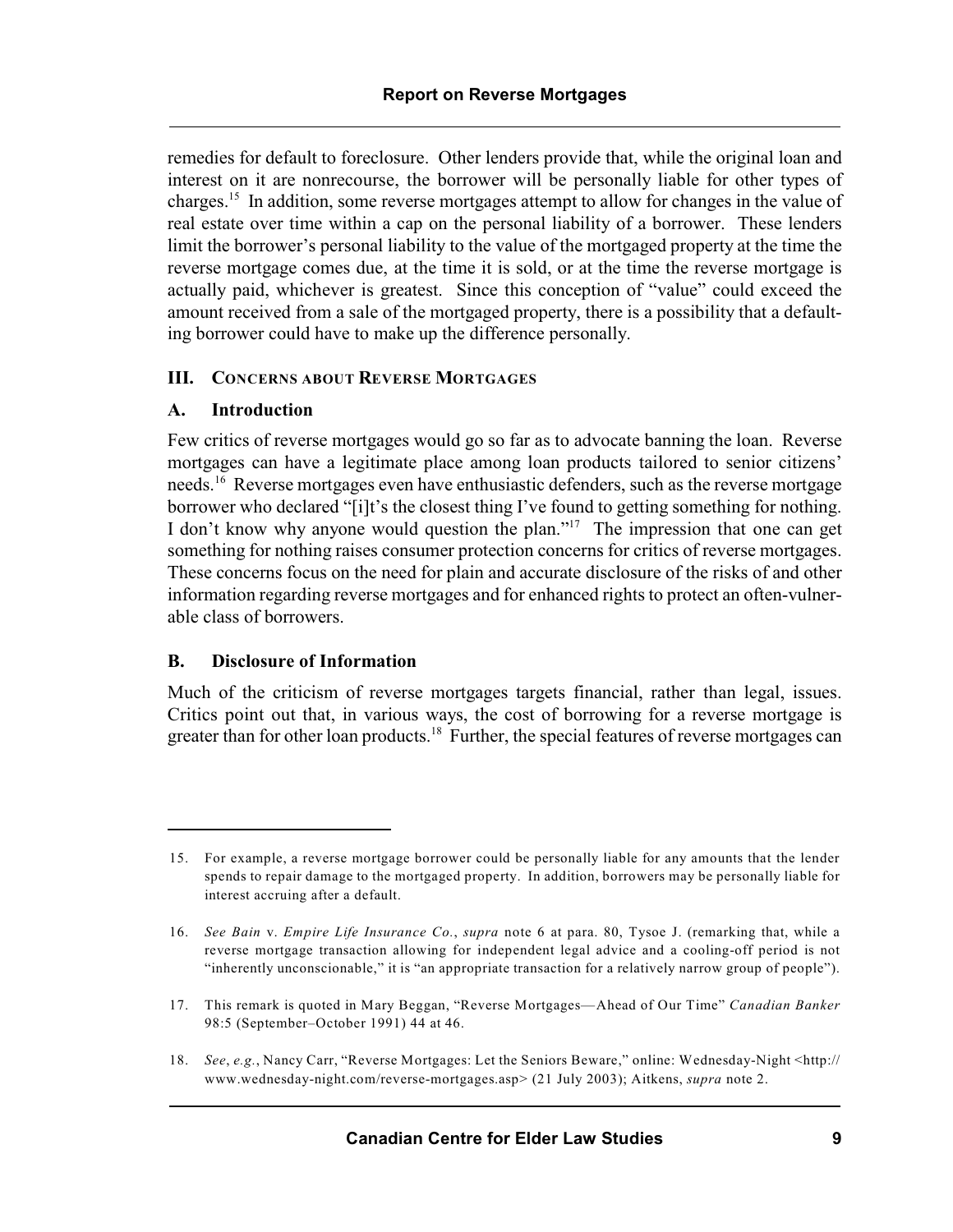obscure this fact, and make it difficult for potential borrowers to compare reverse mortgages to other types of loans. 19

Commentators frequently point out that reverse mortgages are structured as rising debt loans: since there is no requirement to repay interest periodically, it is added to the principal loan balance and compounded over the term of the loan.<sup>20</sup> As a result the amount owing under the reverse mortgage increases dramatically over time. If borrowers do not repay any of the interest that accrues over the term of the loan (and this would appear to be the case in the vast majority of reverse mortgages), then a reverse mortgage can become a very expensive means of borrowing. The concern is that, at the time they enter into the reverse mortgage, borrowers do not appreciate the effect of compounding interest coupled with no repayment of interest until the loan comes due.

Reverse mortgage loans are repaid in one large payment. This payment may represent a substantial amount of a borrower's equity in the mortgaged property. Again, some critics have argued that borrowers fail to appreciate how substantial this payment will be. There is a concern that the size of the payment could effectively lock borrowers into their current residences.<sup>21</sup> This result would occur if the proceeds of a sale of the property, after discharge of the reverse mortgage, were too low to enable the borrowers to purchase new housing at an acceptable standard. If payment is put off until after death, then the borrower's estate will suffer a corresponding reduction in value.

Borrowers will often use the proceeds of a reverse mortgage loan to purchase an annuity. In these cases, the borrower will almost always end up receiving less in income from the annuity than the borrower (or the borrower's estate) will have to pay out in interest. This result may not trouble borrowers who are interested in receiving income now, rather than preserving assets for the future. Making a comparison between the present value of an income stream from an annuity and the loss of equity in real estate, however, can be difficult for borrowers without experience in examining financial products.

Some financial planners argue that relying on reverse mortgages is an inferior strategy, when compared to other options and different types of loans.<sup>22</sup> For example, property tax

<sup>19.</sup> *See*, *e.g.*, Manitoba, Legislative Assembly, *Debates* (28 May 2001) (Scott Smith), online: The Legislative Assembly of Manitoba <http://www.gov.mb.ca/legislature/hansard/2nd-37th/vol 036/h036.html>.

<sup>20.</sup> *See*, *e.g.*, Beggan, *supra* note 17 at 46; United States, Federal Trade Commission, *Reverse Mortgages: Proceed with Care* (2002).

<sup>21.</sup> *See* Carr, *supra* note 18.

<sup>22.</sup> One financial analyst has bluntly described the result of many reverse mortgage transactions as follows: "[i]t costs you 2.5 times the value of your home to buy it from the bank when you use a mortgage, and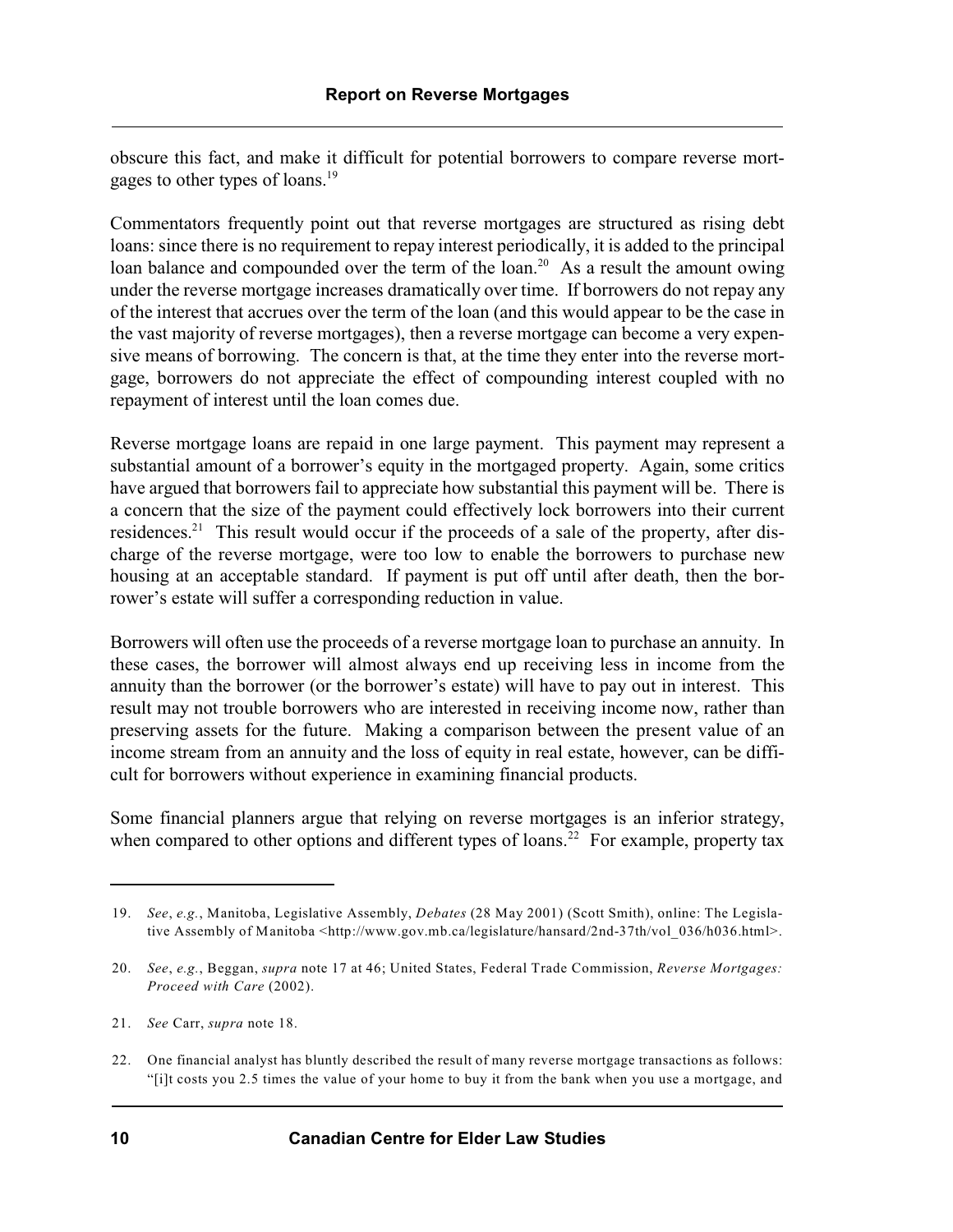deferral programs can be used to free up funds for day-to-day expenses. Such programs do not involve substantial borrowing.<sup>23</sup> If more sizable borrowing is required, then other types of loans should be considered. Secured lines of credit, for instance, can often be obtained at a lower rate of interest. Further, lines of credit tend to encourage borrowing only what is necessary under the circumstances. Reverse mortgages would appear to encourage borrowing the full amount that a borrower is eligible to receive.

Finally, it is unlikely that a borrower who relies simply on promotional material will be able to make meaningful comparisons between reverse mortgages and other types of loans. Promotional material can be informative, up to a point. As with all types of advertising, though, it shows the product in its most favourable light and ignores its shortcomings.

# **C. Vulnerabilities of Typical Consumers**

Reverse mortgages are currently only available to senior citizens. While this is a diverse class of people, it is also a class of consumers that has often been singled out for special consideration in consumer protection law. The most common reasons cited for senior citizens' vulnerability as consumers are age, infirmity, and social isolation. For reverse mortgage consumers, the declining potential to earn income also contributes to this sense of vulnerability.<sup>24</sup>

Financial vulnerability can lead a consumer to believe that a course of action is the only option. Enhanced disclosure can remedy this perception. But disclosure rights alone cannot make up for the vulnerabilities of certain consumers. These rights require ancillary rights to make them effective.

# **IV. HOW DOES BRITISH COLUMBIA REGULATE REVERSE MORTGAGES?**

# **A. Introduction**

Unlike some other North American jurisdictions, British Columbia does not have a statute that specifically addresses reverse mortgages. Currently, there are a number of provincial or federal enactments that impose disclosure obligations on lenders. Reverse mortgages tend to fall into gaps in coverage of these enactments. This situation will change when Part

in a reverse mortgage the bank buys it back from you for 10 to 40 per cent. . . ." *See* Carr, *ibid. See also* Aitkens, *supra* note 2 at 9.

<sup>23.</sup> But the deferral of taxes is characterized as a loan and interest will be payable on the amount deferred. *See Land Tax Deferment Act*, R.S.B.C. 1996, c. 249, section 8.

<sup>24.</sup> *See* Iain Ramsay, "The Alternative Consumer Credit Market and Financial Sector: Regulatory Issues and Approaches" (2001) 35 Can. Bus. L.J. 325 at 328 (arguing that vulnerable consumers are those who are subject to low income and financial distress and that senior citizens, along with a number of other groups, are more likely than the general population to fall into one of these two categories).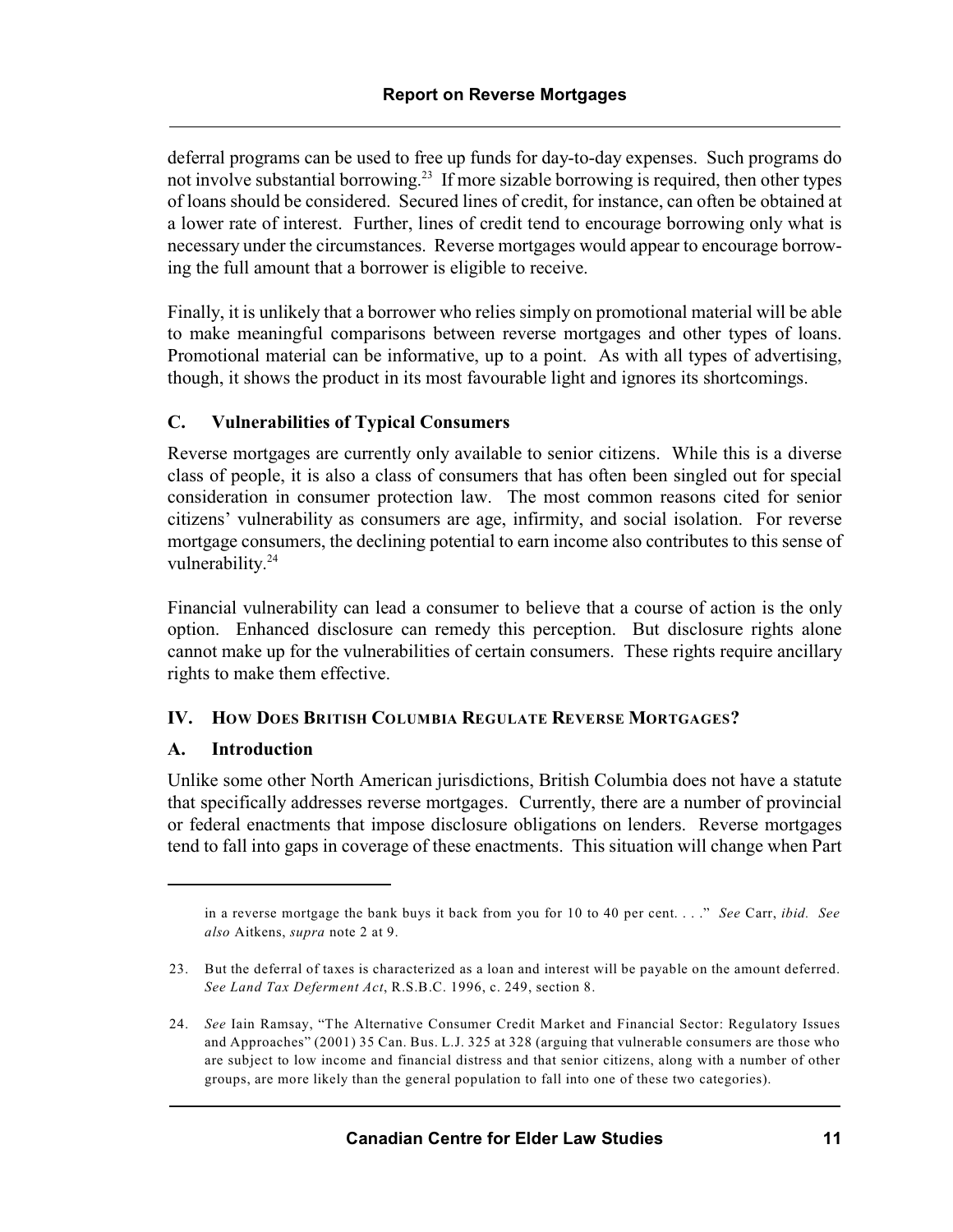5 of the *Business Practices and Consumer Protection Act*<sup>25</sup> comes into force. In order to take an accurate picture of how British Columbia regulates reverse mortgages, it is necessary to examine both the law as it currently exists and as it will exist in the near future.

# **B. The Current Law**

A number of existing federal or provincial laws require lenders to disclose information to borrowers before a loan transaction closes. For a variety of reasons, these laws do not apply to most reverse mortgages. The current law is best described as a series of near misses.

The legislative provisions that come closest to placing a general obligation on lenders to disclose information to consumers about a loan transaction appear in Part 3 of the *Consumer Protection Act.*<sup>26</sup> Part 3 contains British Columbia's current rules governing the disclosure of the cost of consumer credit. These rules require a lender in a consumer credit transaction to provide a borrower with a written statement disclosing, at a minimum, the principal sum, the charges, the cost of borrowing, and the calculation.<sup>27</sup> The statement must also contain the annual percentage rate of interest applicable to the loan, presented in a manner that corresponds to the nature of the credit advanced.<sup>28</sup> Part 3 of the *Consumer Protection Act* does not apply to mortgages of land, though, and thus does not apply to reverse mortgages.<sup>29</sup>

As one commentator has pointed out, "[t]he law of cost of consumer credit disclosure in Canada does not only vary from province to province. It also varies within one province depending on who provides the credit."<sup>30</sup> Banks, credit unions, and other financial institutions must provide borrowers with extensive disclosure of the cost of borrowing.<sup>31</sup> Reverse mortgage lenders in British Columbia, though, have typically not been banks, credit unions, or other financial institutions. Therefore, rules aimed at specific credit providers tend not to affect reverse mortgage transactions.

31. *See*, *e.g.*, *Bank Act*, S.C. 1991, c. 46, section 450; *Cost of Borrowing (Banks) Regulations*, SOR/2001- 101.

<sup>25.</sup> *Supra* note 3.

<sup>26.</sup> R.S.B.C. 1996, c. 69.

<sup>27.</sup> *Consumer Protection Act*, *ibid.*, section 41.

<sup>28.</sup> *Consumer Protection Regulation*, B.C. Reg. 62/87, section 4.

<sup>29.</sup> *Consumer Protection Act*, *supra* note 26, section 6.

<sup>30.</sup> Jean Bédard, "Cost of Credit Disclosure in Consumer Credit" (1997) 16 Nat'l Banking L. Rev. 9 at 9.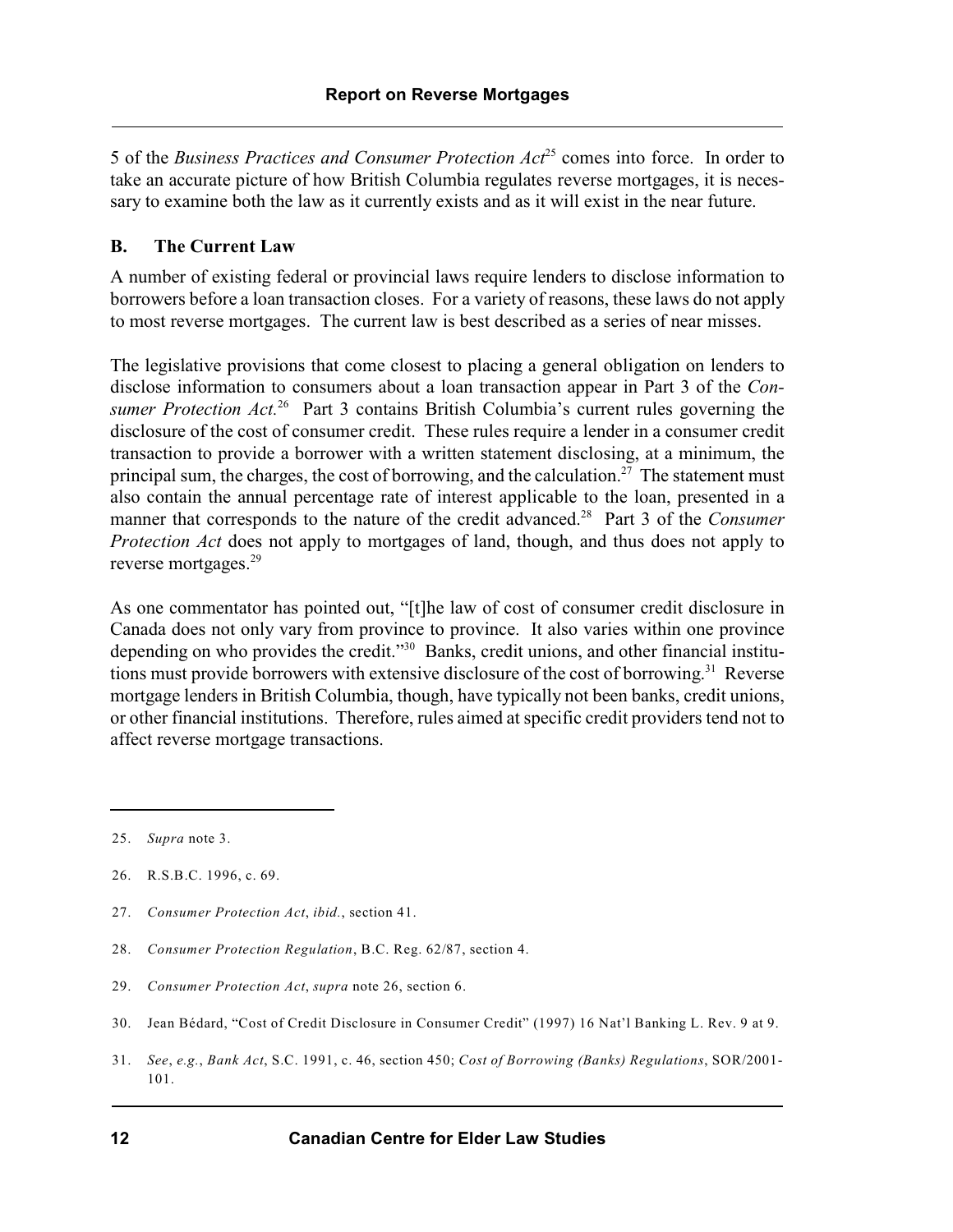It has been observed that the title of the *Mortgage Brokers*  $Act<sup>32</sup>$  does not capture the true scope of the legislation.<sup>33</sup> The definition of "mortgage broker" in the *Mortgage Brokers Act* is very broad. It includes persons who may not immediately come to mind as mortgage brokers. For instance, a person who "carries on a business of lending money secured in whole or in part by mortgages, whether the money is the mortgage broker's own or that of another person" is considered a mortgage broker.<sup>34</sup> A person who "during any one year, lends money on the security of 10 or more mortgages" is also considered a mortgage bro- $\ker$ <sup>35</sup>. A reverse mortgage lender could easily fall within one of these categories. The disclosure provisions of the *Mortgage Brokers Act*, however, are qualified by the requirement that a mortgage broker receive an "additional amount." Since this "additional amount" appears to be a neutral characterization of a brokerage commission, this requirement limits the application of the disclosure provisions of the *Mortgage Brokers Act* to classic brokerage arrangements. Since reverse mortgages do not typically require a borrower to pay an "additional amount," most reverse mortgages will escape the disclosure provisions of the *Mortgage Brokers Act*. 36

The oldest truth-in-lending measure in Canadian law is contained in section 6 of the federal *Interest Act*<sup>37</sup>. It requires lenders who secure their loans by taking a mortgage of land to provide borrowers with "a statement showing the amount of the principal money and the rate of interest chargeable on that money, calculated yearly or half-yearly, not in advance."<sup>38</sup> Failure to provide this statement results in no interest being chargeable on the loan. Section 6 does not apply to all mortgages, though. It only applies to mortgages that are repayable by blended payments of principal and interest, on a sinking fund plan, or by an allowance of

- 33. *See* Bédard, *supra* note 30 at 16, n. 12.
- 34. *Supra* note 32, section 1 "mortgage broker" (a).
- 35. *Ibid.*, section 1 "mortgage broker" (e).
- 36. *Ibid.*, section 15 (2). The Centre has been advised by the leading reverse mortgage lender that it complies with the disclosure provisions of the *Mortgage Brokers Act*, as a condition of its licence under the Act. The Centre considered this point, and the fact that the Act could be easily amended to make it clear on its face that it applies to reverse mortgage lenders, in making its recommendations in this Report. In the end, the Centre has decided that the form of disclosure under the *Mortgage Brokers Act* does not adequately address the special concerns raised by reverse mortgages.
- 37. *Supra* note 13.
- 38. *Interest Act*, *ibid.*, section 6.

<sup>32.</sup> R.S.B.C. 1996, c. 313.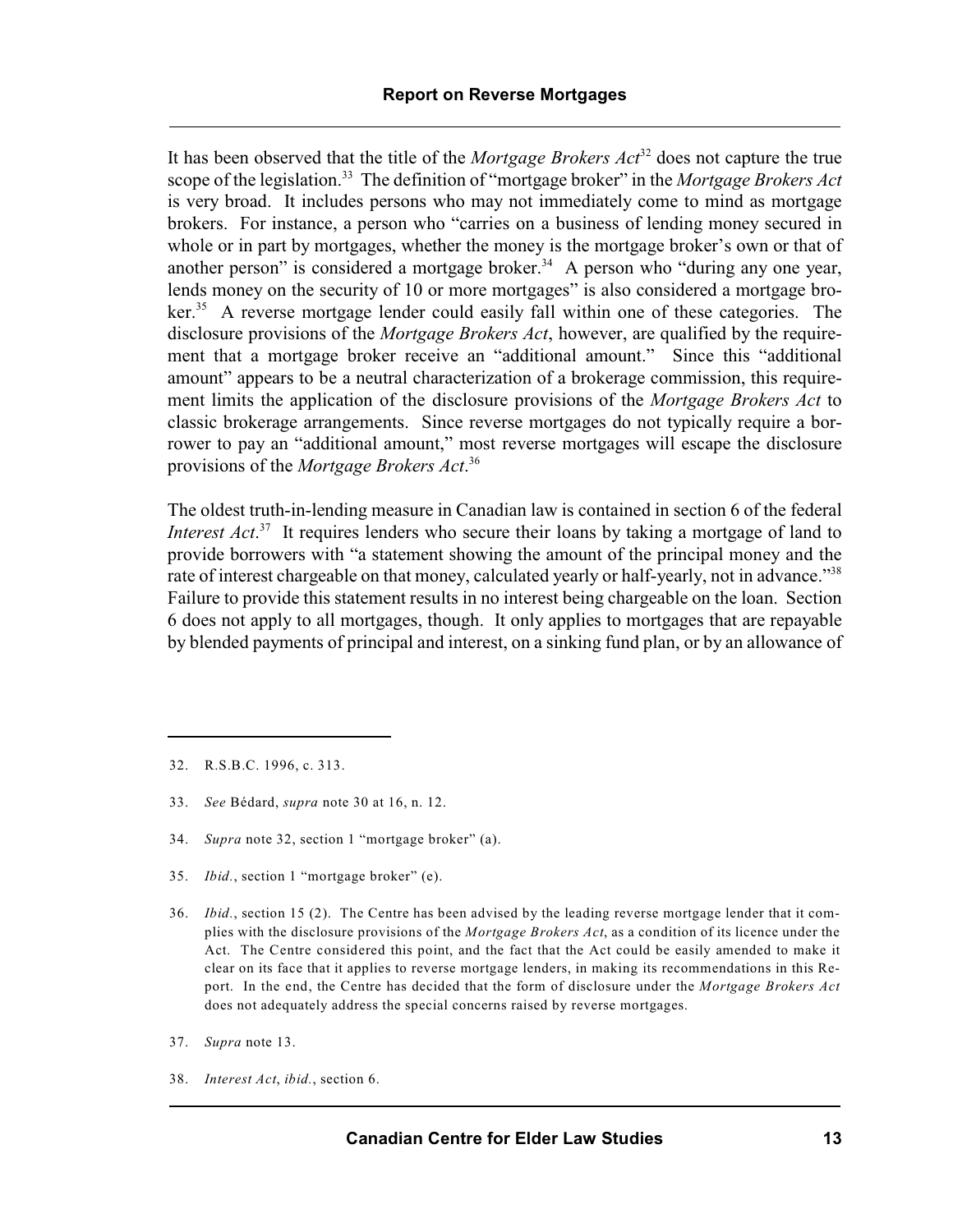interest on stipulated repayments.<sup>39</sup> Since reverse mortgages typically do not contain any of these three types of repayment terms, they are not caught by section 6.

## **C. The** *Business Practices and Consumer Protection Act*

Part 5 of the *Business Practices and Consumer Protection Act*<sup>40</sup> incorporates the *Cost of Consumer Credit Disclosure Act*<sup>41</sup> and represents a new departure in the regulation of consumer credit in British Columbia. Unlike Part 3 of the *Consumer Protection Act*, Part 5 of the *Business Practices and Consumer Protection Act* expressly applies to mortgages of land.<sup>42</sup> Once Part 5 comes into force<sup>43</sup> it will give reverse mortgage borrowers added protection by allowing them to have access to organized and systematized information about the mortgage they are going to sign.

Under Part 5, an individual borrower who enters into a credit agreement for primarily personal, family, or household purposes<sup>44</sup> will be entitled to receive an "initial disclosure statement" from the lender.<sup>45</sup> The information to be provided in the initial disclosure statement varies with the type of credit granted. In most cases, a reverse mortgage would be classified as "fixed credit."<sup>46</sup> A reverse mortgage lender will therefore be required to give a borrower a written statement disclosing, at least, the following information: $47$ 

44. *Supra* note 3, section 58 (2).

- 46. *Ibid.*, section 57 (1) "fixed credit."
- 47. *Ibid.*, section 84. This list is an abbreviation of section 84, which has to cover more types of loans than reverse mortgages and therefore contains information that is not relevant in this context.

<sup>39.</sup> *Ibid.*

<sup>40.</sup> *Supra* note 3.

<sup>41.</sup> S.B.C. 2000, c. 13, which was enacted in spring 2000, but was never brought into force. The *Cost of Consumer Credit Disclosure Act* was inspired by the Uniform Law Conference of Canada's *Uniform Cost of Credit Disclosure Act*, online: Uniform Law Conference of Canada <http://www.ulcc.ca/en/us/ index.cfm?sec=1&sub=1c3> and by the Alberta Law Reform Institute's *Report on Cost of Credit Disclosure* (ALRI Rep. No. 82) (Edmonton: The Institute, 2000). For a helpful review of the new British Columbia provisions, *see* Bruce I. Macallum, "British Columbia's *Cost of Consumer Credit Disclosure Act*" (2002) 60 Advocate 519.

<sup>42.</sup> *Supra* note 3, section 2 (2).

<sup>43.</sup> Under B.C. Reg. 274/2004, Part 5 was scheduled to come into force on 1 January 2005. But in December 2004 the date of coming into force was changed to 1 January 2006. *See* B.C. Reg. 520/2004. In December 2005 the date was pushed back once again. Part 5—except for sections 61 (2) (a) and 91 (1) (b)—is now scheduled to come into force on 1 July 2006. *See* B.C. Reg. 349/2005.

<sup>45.</sup> *Ibid.*, section 66.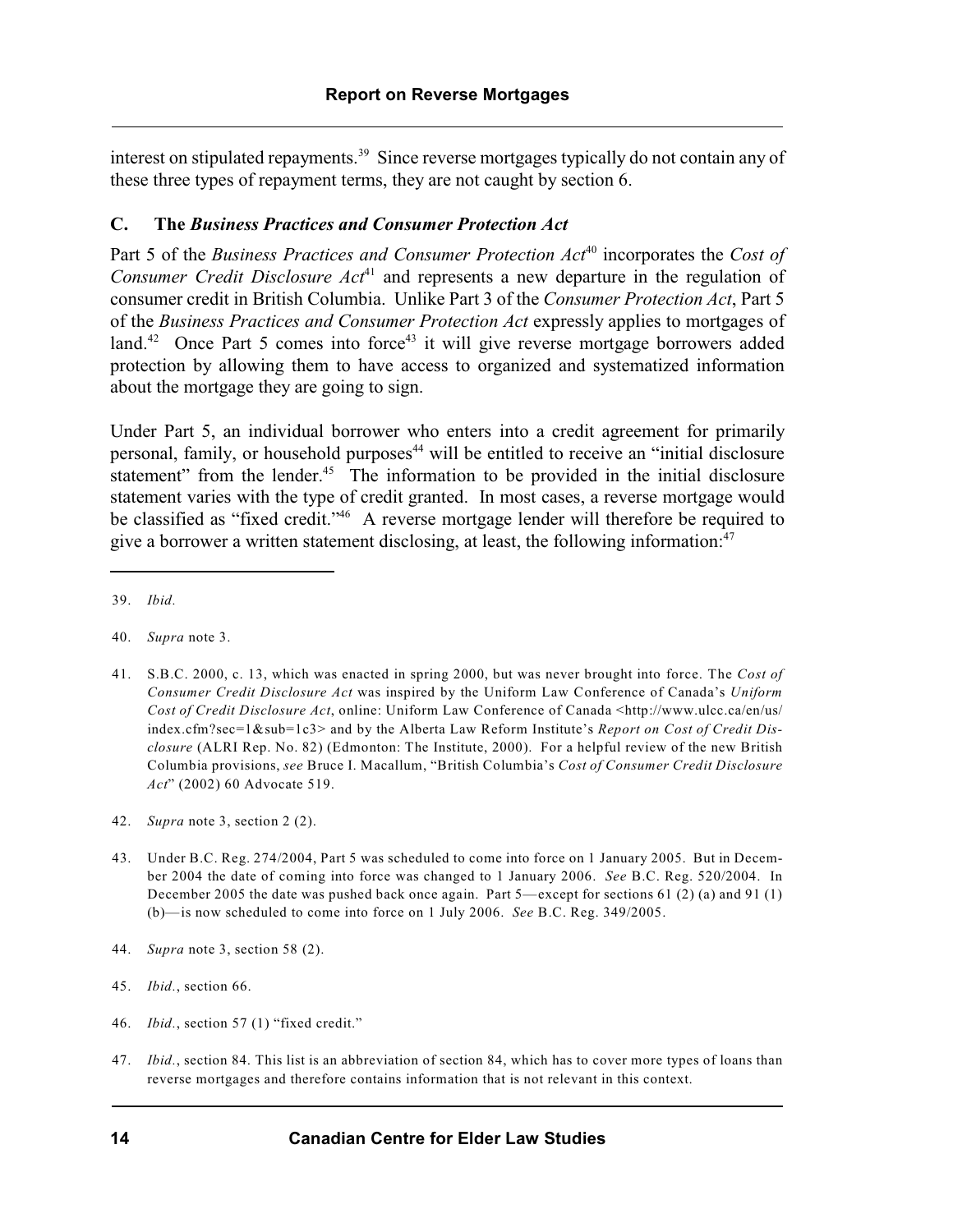- the effective date of the initial disclosure statement;
- the date on which interest begins to accrue;
- the initial annual interest rate and the compounding period;
- the method of determining the annual interest rate at any time;
- the nature and amount of any charges, other than interest, that are payable or will become payable by the borrower in connection with the reverse mortgage;
- the total of all advances to be made under the reverse mortgage;
- the annual percentage rate; $48$
- a statement of the conditions under which the borrower may make prepayments, and any charge for prepayment; and
- the circumstances under which the outstanding balance of the loan, or a portion of it, must be paid.

The lender will be required to give the initial disclosure statement to the borrower at least two business days before the date on which the borrower incurs any obligations to the lender, unless the borrower agrees to waive this requirement.<sup> $49$ </sup> In addition to the initial disclosure statement, the lender must also give the borrower, once every 12 months, a disclosure statement that describes: (1) the period covered by the statement; (2) the annual interest rate at the beginning and the end of this period; and (3) the outstanding balance at the beginning and the end of this period.<sup>50</sup> If the reverse mortgage is amended, then the lender will be required to give the borrower a further disclosure statement, containing

<sup>48.</sup> The "annual percentage rate" is calculated by reference to a formula that is prescribed by regulation: *see Disclosure of Cost of Consumer Credit Regulation*, B.C. Reg. 273/2004 (in force 1 July 2006). It is intended to express the total cost of credit as an annual rate of interest. The "total cost of credit" is defined in section 57 (1) to mean "the difference between (a) the payments made or to be made by the borrower in connection with a credit agreement, and (b) the advance received or to be received by the borrower in connection with the credit agreement, disregarding the possibility of prepayment or default."

<sup>49.</sup> *Supra* note 3, section 66 (3) and (4). A waiver of the notification period will be subject to the conditions set out in section 15 of the *Disclosure of Cost of Consumer Credit Regulation*, *ibid.*

<sup>50.</sup> *Business Practices and Consumer Protection Act*, *ibid.*, section 85 (1).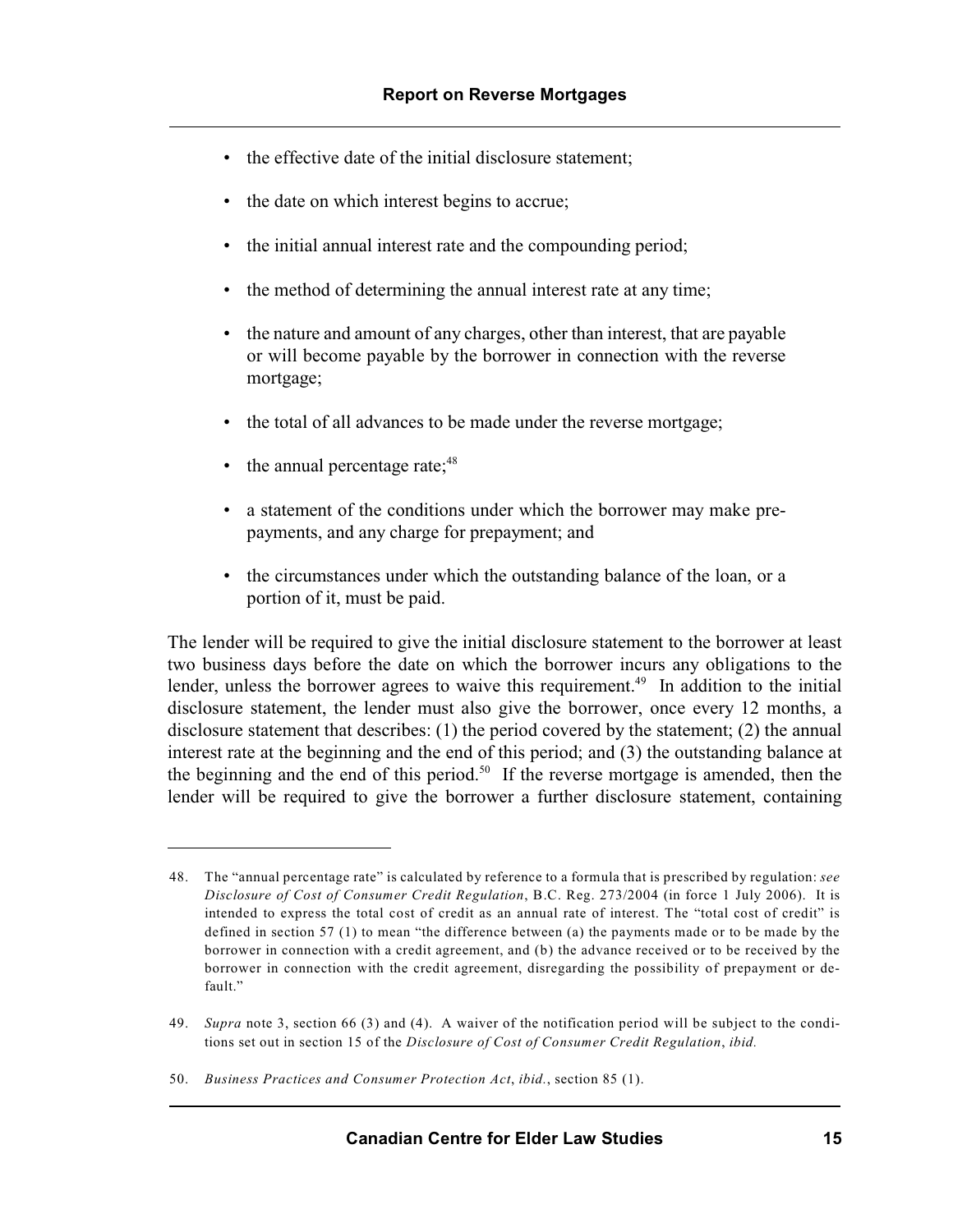details of the amendment.<sup>51</sup> The legislation will only establish minimal requirements for the form of these disclosure statements: they must be in writing, contain the information required by the statute, and prominently display that information in a clear and comprehensible manner.<sup>52</sup> Subject to these requirements, the lender will be able to determine the form of the disclosure statement, and to combine it with other documents such as the loan agreement.<sup>53</sup>

A lender who fails to give an initial disclosure statement or who misrepresents any information in the initial disclosure statement will commit an offence under the legislation.<sup>54</sup> Further, if the disclosure statement is inconsistent with any information or provision set out in the loan agreement between the borrower and the lender, then the loan agreement is presumed to incorporate the information or provision that is more favourable to the borrower.<sup>55</sup>

# **V. OPTIONS FOR REFORM**

# **A. Introduction**

The Centre has concluded that the general cost of consumer credit provisions contained in Part 5 of the *Business Practices and Consumer Protection Act* will not adequately respond to the special qualities of reverse mortgages. Part 5 will assist borrowers in making comparisons between reverse mortgages and other types of financial products. But it will not address the rising-debt nature of reverse mortgages,<sup>56</sup> nor will it provide other important consumer protection measures needed to support the right to disclosure. Specific legislation tailored to these qualities is necessary.

- 53. *Ibid.*, section 67 (2).
- 54. *Ibid.*, section 189 (3) (a), (b), and (k).
- 55. *Ibid.*, section 70.
- 56. Confusion about the cost of borrowing under a reverse mortgage and the rising debt nature of reverse mortgages persists among borrowers and even in some reporting on reverse mortgages. *See*, *e.g.*, Hugh Anderson, "House-Rich But Cash-Poor?" *The Province* (11 July 2005) A19 (a subheadline to the article reads: "a reverse mortgage lets you borrow against your home's value interest-free until you sell it or die").

<sup>51.</sup> *Ibid.*, section 87.

<sup>52.</sup> *Ibid.*, section 67 (1).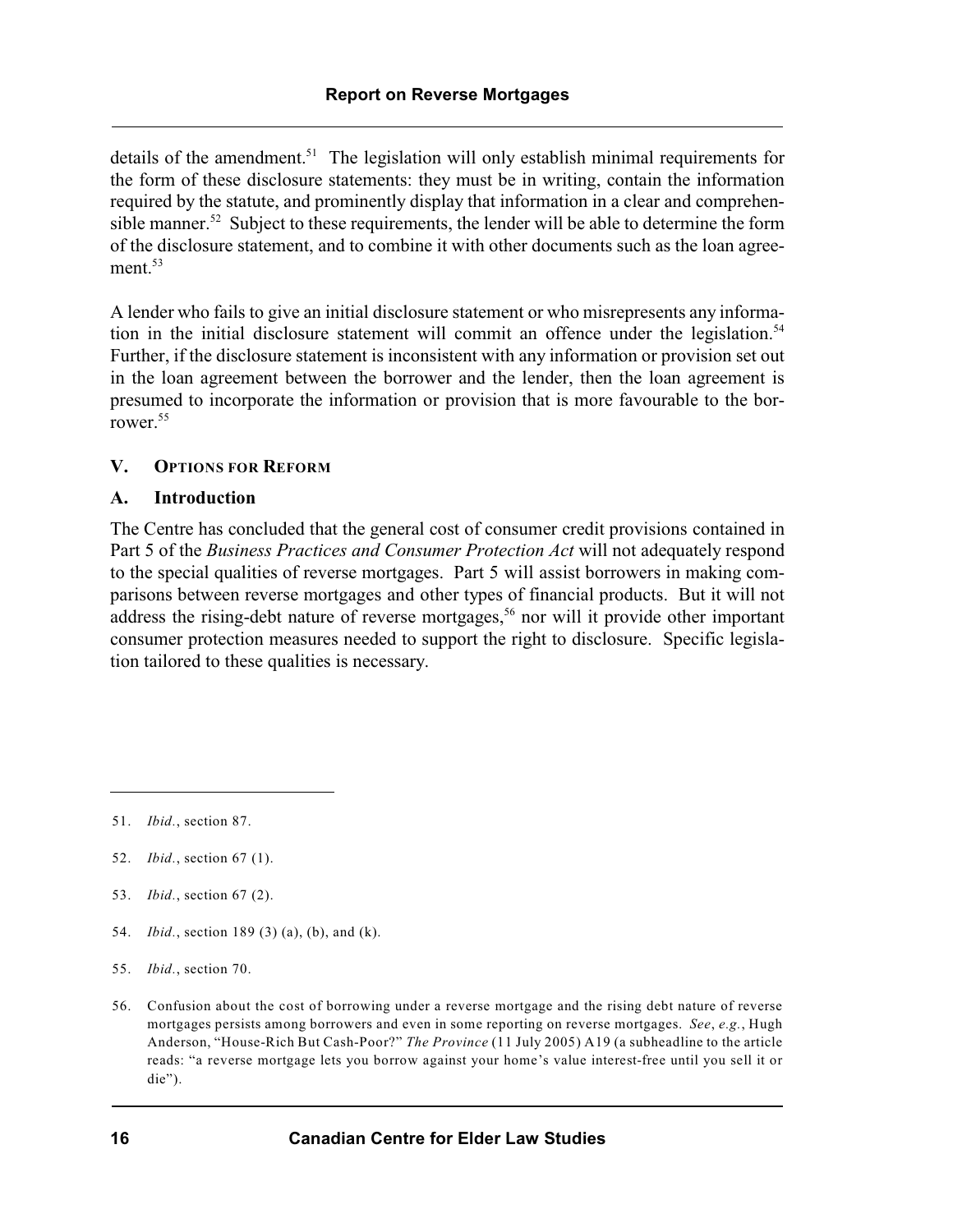A number of other North American jurisdictions have also come to this conclusion. In Canada, Manitoba recently amended<sup>57</sup> its legislation governing mortgages in general<sup>58</sup> by adding a new part dealing specifically with reverse mortgages.<sup>59</sup> In the United States, two federal omnibus statutes contain provisions that regulate reverse mortgages. The *National Housing Act*<sup>60</sup> requires reverse mortgage lenders who wish to qualify for mortgage insurance to provide enhanced disclosure and to grant certain ancillary rights to borrowers.<sup>61</sup> The *Truth in Lending Act*<sup>62</sup> contains a provision setting out a special regime for disclosing the cost of borrowing under a reverse mortgage. $63$  In addition, a number of American states have enacted legislation that extends obligations similar to those found in the *National Housing Act* to uninsured reverse mortgages and that builds on the disclosure provisions in the *Truth in Lending Act*. All these statutes share several common features. These features provide models for designing British Columbia legislation to address these issues.

## **B. Enhanced Disclosure**

Each North American statute that specifically regulates reverse mortgages contains provisions requiring reverse mortgage lenders to disclose information to reverse mortgage borrowers that is in excess of what typical consumer borrowers receive. Manitoba's statute illustrates how this enhanced disclosure requirement operates. Disclosure is tied into a form that is set out as a schedule to the *Reverse Mortgage Regulation*.<sup>64</sup> The lender must use a form obtained from or approved by the Manitoba Consumers' Bureau.<sup>65</sup> If the lender

- 60. 12 U.S.C.S. §§ 1701 *et seq.* (Law. Co-op. 1993).
- 61. *See* 12 U.S.C.S. § 1715z-20 (Law. Co-op. 2003 Supp.).
- 62. 15 U.S.C.S. §§ 1601 *et seq.* (Law. Co-op. 1993).
- 63. *See* 15 U.S.C.S. § 1648 (Law. Co-op. 2003 Supp.).
- 64. Man. Reg. 65/2002. The disclosure form is reproduced in Appendix B, *infra* at 33*ff*.
- 65. *Reverse Mortgage Regulation*, *ibid.*, section 4.

<sup>57.</sup> *See The Mortgage Amendment Act*, S.M. 2001, c. 11.

<sup>58.</sup> *The Mortgage Act*, R.S.M. 1987, c. M200, C.C.S.M. c. M200.

<sup>59.</sup> *The Mortgage Act*, *ibid.*, Part III. Part III is reproduced in Appendix A, *infra* at 27*ff*. Another Canadian jurisdiction has recently passed legislation that may result in specific provisions dealing with reverse mortgages. *See Fair Trading Amendment Act, 2005*, S.A. 2005, c. 9, section 32 (c) (not in force). This statute contained extensive amendments to Alberta's major consumer protection law, the *Fair Trading Act*, R.S.A. 2000, c. F-2. When section 32 (c) comes into force, it will authorize the Minister of Government Services to make regulations "respecting the terms and conditions applicable to reverse mortgages."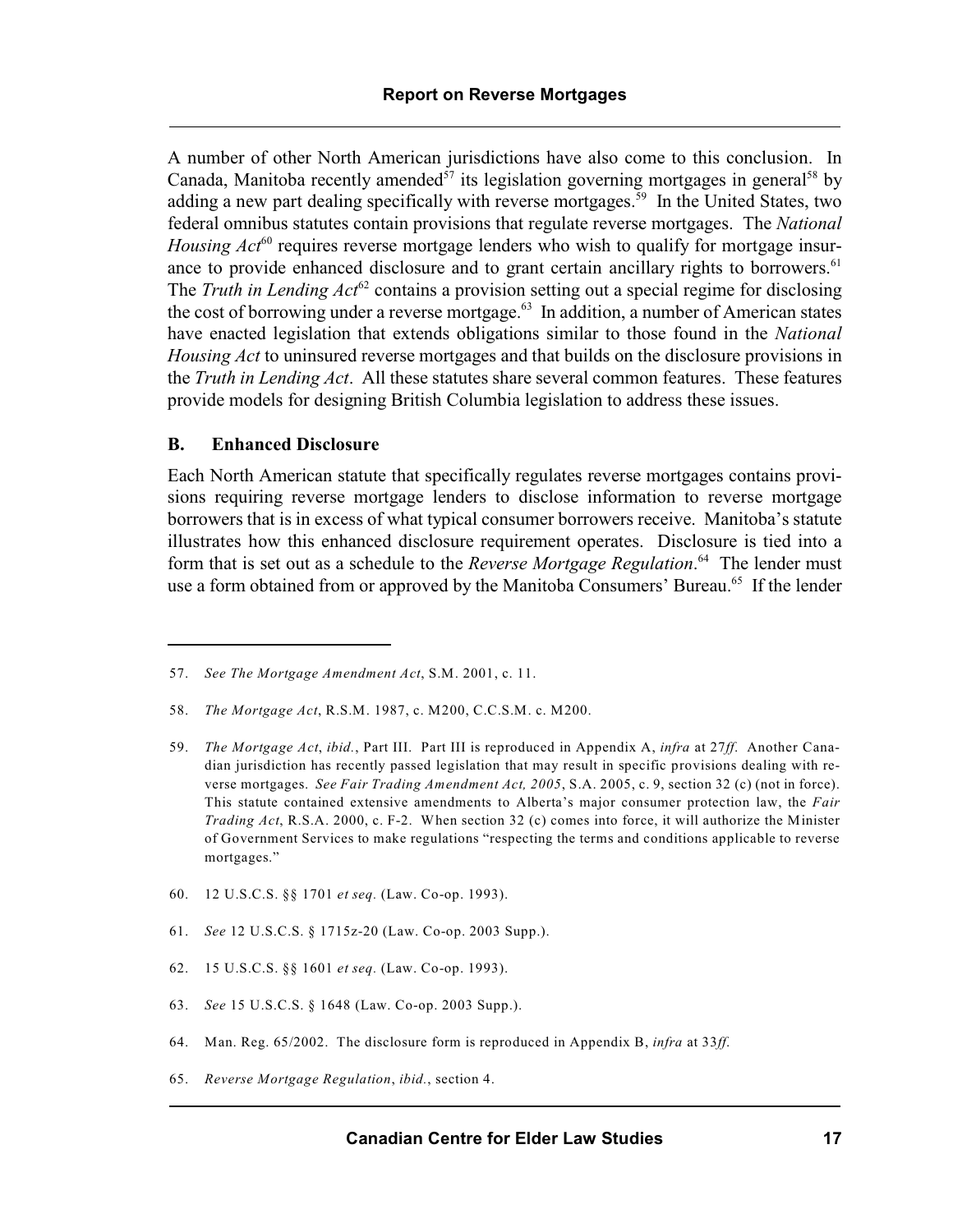alters any part of the disclosure form, then the altered form is rendered invalid for the purposes of the statute.<sup>66</sup>

The form is made up of twelve parts. All of these parts are descriptive, but the details provided in each part are aimed at different goals. Some of the parts are clearly meant to educate borrowers on how reverse mortgages differ from standard mortgages and on the special rights and remedies that reverse mortgage borrowers have under Manitoba legislation. Other parts identify the lender and the property to be mortgaged. There is also a part recommending that borrowers consider getting legal and financial advice before they sign the reverse mortgage.

Elsewhere, the form requires the lender to describe the mechanics of the loan. The formula used to arrive at the date on which the loan is to be repaid is clearly set out. In addition, prepayment rights and entitlement to statements of account are set out.

The heart of the form consists of disclosure of financial information about the reverse mortgage loan. There is a particular focus on interest costs. Information about the initial interest rate, compounding of interest, revisions of the interest rate, and the amount of interest that accumulates during the first twelve months of the loan is set out in one part. Another part attempts to illustrate the effect that compounding interest over the term of the loan will have on the borrower's equity in the home.

The lender must give a copy of the disclosure form to each borrower under the reverse mortgage loan. $67$  Each borrower must acknowledge receipt of the disclosure form by signing it before a Manitoba lawyer or a notary public. Signing the acknowledgement does not obligate the borrower to go through with the reverse mortgage loan.

Disclosure requirements under the American *Truth in Lending Act* are similar to those in the Manitoba statute. One small difference is that lenders are required to provide borrowers with a "good faith estimate of the projected total cost of the mortgage . . . expressed as a table of annual interest rates."<sup>68</sup> Financial disclosure under this provision must also include "statements of annual interest rates for not less than 3 projected appreciation rates and not less than 3 credit transaction periods" and a projection of the total cost of the reverse mortgage, including all associated costs and charges.<sup> $69$ </sup> The information must be provided in

<sup>66.</sup> *Ibid.*, section 5.

<sup>67.</sup> *The Mortgage Act*, *supra* note 58, section 33 (2).

<sup>68.</sup> *Supra* note 63, § 1648 (a).

<sup>69.</sup> *Ibid.*, § 1648 (a) (1) and (b).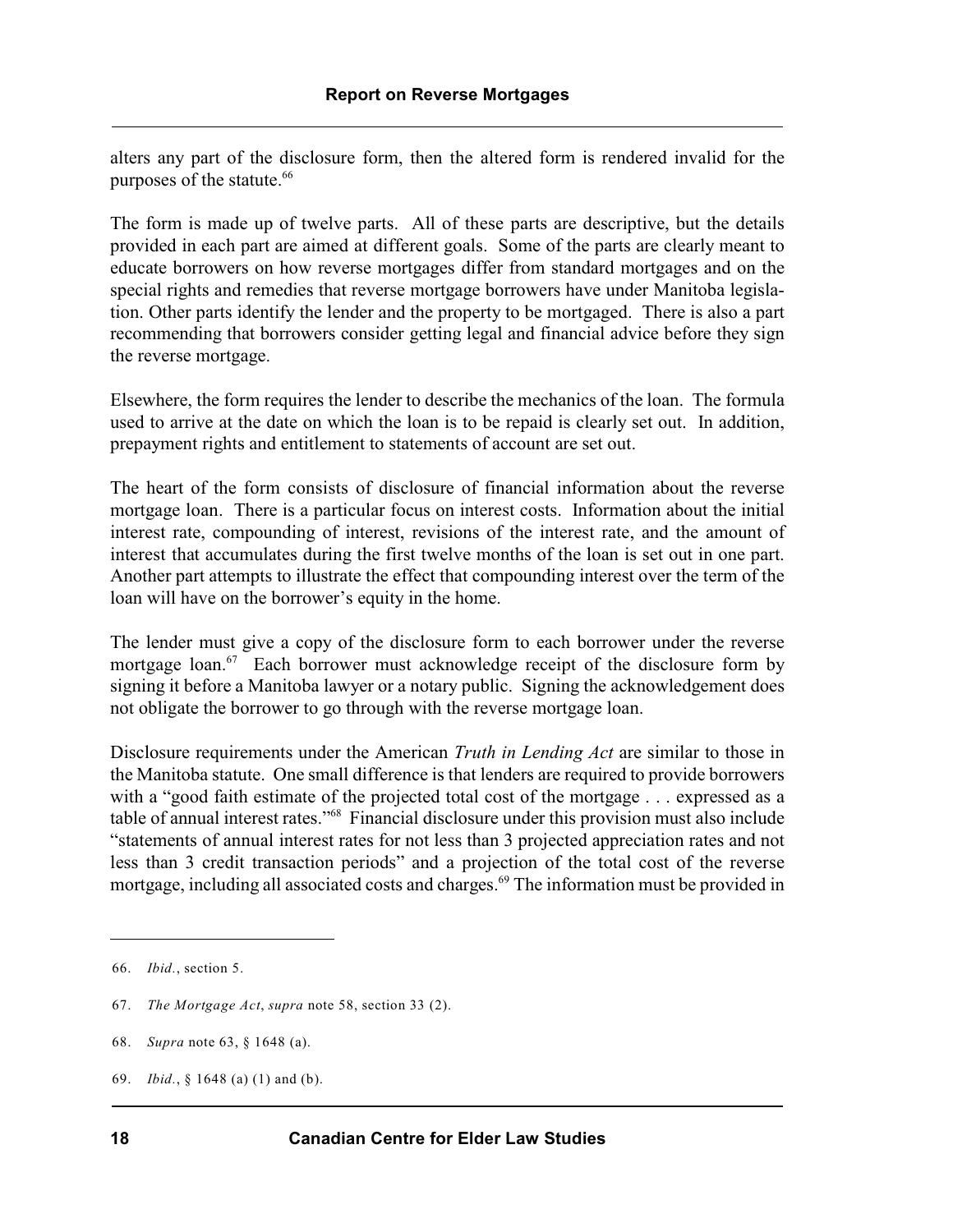a prescribed form.<sup>70</sup> Disclosure must be provided at least three days before the borrower signs the reverse mortgage. $71$ 

These enhanced disclosure provisions have many advantages over the general provisions that will come into force under Part 5 of the *Business Practices and Consumer Protection Act*. The information that lenders are required to disclose specifically addresses the special features of reverse mortgages. The additional information set out in the disclosure form gives potential reverse mortgage borrowers a clearer picture of the transaction that they are about to enter into. Enhanced disclosure of information will lead to informed consumers, which is a desirable result.

# **C. Cooling-Off Period**

Reverse mortgage legislation tends to contain a number of rights for borrowers that are ancillary to and that support the enhanced disclosure provisions. One of these rights is a cooling-off period. The usefulness of enhanced disclosure of information is curtailed if that disclosure is made at the time the borrower becomes obligated to go through with the loan. A cooling-off period gives borrowers time to consider the disclosed information.

Manitoba's statute sets out a seven-day cooling-off period.<sup>72</sup> The cooling-off period actually embraces seven clear days: it begins to run on the day after the day on which the last borrower signs an acknowledgement of receipt of the prescribed disclosure form and remains in effect for seven days. The earliest day on which a borrower may sign the reverse mortgage, or any other document assuming obligations under the reverse mortgage, is the day after this seventh day.<sup>73</sup> If a borrower signs a reverse mortgage before the end of this cooling-off period, then the borrower is under no obligation to accept an advance of funds or to sign a new reverse mortgage and the lender is obliged to return the reverse mortgage document or, if it has been registered in the land title office, to take all steps necessary to effect a discharge at its own expense.<sup>74</sup> If the lender advances funds in these circumstances, then the borrower's liability under the reverse mortgage is limited to return of the principal

- 72. *The Mortgage Act*, *supra* note 58, section 33.
- 73. *Ibid.*, section 33 (2).
- 74. *Ibid.*, section 33 (3).

<sup>70.</sup> 12 C.F.R. § 226.33 (b) (Law. Co-op. 2003 Supp.). The form must be "substantially similar" to the model form set out at 12 C.F.R. Part 226, Appx. K (Law. Co-op. 2003 Supp.).

<sup>71.</sup> *Supra* note 63, § 1648 (a). The borrower may only waive this notice period in very limited circumstances: *see* 12 C.F.R. § 226.31 (c) (iii).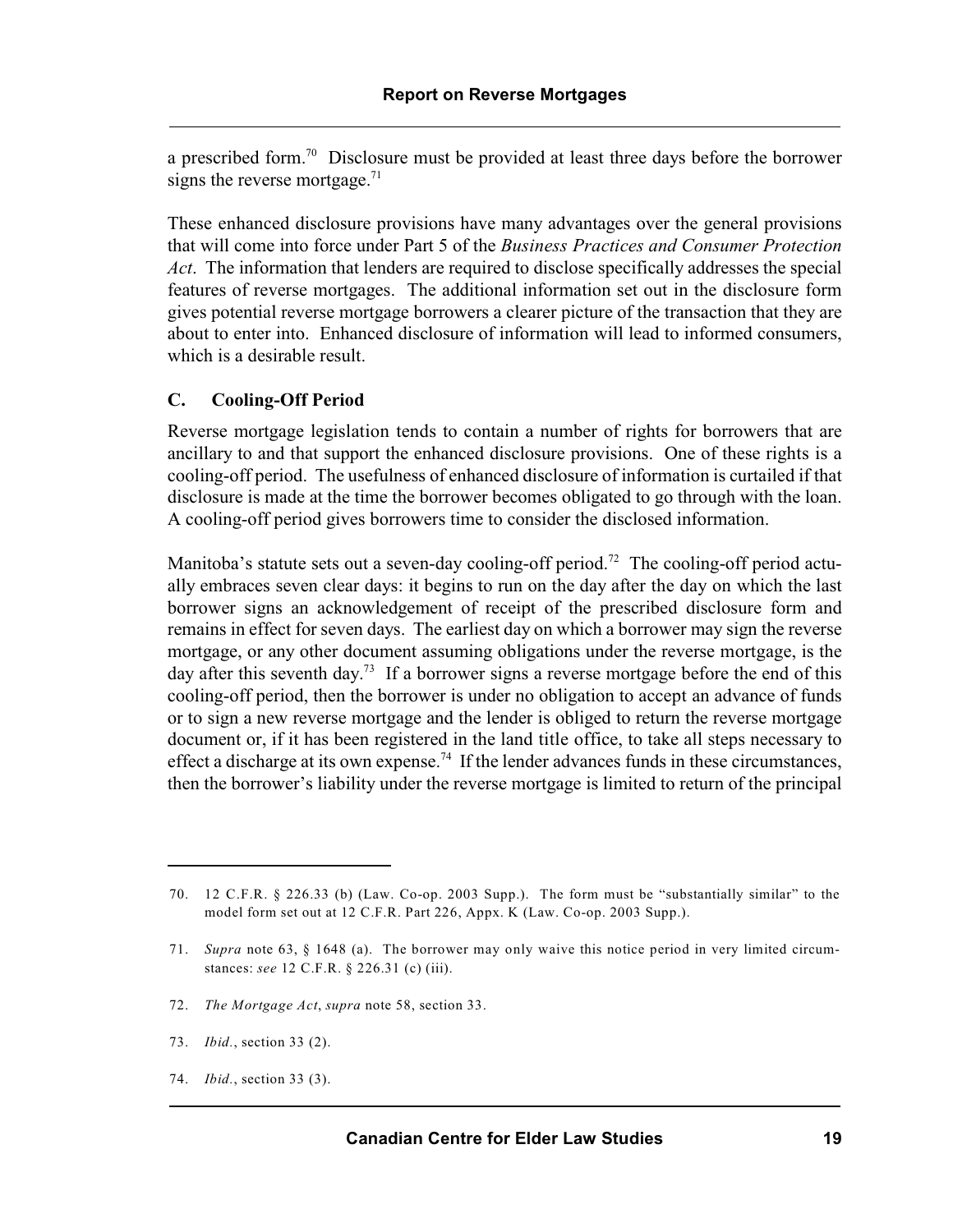amount of the loan less any fees, penalties, or costs imposed by the lender but not authorized by the statute.<sup>75</sup>

The disadvantage of a mandatory cooling-off period is that it adds time to every reverse mortgage transaction. Increasing the length of the transaction may frustrate some borrowers. For this reason, some jurisdictions allow borrowers to waive the cooling-off period.<sup>76</sup> An open-ended waiver provision, though, could be abused by including a waiver of the cooling-off period in standard-form reverse mortgage documents. As well, reverse mortgage loans are not home purchase loans. Timing is therefore less of a concern in a reverse mortgage, which undercuts the argument in favour of allowing a borrower to waive the cooling-off period. The Manitoba provision encourages borrowers to consult fully with advisers and family before entering into a reverse mortgage. This result is desirable.

The Centre has also given consideration to the appropriate length of the cooling-off period. In some respects, the choice of the number of days is arbitrary. There is no overriding legal or theoretical reason to favour, for instance, six or eight days over seven. But the Centre has concluded that practical realities militate in favour of a longer cooling-off period. A longer period would afford senior citizens more time to obtain legal and financial advice, and to consult with family members. In its *Report on Financial Arrangements Between Older Adults and Family Members*, the Centre recommended a cooling-off period of "not less than ten days" for family guarantees.<sup> $77$ </sup> The Centre has concluded that the issues facing senior citizens in both cases have enough in common to make consistency of the length of cooling-off periods desirable.

## **D. Counselling**

Disclosure of information is of little assistance to consumers who lack the expertise to evaluate that information. For this reason, many reverse mortgage statutes encourage or require borrowers to receive counselling from an independent source.

Manitoba encourages borrowers to obtain independent legal and financial advice on the reverse mortgage. This encouragement is provided in a warning printed on the disclosure form and in a requirement that the borrower acknowledge receipt of the disclosure form by signing it before a lawyer or notary public. The hope is that borrowers will take the opportunity to obtain legal advice on the substance of the reverse mortgage, rather than simply

<sup>75.</sup> *Ibid.*, section 33 (4) (a)–(d).

<sup>76.</sup> *See*, *e.g.*, *supra* note 71.

<sup>77.</sup> Canadian Centre for Elder Law Studies, Committee on Legal Issues Affecting Older Adults, *Report on Financial Arrangements Between Older Adults and Family Members: Loans and Guarantees* (CCELS Rep. No. 1; BCLI Rep. No. 32) (Vancouver: The Centre, 2004) at 30.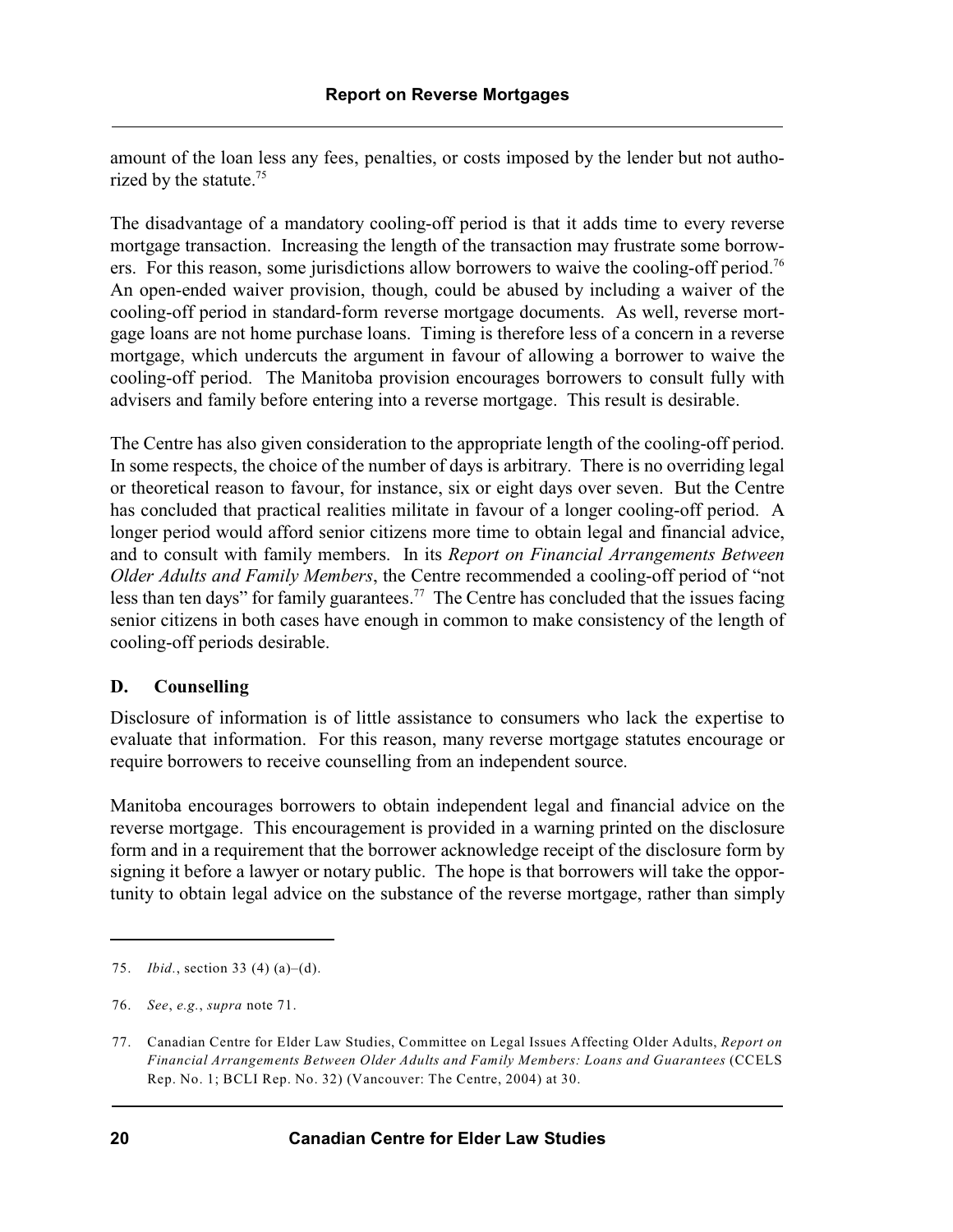having their signature notarized. Nothing in the legislation requires borrowers to obtain legal advice on the reverse mortgage, though.

American legislation tends to take a different approach to counselling. Rather than recommending legal advice, American statutes focus on providing financial counselling. The *National Housing Act* makes independent third party financial counselling a condition of being eligible for mortgage insurance.<sup>78</sup> The legislation also sets out a list of topics that must be discussed at a counselling session, and obliges the American federal government to ensure that a network of trained counsellors exists.<sup>79</sup> Some states have adopted mandatory financial counselling for all reverse mortgages.<sup>80</sup>

The American approach gets to the heart of many of the concerns about reverse mortgages, which relate to financial, rather than legal, issues. But in order to make this approach work a network of financial counsellors must be in place. The American legislation provides for the creation of such a network. The costs of creating such a network in British Columbia may rule out this option. In addition, some borrowers could view mandatory counselling as paternalistic. The Manitoba legislation strikes a better balance between promoting counselling and retaining decision-making authority in the borrower's hands.

## **E. Penalties and Administrative Offences**

All reverse mortgage legislation establishes penalties for breach of the lender's disclosure and ancillary obligations. Under the Manitoba statute, for example, if a lender advances funds before the end of the cooling-off period, without first providing the borrower a disclosure form, or after providing the borrower with a disclosure form containing a material error or omission, then the terms of the loan are amended in a manner that deprives the lender of the right to charge interest on the loan.<sup>81</sup> Such a lender also commits a quasicriminal offence under the legislation and is subject to an administrative penalty.<sup>82</sup> The legislation also gives borrowers the right to apply to court for a determination of whether the lender complied with its disclosure obligations. If the court determines that the lender

81. *The Mortgage Act*, *supra* note 58, section 33 (4).

<sup>78.</sup> *Supra* note 61, § 1715z-20 (d) (2) (B).

<sup>79.</sup> *Ibid.*, § 1715z-20 (f).

<sup>80.</sup> *See*, *e.g.*, Mass. Gen. Laws ch*.* 167E, *supra* note 8, § 14A; N.C. Gen. Stat. § 53-270 (6) (2003), online: North Carolina General Assembly <http://www.ncleg.net/Statutes/GeneralStatutes/HTML/ByArticle/ Chapter\_53/Article\_21.html>.

<sup>82.</sup> *Ibid.*, section 36.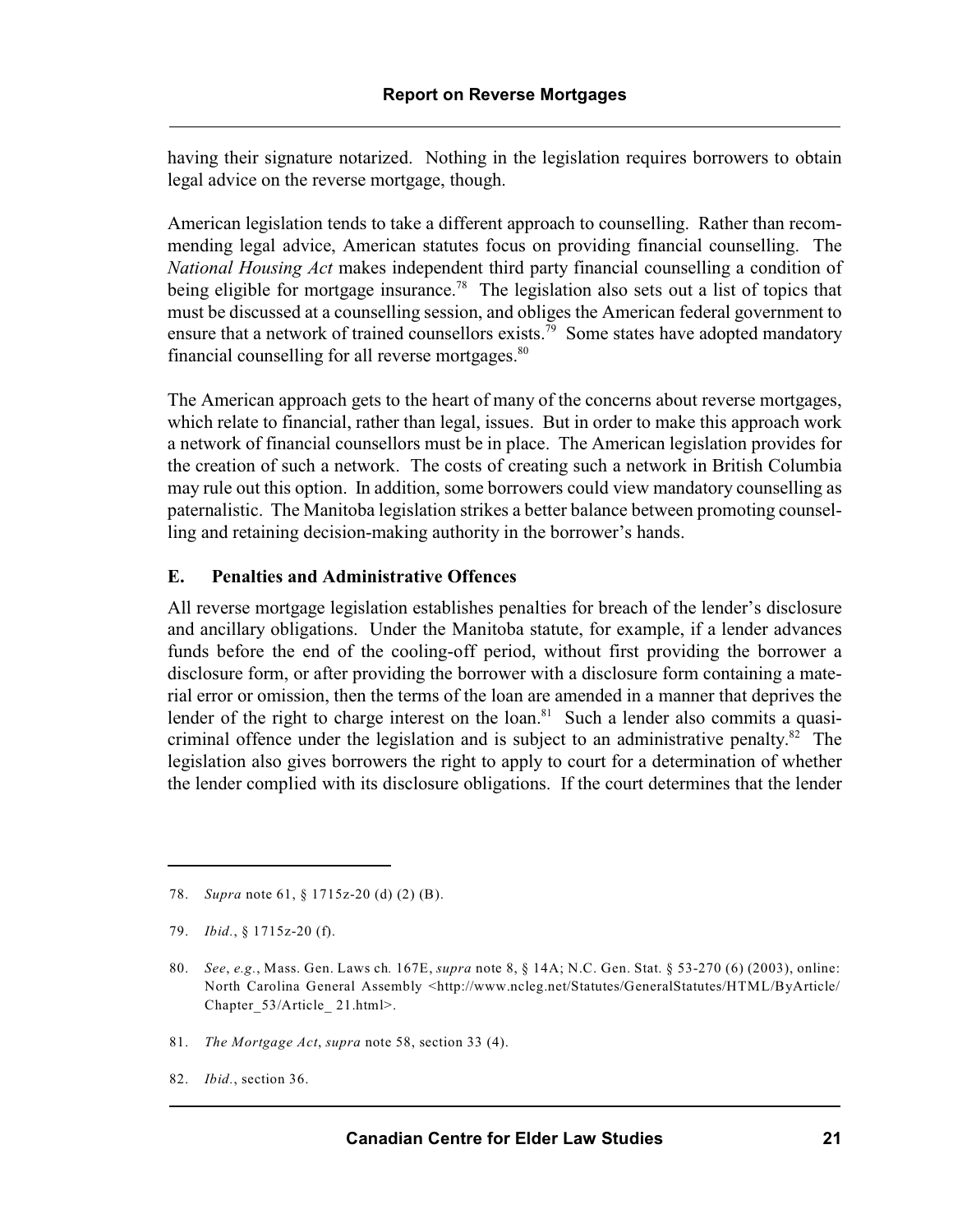did not, then it may make an order varying the terms of the reverse mortgage in any manner that would be just and reasonable.<sup>83</sup>

## **F. Regulation and Enforcement**

Expanded consumer rights are meaningless in the absence of enforcement. But consumers often are not able to enforce their rights effectively through the courts. For this reason, government agencies sometimes take the lead in the enforcement of consumers' rights.

Manitoba gives its Consumers' Bureau the authority to investigate complaints involving reverse mortgages and to prosecute offences committed under the statute. The Consumers' Bureau is also authorized to mediate disputes involving reverse mortgage loans. Some American states place even more emphasis on government regulation of reverse mortgages. For example, several jurisdictions require reverse mortgage lenders to submit details of their reverse mortgages to a state regulator for approval before they begin to carry on business in the state.<sup>84</sup>

For British Columbia, the identity of the regulator would have to be considered. There is no precise equivalent in this province to Manitoba's Consumers' Bureau, which is an agency within Manitoba's Ministry of Finance. A logical choice for the British Columbia regulator would be the newly formed Business Practices and Consumer Protection Authority, which has been incorporated as a non-profit corporation existing at arm's length from the provincial government. This body appears to have the expertise in consumer protection matters that would be essential for performing the mandate under the statute. On the other hand, it may be desirable to delegate this role to an agency within the government. In this area, the Financial Institutions Commission has in the past expressed an interest in studying the regulation of reverse mortgages.<sup>85</sup> But we understand that this interest has waned,  $86$  and that policy expertise in this area within government is now located within the Housing Policy Branch of the Ministry of Forests and Range. Of course, another alternative would

<sup>83.</sup> *Ibid.*, section 34.

<sup>84.</sup> *See*, *e.g.*, Iowa Code § 528.6 (2004), online: Iowa General Assembly <http://www.legis.state.ia.us/ cgi-bin/IACODE/Code2003SUPPLEMENT.pl>; Tenn. Code § 47-30-103 (2003), online: LexisNexis <http://198.187.128.12/tennessee/lpext.dll/Infobase/2181a/24b25/24b3e?f=templates&fn=documentframe.htm&2.0#JD\_47-30-102>.

<sup>85.</sup> *See* British Columbia, Financial Institutions Commission, *Service Plan 2004/2005–2006/2007* at 32, online: Financial Institutions Commission of BC <http://www.fic.gov.bc.ca/pdfreports/ServicePlan 2004.pdf>.

<sup>86.</sup> The most recent service plan does not mention reverse mortgages. *See* British Columbia, Financial Institutions Commission, *Service Plan Fiscal Year 2005/2006–Fiscal Year 2007/2008*, online: Financial Institutions Commission of BC <http://www.fic.gov.bc.ca/pdf/serviceplan2005.pdf>.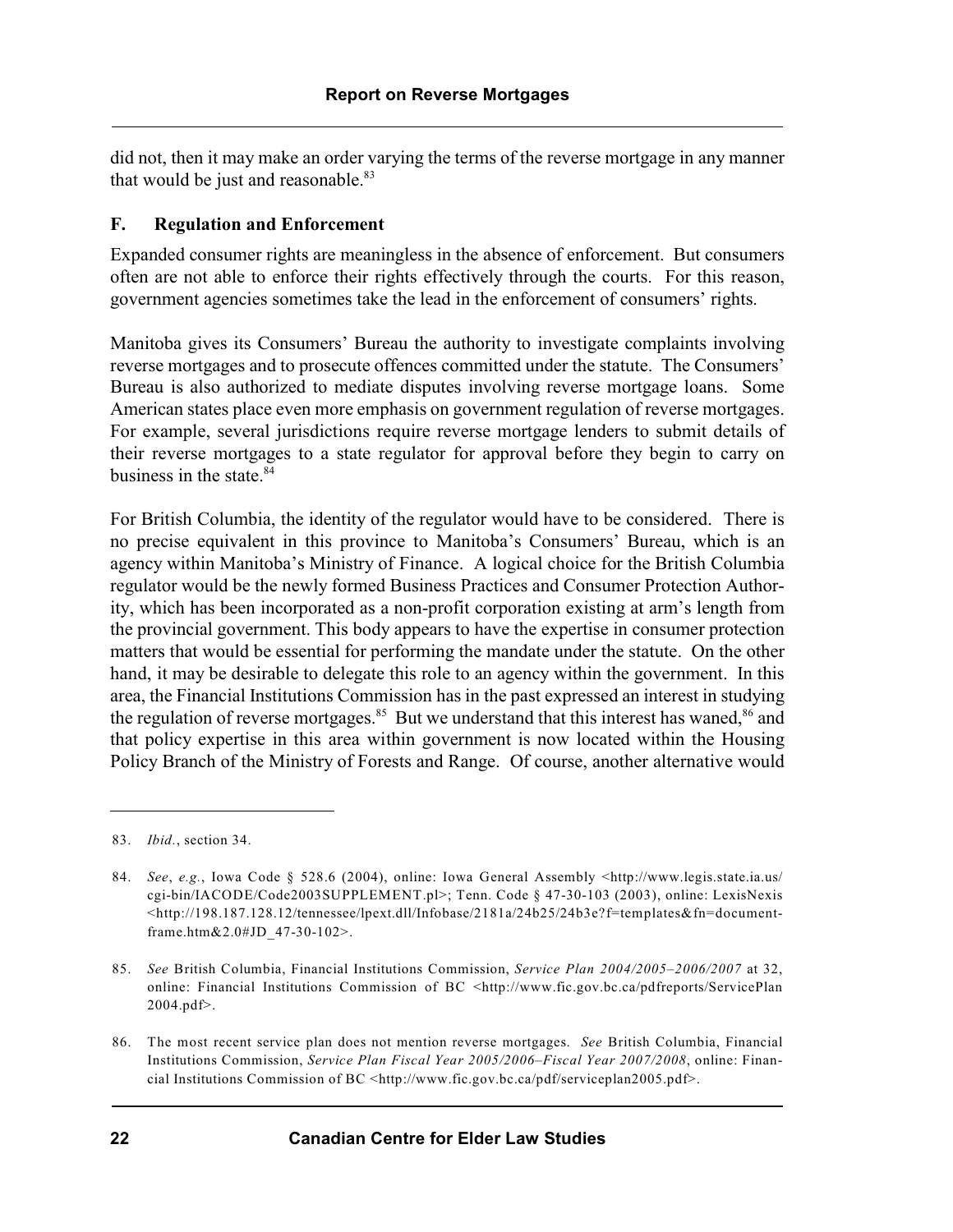be to create a new agency specifically to deal with reverse mortgages. This choice is really a matter of allocating government resources and priorities in a way that does not involve the proper objects of this study. For our purposes, what is important is simply that a body is designated to have authority under the statute to carry out investigations, conduct prosecutions, and mediate disputes.

# **G. Other Enhanced Rights and Remedies**

In addition to enhanced disclosure and ancillary rights, legislation governing reverse mortgages often grants borrowers a package of other rights. An example is a right of prepayment, in whole or in part, without penalty at any time during the term of the loan. $87$  Another example is limitation of the lenders' remedies for default to foreclosure.<sup>88</sup> These provisions appear to have their source in terms that are frequently found in reverse mortgages themselves. The legislation expands a right existing in the marketplace, making it more favourable for borrowers.

# **VI. CONSULTATION**

The Canadian Centre for Elder Law Studies published a *Consultation Paper on Reverse Mortgages* in February 2005. The primary mode of publication for the Consultation Paper was via the Centre's website. In addition, staff from the Centre spoke about reverse mortgages at a meeting of the Elder Law Section of the Canadian Bar Association—British Columbia Branch in April 2005 and at the Canadian Conference on Elder Law in October 2005. On both occasions, many members of the audience expressed general approval of the Centre in tackling this project.

The goal of the Consultation Paper was to garner readers' opinions on whether the law requires reform to regulate reverse mortgages adequately. To that end, the Consultation Paper posed a series of questions, which were designed to assist readers in evaluating the need for legislation and the elements of any legislative recommendations.<sup>89</sup>

We wish to thank all those who took the time to respond to the Consultation Paper. Although the volume of responses to the specific questions posed in the Consultation Paper

<sup>87.</sup> *See*, *e.g.*, Cal. Civ. Code § 1932.2 (a) (2004), online: Official California Legislative Information <http:// www.leginfo.ca.gov/cgi-bin/waisgate?WAISdocID=6700362855+0+0+0&WAISaction=retrieve>; Colo. Rev. Stat. § 11-38-103 (2003), online: LexisNexis <http://198.187.128.12/colorado/lpext.dll/ Infobase/ 16774/16ad1/16dee/16e03?f=templates&fn=document-frame.htm&2.0# JD\_11-38-102>

<sup>88.</sup> *See The Mortgage Act*, *supra* note 58, section 31 (1).

<sup>89.</sup> *See* Appendix C, *infra* at 41, for a list of the questions posed in the Consultation Paper.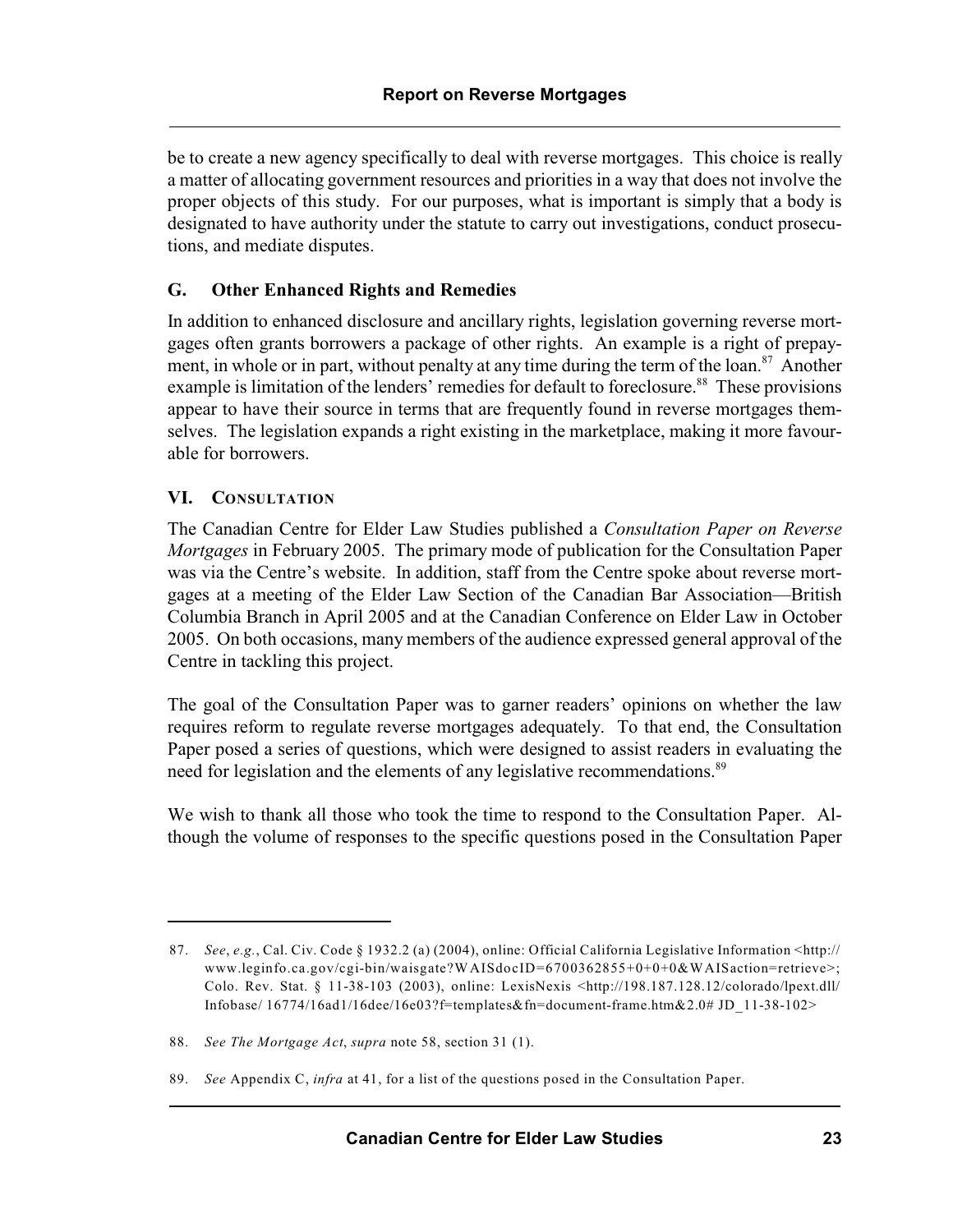was not great,<sup>90</sup> the responses that we did receive were fully considered by the Centre and assisted the Centre in forming its final recommendations.

# **VII. CONCLUSION**

# **A. Basic Recommendation**

The Canadian Centre for Elder Law Studies has concluded that British Columbia should enact legislation that specifically addresses reverse mortgages. This legislation should be substantially in the form of Manitoba's reverse mortgage legislation, which is reproduced in Appendices A and B. (Although we do recommend some specific changes, which are discussed in the next section.) Manitoba's legislation provides the best model for British Columbia across the range of issues discussed in this Report. It has been in force since 2001. Since that time it has not been amended, nor is there any public record of complaints concerning it. Finally, enacting legislation in British Columbia based on the Manitoba legislation would promote uniformity in this area, which could serve as an additional reason for other provinces to consider legislation.

This recommendation is not made as an implied criticism of the practices of the currently dominant reverse mortgage lender in British Columbia. Based on information provided to us by that company in our consultation, it appears that they carry on business in a way that, in effect, voluntarily complies with some of the recommendations that we are making in this Report.<sup>91</sup> But it is our view that self-regulation on the part of the industry leader is not an adequate or sustainable legal framework.

Compared to other countries in the common-law world, such as the United Kingdom or the United States, the reverse mortgage market in Canada is still in its infancy. The experience of these other countries is that rapid growth can occur where there is an aging population combined with rising housing values. For instance, in Australia in the twelve months from

<sup>90.</sup> Near the end of the consultation period, the Centre received over twenty responses to the online questionnaire. We were able to discern that most of these responses originated from a domain name registered to a reverse mortgage lender. All of these responses made substantially the same points as the official response we received from this company—that reverse mortgages should be treated in a manner similar to conventional mortgages and that existing laws and business practices are sufficient and no legislative reform is required—so for the purposes of our consultation, they were treated as being part of the same response.

<sup>91.</sup> For instance, it is this company's practice to provide its clients with a table of financial information that resembles Tables I and II in the Manitoba disclosure form. In one respect they go even further than we are recommending, by requiring their customers to obtain independent legal advice before entering into the transaction. To avoid any confusion, however, it should be noted that this company did not, in any of its correspondence with us, explicitly endorse either legislative reform (of any sort) or our specific proposals. Further, it is highly unlikely that they would regard their current business practices as providing any implicit support for any of our recommendations in this Report.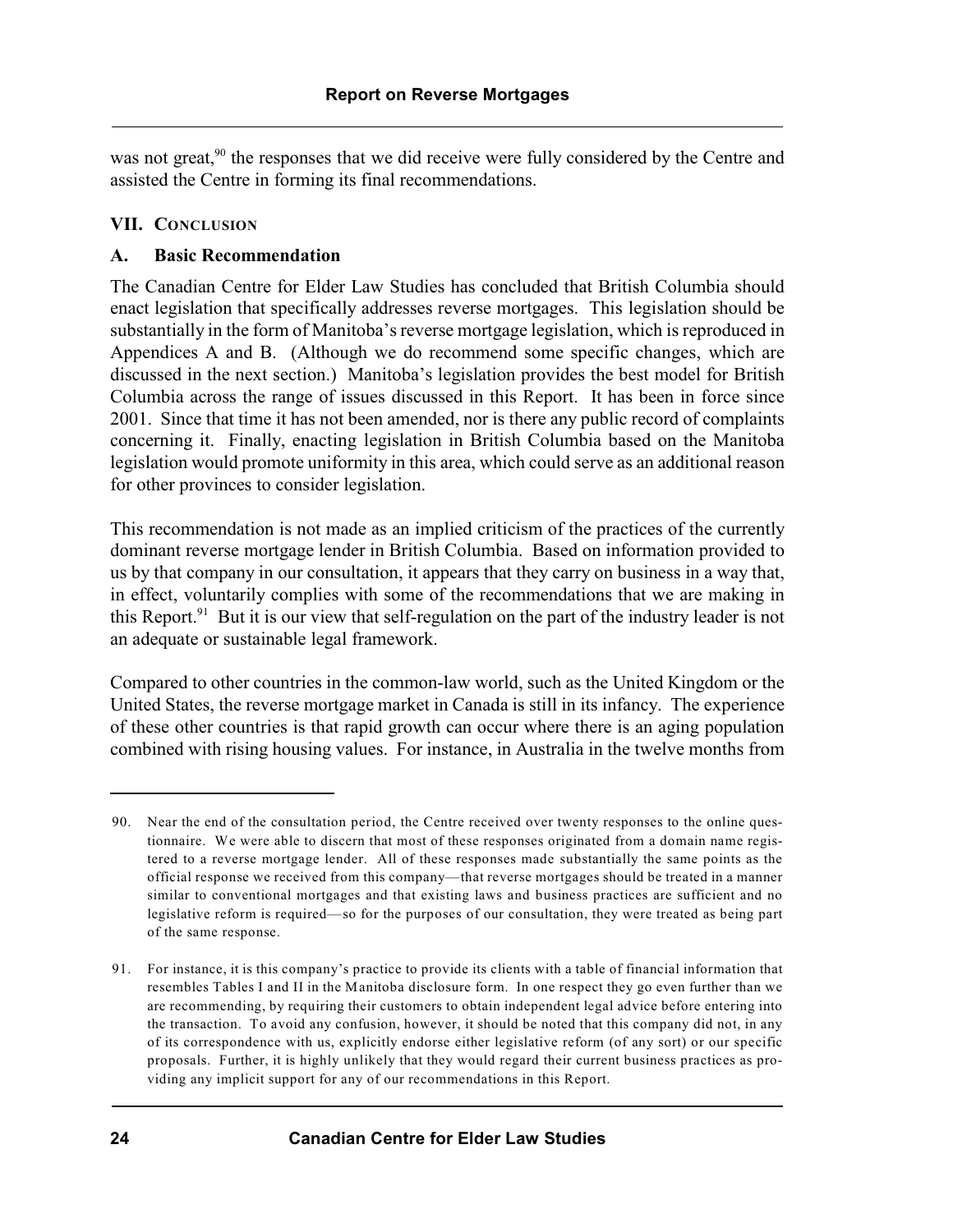March 2004 to March 2005 there was an increase from three to fifteen reverse mortgage products on the market, and a total of 8899 new loans.<sup>92</sup> There is no reason to believe that conditions are so different in British Columbia as to rule out a similar development occurring here. And dramatic growth of this nature can, of course, encourage entrants into the market who will not feel constrained by the practices of competitors and can force those competitors to re-evaluate their current self-discipline. British Columbia has an opportunity now to enact a suitable and tested legal framework for reverse mortgages before these pressures are felt.

# **B. Recommended Changes to the Manitoba Framework**

We are recommending two significant changes to the Manitoba legislation upon its implementation in British Columbia: first, the cooling-off period should be extended to ten clear days; and second, the identity of the body with oversight authority will have to be considered in light of government resources and priorities, as there is no exact equivalent in British Columbia to Manitoba's Consumers' Bureau.

We also point out here that there are a number of small details in the Manitoba disclosure form that will have to be changed for use in British Columbia. For example, the form refers in several places to Manitoba's *Homesteads Act*.<sup>93</sup> There is no equivalent statute in British Columbia.<sup>94</sup> Clearly, references the *Homestead Act* should not be included in any British Columbia reverse mortgage legislation, regulations, and forms. Such anomalies will have to be dealt with in order to produce a functional form for British Columbia.

# **C. Implementation**

Manitoba implemented its reverse mortgage framework as part of *The Mortgage Act*. 95 British Columbia has no exact equivalent to *The Mortgage Act*. So, some thought should

93. C.C.S.M. c. H80.

<sup>92.</sup> *See* Australian Securities & Investments Commission, *Equity Release Products: An ASIC Report* (November 2005) at 4, online: FIDO's Financial Tips and Safety Checks from ASIC <http://www.fido.asic. gov.au/asic/pdflib.nsf/LookupByFileName/Equity\_ release\_report.pdf/\$file/Equity\_release\_report.pdf>. This one-year figure of 8899 loans is comparable to the approximately 10 000 loans that the industry leader in Canada has made since its inception in 1986.

<sup>94.</sup> The British Columbia statute that most resembles the Manitoba Act is the *Land (Spouse Protection) Act*, R.S.B.C. 1996, c. 246, but there are some significant differences in detail between the two statutes. British Columbia previously had a statute bearing the same name as the Manitoba Act. *See Homestead Act*, R.S.B.C. 1996, c. 197. The subject matter of these two statutes differed considerably. British Columbia's Act was concerned only with providing an exemption from judgment execution. The British Columbia *Homestead Act* has been repealed. *See Definition of Spouse Amendment Act, 2000*, S.B.C. 2000, c. 24, section 24.

<sup>95.</sup> *Supra* note 58.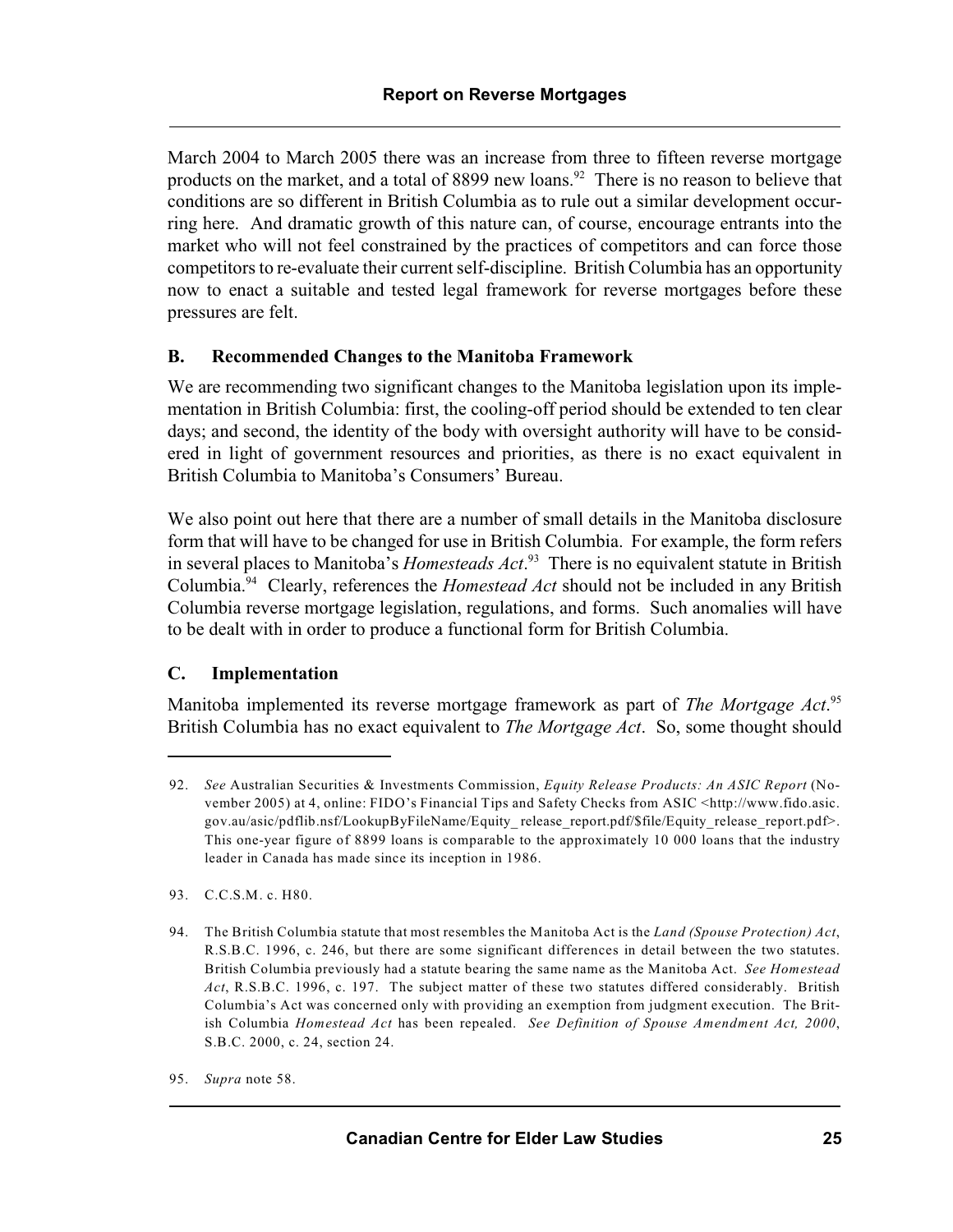be given to how the structure is to be implemented. It could be enacted as a freestanding statute. Another option would be to include it as a Part in an omnibus statute, such as the *Business Practices and Consumer Protection Act.*<sup>96</sup> Yet another approach is suggested by developments in Alberta. As noted above,  $97$  that province has passed an omnibus amendment to its consumer protection law which contained an authorization for the Minister of Government Services to make regulations "respecting the terms and conditions applicable to reverse mortgages."<sup>98</sup> This approach could be adapted for use in British Columbia.

Each of these approaches to implementation has its merits and demerits. Ultimately, the choice comes down to government preferences that are not within the scope of this Report. We simply recommend implementation of a legal framework for reverse mortgages at the earliest possible opportunity.

<sup>96.</sup> *Supra* note 3.

<sup>97.</sup> *Supra* note 59.

<sup>98.</sup> *Fair Trading Amendment Act, 2005*, *supra* note 59, section 32 (c) (not in force).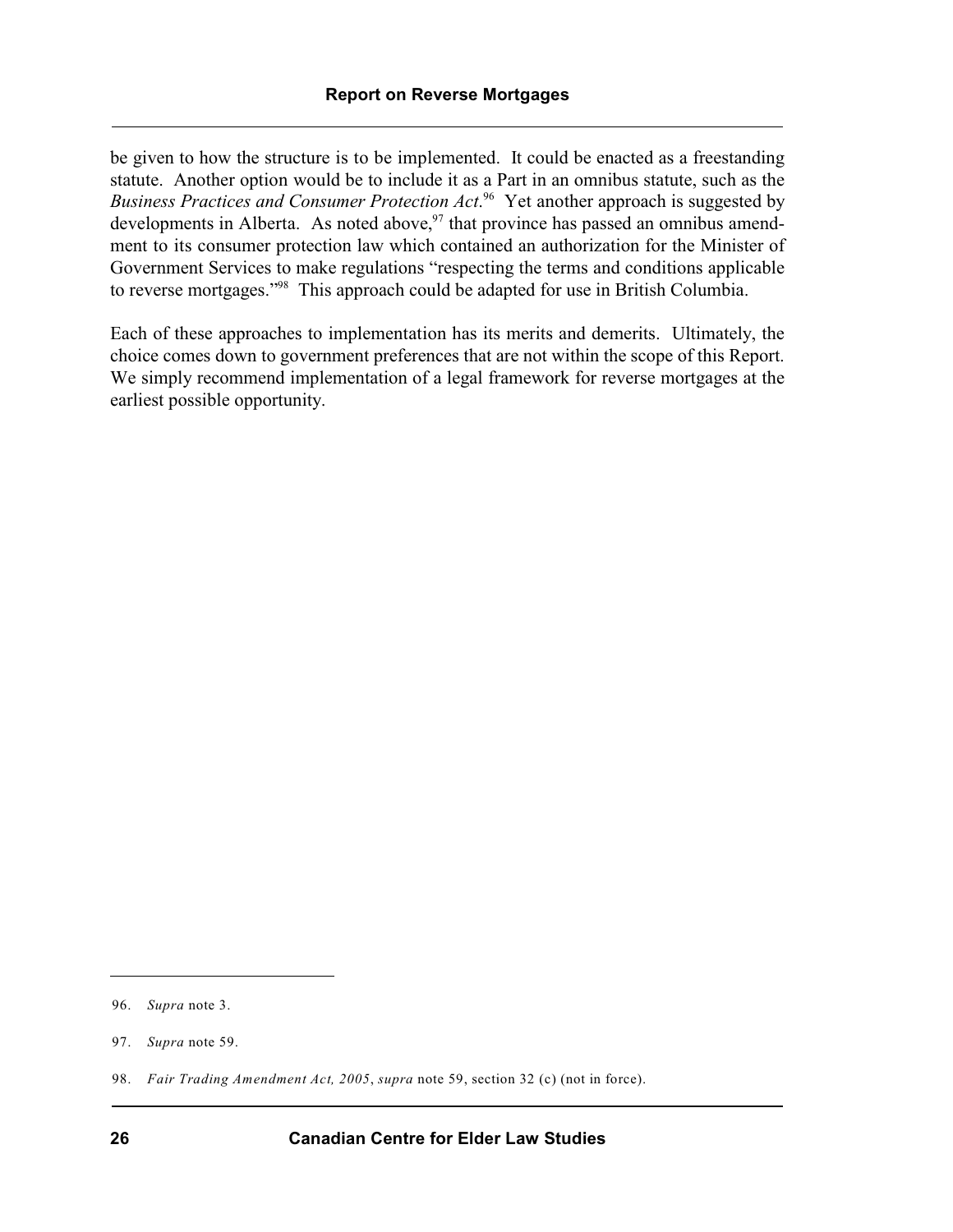# APPENDIX A

*Manitoba's Reverse Mortgage Statute*

#### **PART III**

#### **REVERSE MORTGAGE LOANS**

#### **Definitions**

**29** In this Part,

**"borrower"** means an individual who borrows money under a reverse mortgage loan and signs a reverse mortgage as a mortgagor, and includes

- (a) an individual who applies for a reverse mortgage loan, and
- (b) after the reverse mortgage is signed, a person from time to time deriving title under the original borrower;

**"Consumers' Bureau"** means the Consumers' Bureau under *The Consumer Protection Act*;

**"lender"** means a lender under a reverse mortgage loan, and includes

- (a) a person from time to time deriving title under the original lender, and
- (b) a prospective lender;

**"minister"** means the minister appointed by the Lieutenant Governor in Council to administer this Part;

#### **"person entitled to disclosure"** means

- (a) a borrower, and
- (b) an individual whose consent is required under *The Homesteads Act*;

**"prescribed"** means prescribed by a regulation made under this Part;

- **"reverse mortgage"** means a document under which an individual grants a mortgage, whether statutory or equitable, of real property as security for a reverse mortgage loan;
- **"reverse mortgage loan"** means a loan that is secured by a charge on real property owned by an individual, and under which
	- (a) no payment of principal or interest is due before the entire balance of principal and interest is due, or
	- (b) the borrower is not required to make periodic payments designed to reduce, from one payment to the next, the balance owing under the loan,

but does not include

(c) a loan under which no interest is payable,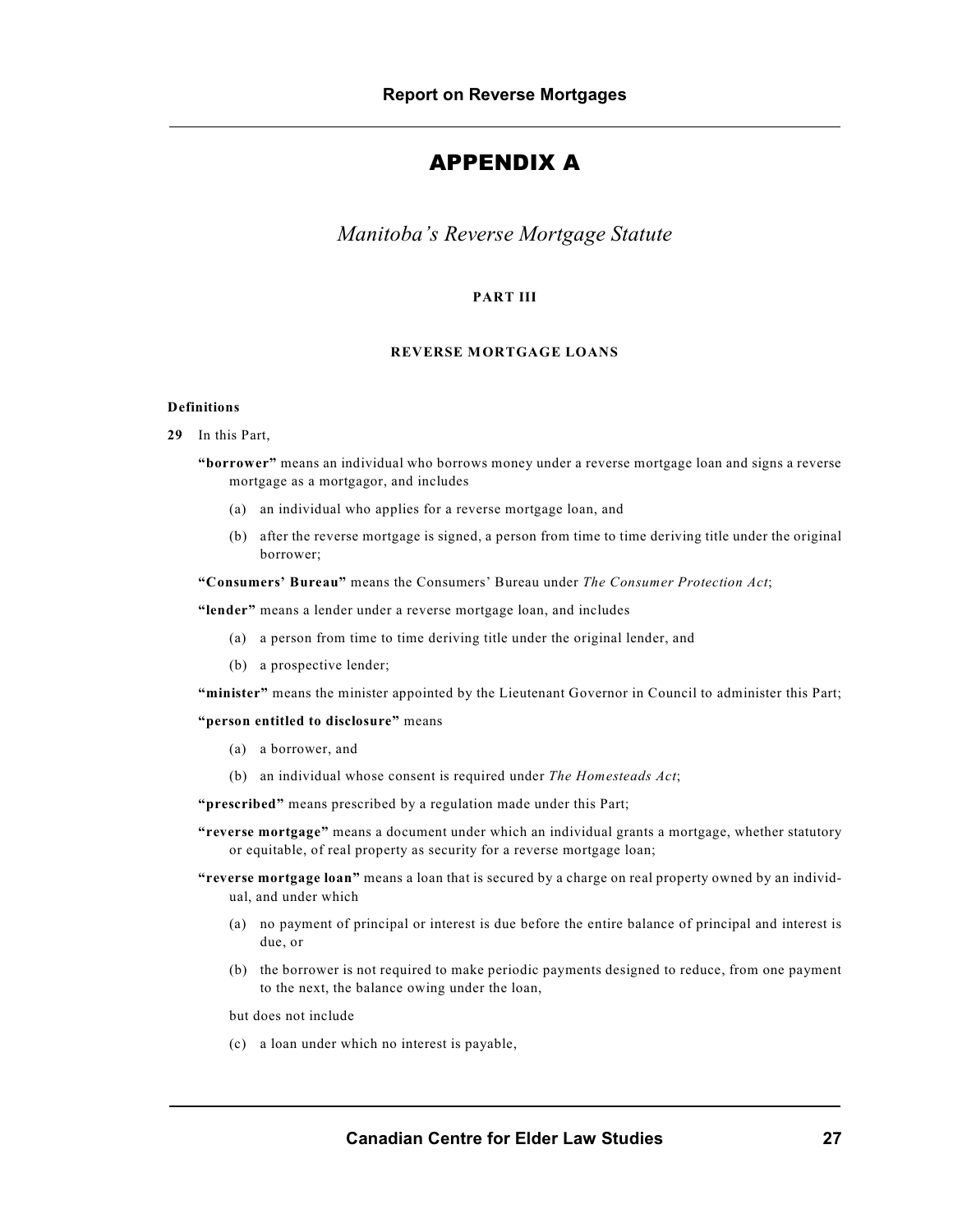- (d) a loan where the borrower is required to make periodic payments, at least once every two years, to repay all accrued interest on the loan;
- (e) a loan that is repayable only on demand, if there is no restriction on when the lender may demand payment; or
- (f) a loan between persons who, in making the loan, are not dealing with each other at arm's length.

#### **Application of this Part**

**30** This Part and the regulations under this Part apply to every reverse mortgage loan entered into after this Part comes into force, despite any agreement made or waiver given to the contrary before or after this Part comes into force.

#### **Lender's limited recourse**

**31** (1) A lender may enforce payment of the debt due under a reverse mortgage loan only against the borrower and only through a foreclosure of the mortgaged property or under an order for sale of the mortgaged property made under *The Real Property Act* or by a court of competent jurisdiction.

#### **Borrower's limited liability**

- **31** (2) When a property encumbered by a reverse mortgage is sold or otherwise disposed of, the total liability of the borrower under the reverse mortgage loan at the time of the disposition is the lesser of the balance otherwise owing under the loan and
	- (a) the sale proceeds, if the property is sold
		- (i) by the lender, or
		- (ii) by the borrower to a purchaser in good faith for value; or
	- (b) the fair market value of the property at the time of the disposition, in any other case.

#### **Application and other fees**

- **32** (1) A borrower is not liable for any fee, cost or penalty charged in connection with a reverse mortgage loan, including an application or processing fee, cost or penalty unless
	- (a) the lender has complied with subsection 33 (2); and
	- (b) the borrower signs the reverse mortgage.

#### **Refund to borrower**

**32** (2) If a borrower has paid an amount for which he or she is not liable because of subsection (1), the lender must refund it to the borrower on written demand.

#### **Exception for independent legal and appraisal fees**

- **32** (3) This section does not apply to a fee charged directly to a borrower
	- (a) by a lawyer for independent legal advice; or
	- (b) by an independent appraiser for an appraisal of the property to be mortgaged.

#### **"Cooling-off period" defined**

**33** (1) In this section, **"cooling-off period"** means the seven-day period starting on the day after the day every person entitled to disclosure in relation to a reverse mortgage loan has signed, before a person authorized to take affidavits under *The Manitoba Evidence Act*, a statement in prescribed form acknowledging receipt of the prescribed form to be provided to him or her under subsection (2).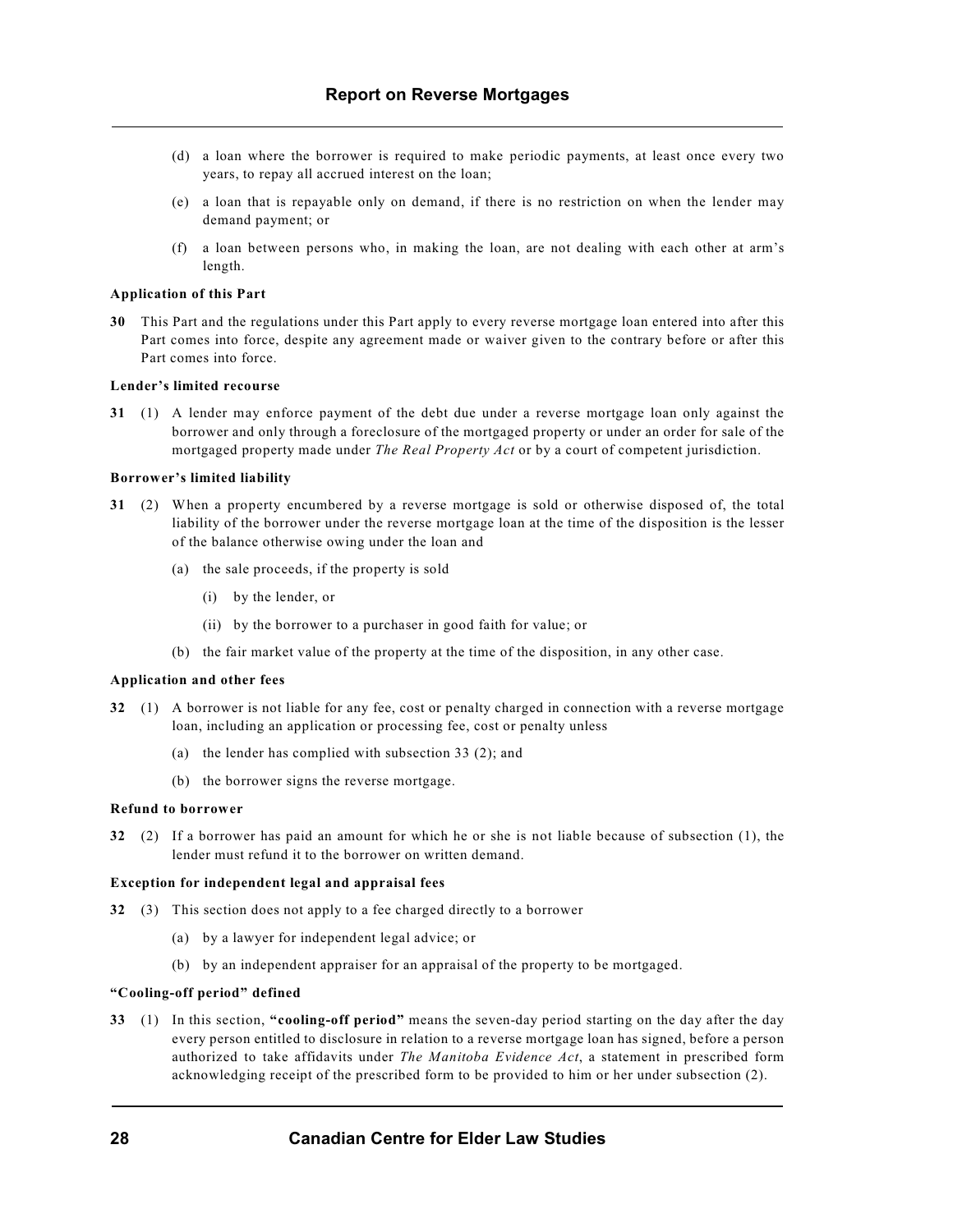#### **Disclosure required**

**33** (2) A lender must provide, in the prescribed manner, to each person entitled to disclosure, a prescribed form that provides full and accurate disclosure of prescribed information regarding the loan. The prescribed form must be provided at least seven clear days before any borrower signs the reverse mortgage or any other document that obligates a borrower to sign the reverse mortgage.

#### **Mortgage signed before end of cooling-off period**

- **33** (3) If a reverse mortgage is signed by a borrower before the end of the cooling-off period,
	- (a) the borrower is not obligated to accept an advance of funds under the reverse mortgage loan or to sign a new reverse mortgage after the end of the cooling-off period; and
	- (b) unless funds have been advanced under the reverse mortgage loan, the lender must
		- (i) return the signed mortgage to the borrower, and
		- (ii) if the mortgage or any other document has been registered in a land titles or registry office, take all steps necessary to have the registration discharged at the lender's own cost.

#### **Statutory terms**

- **33** (4) Unless a judge orders otherwise under section 34, when a lender advances funds under a reverse mortgage loan where
	- (a) the reverse mortgage was signed before the end of the cooling-off period;
	- (b) no disclosure has been given by a lender as required under subsection (2); or
	- (c) there is a material error or omission in the information provided under subsection (2) by a lender;

the terms of the loan are deemed to be amended as necessary from the time that the funds are advanced, so that

- (d) the total liability of all borrowers under the loan is limited to the unpaid balance of the funds advanced under the loan, less any portion of those funds that was used to pay a fee, penalty or cost for which no borrower is liable because of section 32;
- (e) the amount calculated under clause (d) is due only
	- (i) when the term of the loan expires, if it is for a fixed term,
	- (ii) on the 120th day after the death of the borrower or, if there is more than one borrower, of the last of them to die, or
	- (iii) when any of the mortgaged property is sold or otherwise disposed of,

whichever occurs first; and

(f) the borrower may at any time prepay all or any part of the amount calculated under clause (d) without notice, fee or penalty.

#### **Set-off and refund**

**33** (5) A borrower who has paid an amount under a reverse mortgage loan for which he or she is not liable because of subsection (4), may set it off against the balance owing under the loan. If that amount exceeds the balance owing, the lender must refund the excess to the borrower or to his or her legal representative on written demand.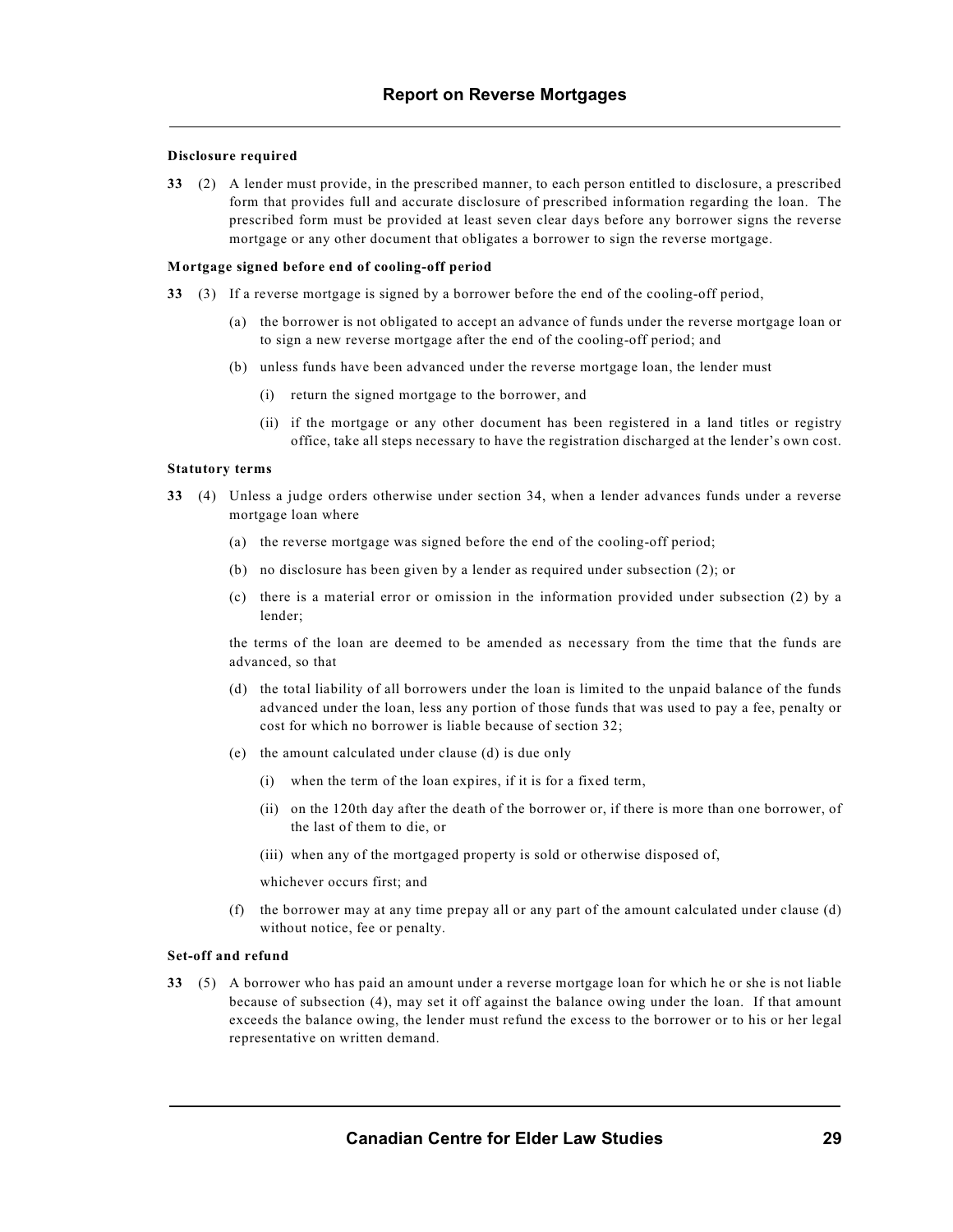#### **Order for discharge and costs**

- **33** (6) If a lender fails to have the registration of a reverse mortgage or any other document discharged as required by clause (3) (b) or, if subsection (4) applies, when the borrower's liability under the reverse mortgage loan has been fully discharged in accordance with that subsection, a judge of the Court of Queen's Bench may, on summary application by a registered owner of the land affected by the registration,
	- (a) order the registration to be discharged; and
	- (b) award costs, on a solicitor and client basis, to the owner.

#### **Application to court**

- **34** (1) On summary application by a lender or a borrower under a reverse mortgage loan, or by a borrower's legal representative, to a judge of the Court of Queen's Bench,
	- (a) the judge shall determine whether the lender provided disclosure as required under subsection 33 (2);
	- (b) if the judge determines that the lender did not provide disclosure as required under subsection 33 (2), the judge may make an order varying the application of subsection 33 (4) or substituting any other terms or conditions for the loan that in his or her opinion would be just and reasonable if he or she concludes that it would not be just and reasonable in the circumstances for subsection 33 (4) to apply;
	- (c) even if the judge determines that the lender did provide disclosure as required under subsection 33 (2), if the judge is satisfied, having regard to all the circumstances, including whether or not the borrower received independent legal advice, that the terms of the loan are not just and reasonable, he or she may make an order varying the terms of the loan in any manner that in his or her opinion would be just and reasonable in the circumstances;
	- (d) the judge may order the lender to set off against the balance owing under the loan, or to refund to the borrower, any amount paid by the borrower for which he or she was not liable because of section 32, subsection 33 (4) or the judge's order under clause (b) or (c); and
	- (e) the judge may make any order respecting costs or any other order he or she thinks fit.

#### **Onus re disclosure**

**34** (2) In an application under subsection (1), the burden of proof to prove that the borrower was provided with disclosure as required under subsection 33 (2) is on the lender.

#### **Limitation period**

**34** (3) An application under subsection (1) may be brought not later than six years after the registration of a reverse mortgage or other document has been discharged.

#### **Consumers' Bureau**

- **35** The director of the Consumers' Bureau or any person acting under the authority of the director is responsible for
	- (a) receiving and investigating complaints involving reverse mortgage loans; and
	- (b) mediating disputes involving reverse mortgage loans;

and in performing these duties has the powers, duties and protection given under sections 73 and 92 of *The Consumer Protection Act*, with such changes as the circumstances require.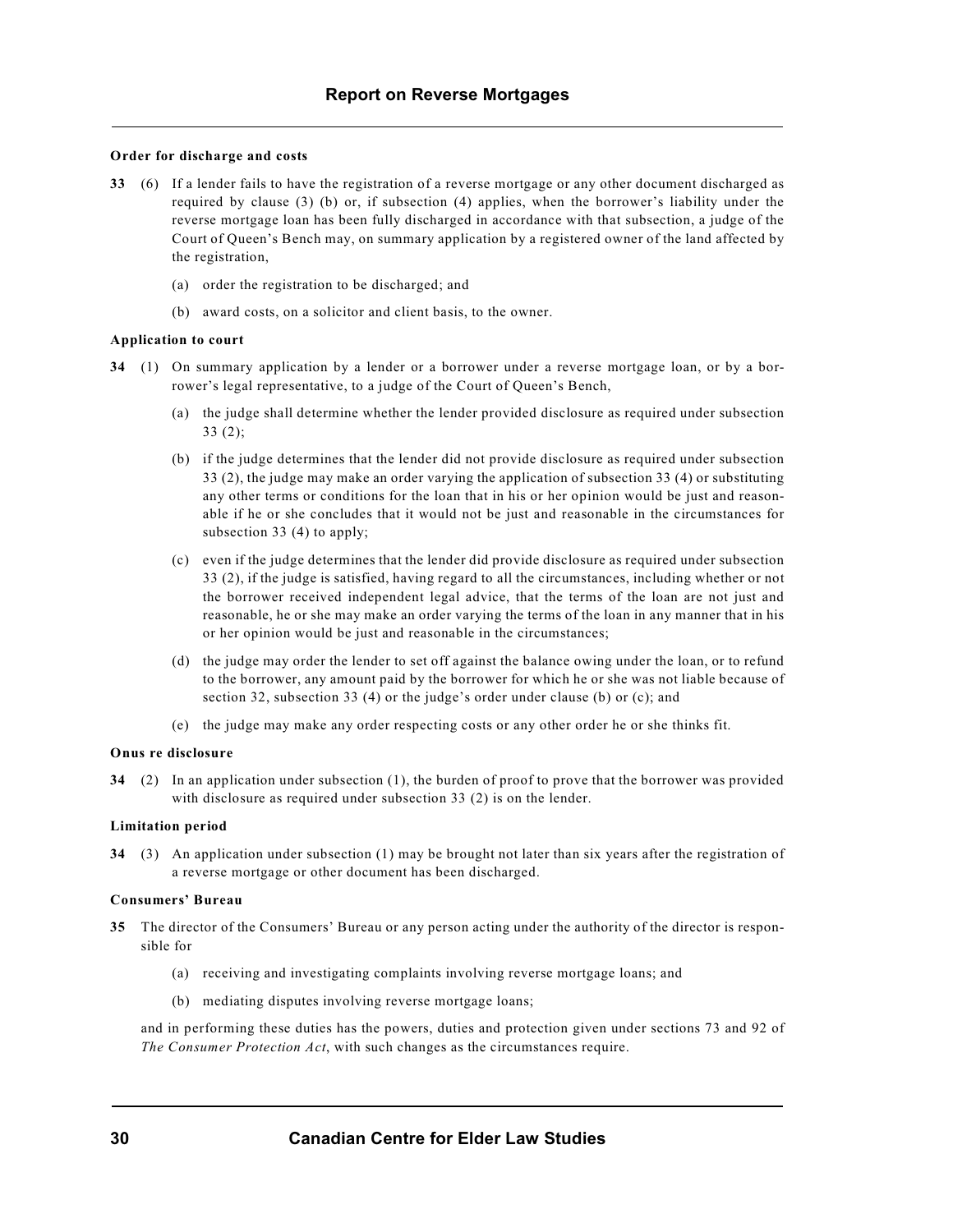#### **Offence**

**36** (1) A person is guilty of an offence who

- (a) fails to provide a borrower with the form required by subsection 33 (2);
- (b) provides a form required by subsection 33 (2) which contains material errors or fails to disclose information required under that subsection;
- (c) advances funds under a reverse mortgage loan where the reverse mortgage was signed by a borrower before the end of the cooling-off period;
- (d) fails to refund an amount to a borrower as required by subsection 32 (2) or 33 (5); or
- (e) fails to comply with clause 33 (3) (b).

#### **Liability of directors and officers**

**36** (2) If a corporation commits an offence, any officer, director or agent of the corporation who directed, authorized, assented to, acquiesced in, participated in or permitted the commission of the offence is also guilty of an offence and is liable on summary conviction to the penalties set out in clause (3) (a), whether or not the corporation has been prosecuted or convicted.

#### **Penalty**

- **36** (3) A person who is guilty of an offence under subsection (1) is liable on summary conviction,
	- (a) in the case of an individual, to a fine of not more than \$20,000 or imprisonment for a term of not more than three months, or both;
	- (b) in the case of a corporation, to a fine of not more than \$50,000.

#### **Limitation period**

**37** A prosecution for an offence under this Part may be commenced not later than one year after the day on which evidence sufficient to justify a prosecution for an offence came to the knowledge of the director of the Consumers' Bureau.

#### **Regulations**

- **38** The minister may make regulations
	- (a) enlarging or restricting the meaning of "reverse mortgage loan";
	- (b) prescribing for the purpose of subsection 33 (1) the form and content of a statement acknowledging receipt of the prescribed form required by subsection 33 (2);
	- (c) prescribing information to be provided under subsection 33 (2), and the form and manner in which it is to be provided;
	- (d) respecting any other matter the minister considers necessary or advisable to carry out the purposes of this Part.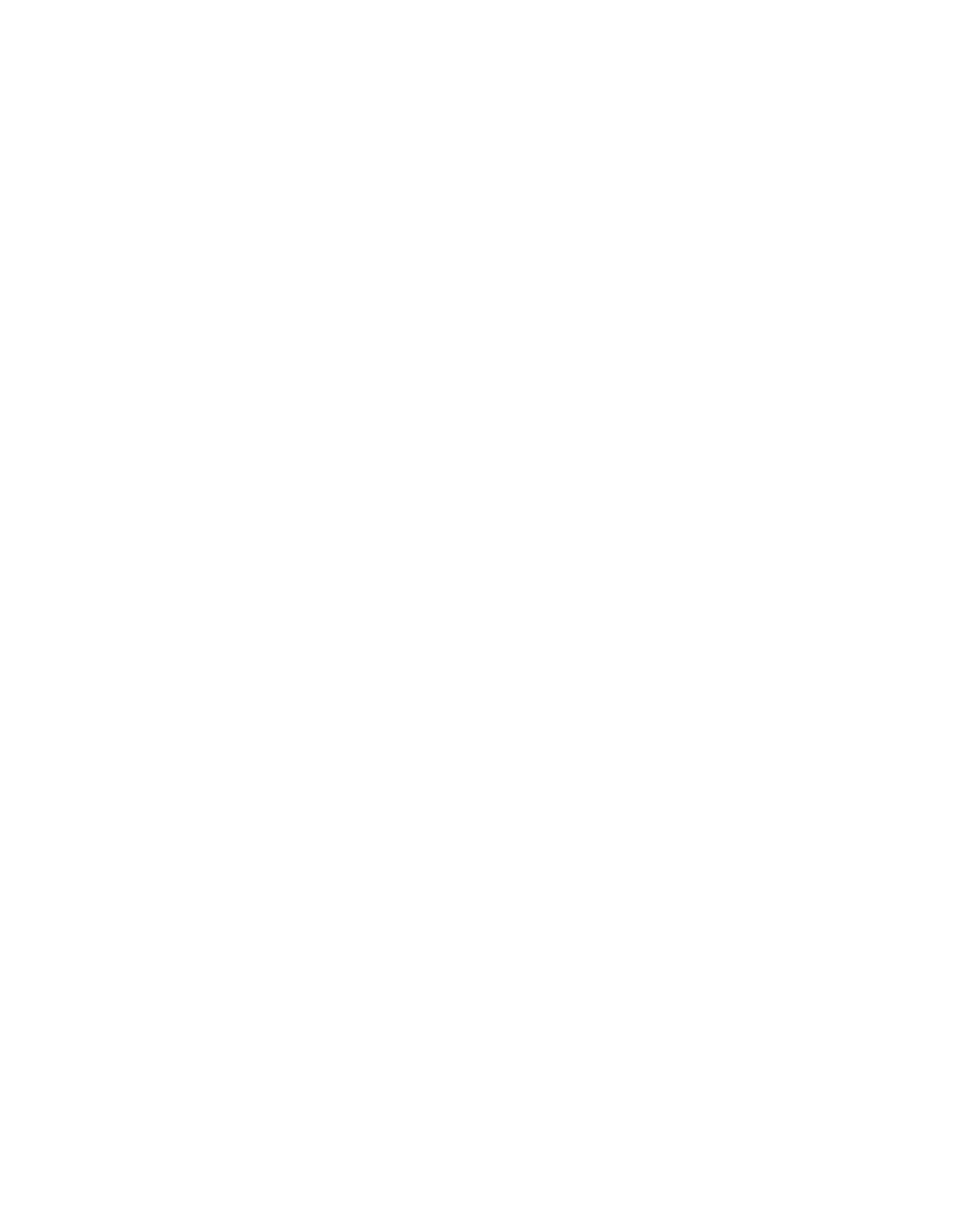# APPENDIX B

# *Manitoba's Reverse Mortgage Disclosure Form*

### **REVERSE MORTGAGE DISCLOSURE FORM**

#### **THIS DISCLOSURE FORM HAS IMPORTANT INFORMATION ABOUT THE REVERSE MORT-GAGE YOU ARE CONSIDERING. THE FORM CONSISTS OF PARTS A TO M. BE SURE YOU READ ALL PARTS.**

**THE LENDER MUST GIVE A COPY OF THIS FORM TO EACH PERSON WHO SIGNS IT** (*excluding witnesses*).

#### **A. SIGN TO SHOW YOU RECEIVED THE FORM**

Manitoba's *Mortgage Act* requires that the lender give you this form because you are considering a reverse mortgage. It also requires the lender to give the form to any person whose consent to the mortgage is required under the *Homesteads Act*. This will usually be a spouse or common-law partner who does not own the property that may be mortgaged.

The *Mortgage Act* also requires that the lender give this form to you, and anyone whose consent to the mortgage is required by the *Homesteads Act*, **before** the start of a **seven calendar-day period** (cooling-off period) that must have ended before you sign the mortgage or any other document that requires you to sign the mortgage.

The seven-day cooling-off period does not begin until the day after you and any person whose consent is required under the *Homesteads Act* have signed this form to show that it has been received. Signatures must be witnessed by a Commissioner for Oaths, Notary Public or other person who can take affidavits under the *Manitoba Evidence Act*.

#### **THIS IS NOT A CONTRACT. YOUR SIGNING DOES NOT REQUIRE YOU TO TAKE THE LOAN. IT ONLY SHOWS THAT YOU RECEIVED THE DISCLOSURE FORM.**

|                                                                       | Borrower (please print name) |         |
|-----------------------------------------------------------------------|------------------------------|---------|
|                                                                       |                              | Date    |
| Witness (Commissioner for Oaths for Manitoba,<br>Notary Public, etc.) | Signature of Borrower        | (v/m/d) |
|                                                                       |                              | Date    |
|                                                                       | Borrower (please print name) |         |
|                                                                       |                              | Date    |
| Witness (Commissioner for Oaths for Manitoba,<br>Notary Public, etc.) | Signature of Borrower        | (y/m/d) |

\_\_\_\_\_\_\_\_\_\_\_\_\_\_\_\_\_\_\_\_\_\_\_\_\_\_\_\_\_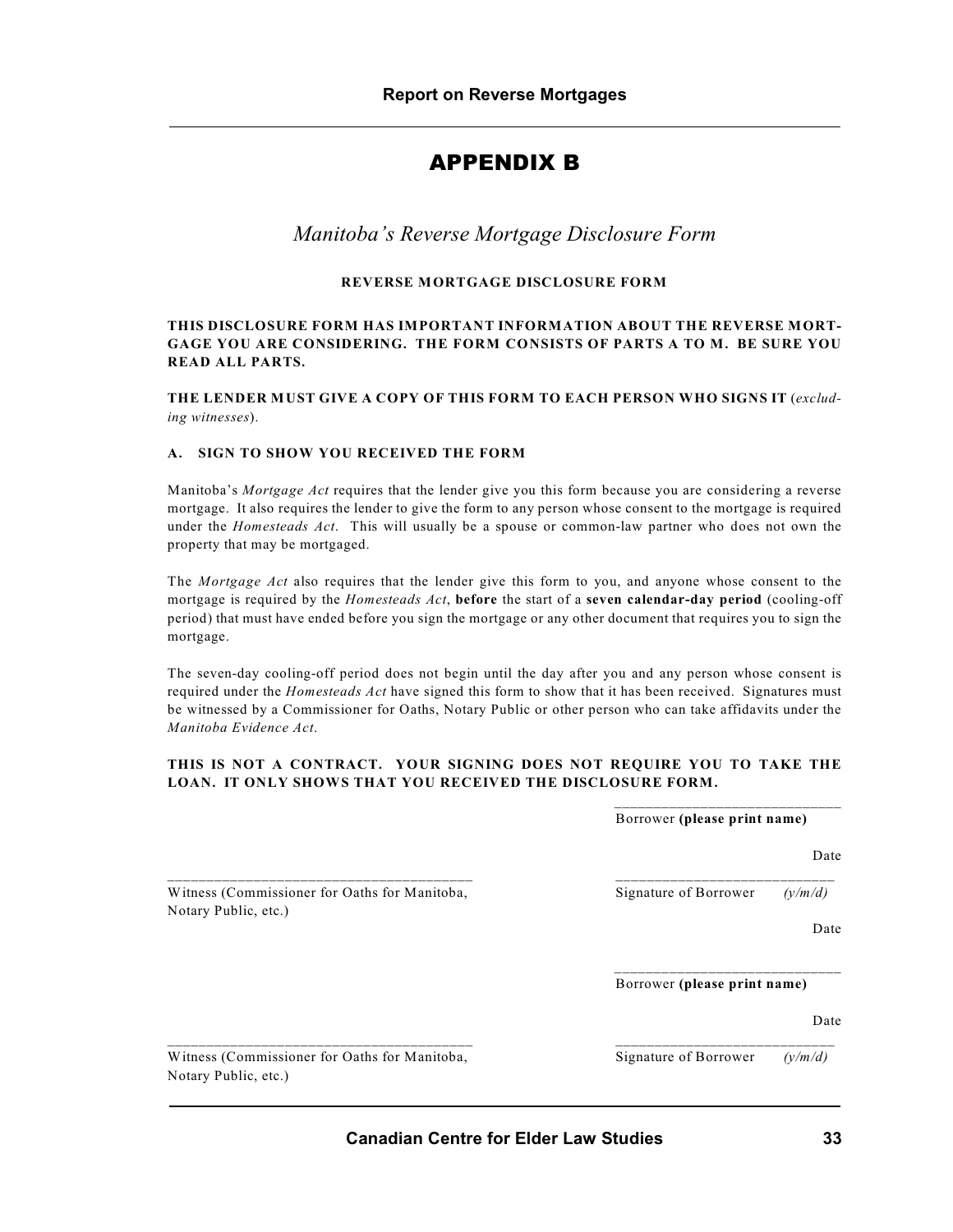#### **THIS IS NOT A CONTRACT. YOUR SIGNING DOES NOT REQUIRE YOU TO TAKE THE LOAN. IT ONLY SHOWS THAT YOU RECEIVED THE DISCLOSURE FORM.**

\_\_\_\_\_\_\_\_\_\_\_\_\_\_\_\_\_\_\_\_\_\_\_\_\_\_\_\_\_\_\_\_\_\_\_\_\_\_\_ \_\_\_\_\_\_\_\_\_\_\_\_\_\_\_\_\_\_\_\_\_\_\_\_\_\_\_\_

\_\_\_\_\_\_\_\_\_\_\_\_\_\_\_\_\_\_\_\_\_\_\_\_\_\_\_\_\_ Person Whose Consent is Required **(please print name)**

Date

Witness (Commissioner for Oaths for Manitoba, Signature of Person Whose  $(y/m/d)$ Notary Public, etc.) Consent is Required

\_\_\_\_\_\_\_\_\_\_\_\_\_\_\_\_\_\_\_\_\_\_\_\_\_\_\_\_\_ Person Whose Consent is Required **(please print name)**

Date

Witness (Commissioner for Oaths for Manitoba, Signature of Person Whose  $(y/m/d)$ Notary Public, etc.) Consent is Required

#### **B. WHAT IF I SIGNED THE MORTGAGE BEFORE RECEIVING THE DISCLOSURE FORM?**

\_\_\_\_\_\_\_\_\_\_\_\_\_\_\_\_\_\_\_\_\_\_\_\_\_\_\_\_\_\_\_\_\_\_\_\_\_\_\_ \_\_\_\_\_\_\_\_\_\_\_\_\_\_\_\_\_\_\_\_\_\_\_\_\_\_\_\_

If you have already signed the mortgage or any other document that obligates you to sign the mortgage and you do not want to continue with the loan, the *Mortgage Act* might allow you to cancel. If you have already spent all or part of the loan funds, the Act might reduce your obligations under the loan. You should call the Consumers' Bureau at 945-3800 or 1-800-782-0067 (toll free in Manitoba) if you want more information.

#### **C. REVERSE MORTGAGES ARE NOT LIKE ORDINARY MORTGAGES**

- 1. A reverse mortgage is a loan based on the equity you have in the property being mortgaged. The loan amount may depend on such factors as the amount of equity you have in the property, your age, and the location and value of the property. As with other mortgages, you owe interest on the money borrowed through a reverse mortgage.
- 2. Reverse mortgages usually differ from ordinary mortgages in at least two important ways:
	- a) the interest rate is usually higher with reverse mortgages than with short term conventional mortgages; and
	- b) with reverse mortgages, the loan is usually not required to be repaid until the borrower dies or the property is sold.

Since you usually make no payments before the end of the loan, the amount of debt you owe under a reverse mortgage loan will accumulate. Depending on the interest rate and the amount of the loan, the amount of debt can accumulate quickly.

3. A risk with a reverse mortgage loan is that your debt can consume all of your equity in the property. As a result, you or your family may find that equity being counted on for other purposes no longer exists.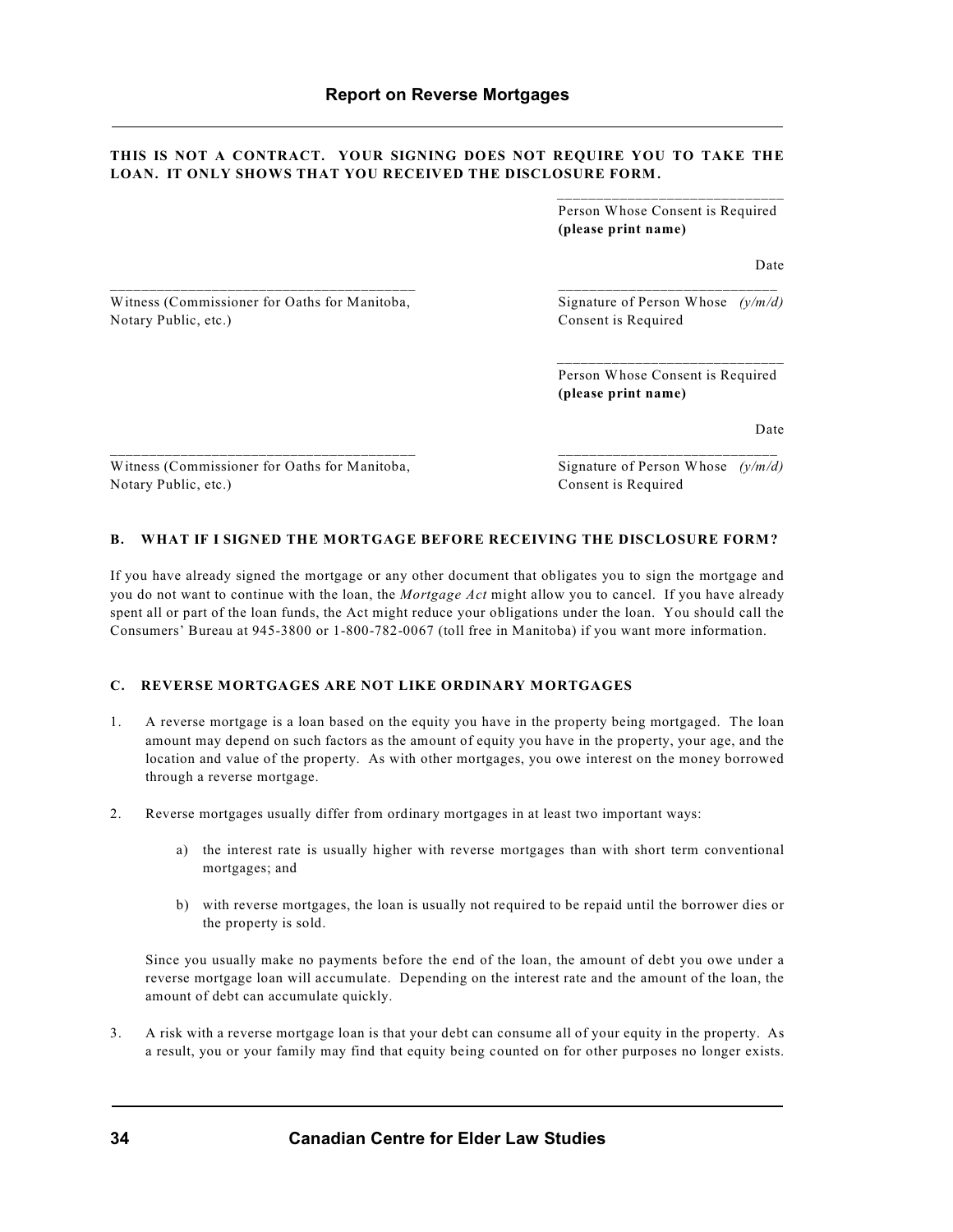Tables in Part M show how your equity in the property could be affected by the interest rate, the length of the loan you are considering and changes in the value of your property.

4. Unless a judge orders otherwise, you will not have to pay back more than the fair market value of your property as determined when the property is sold or otherwise transferred to a new owner.

#### **D. LENDER**

|                | Lender (prospective mortgagee)                                                                                           |
|----------------|--------------------------------------------------------------------------------------------------------------------------|
|                | Address                                                                                                                  |
|                | <b>Contact Person</b><br>Phone Number of Contact Person                                                                  |
| Е.             | PROPERTY TO BE MORTGAGED                                                                                                 |
|                | Address                                                                                                                  |
|                |                                                                                                                          |
|                |                                                                                                                          |
|                | Legal Description<br>(attach schedule if necessary)                                                                      |
| $\mathbf{F}$ . | FEES AND OTHER COSTS OF THE LOAN                                                                                         |
| 1.             | Fees and Other Costs the Lender Requires the Borrower to Pay to the Lender or Another Person as a<br>Result of this Loan |

#### **(if estimated, place E in the brackets)**

| a)           | property appraisal                            | \$ () paid from loan | paid from another source |                                                         |
|--------------|-----------------------------------------------|----------------------|--------------------------|---------------------------------------------------------|
| $\mathbf{b}$ | independent legal advice \$ () paid from loan |                      | paid from another source | $\sim$ $\sim$ $\sim$ $\sim$                             |
| c)           | application fee                               | () paid from loan    | paid from another source | $\begin{array}{cc} \text{S} & \text{ } \end{array}$ ( ) |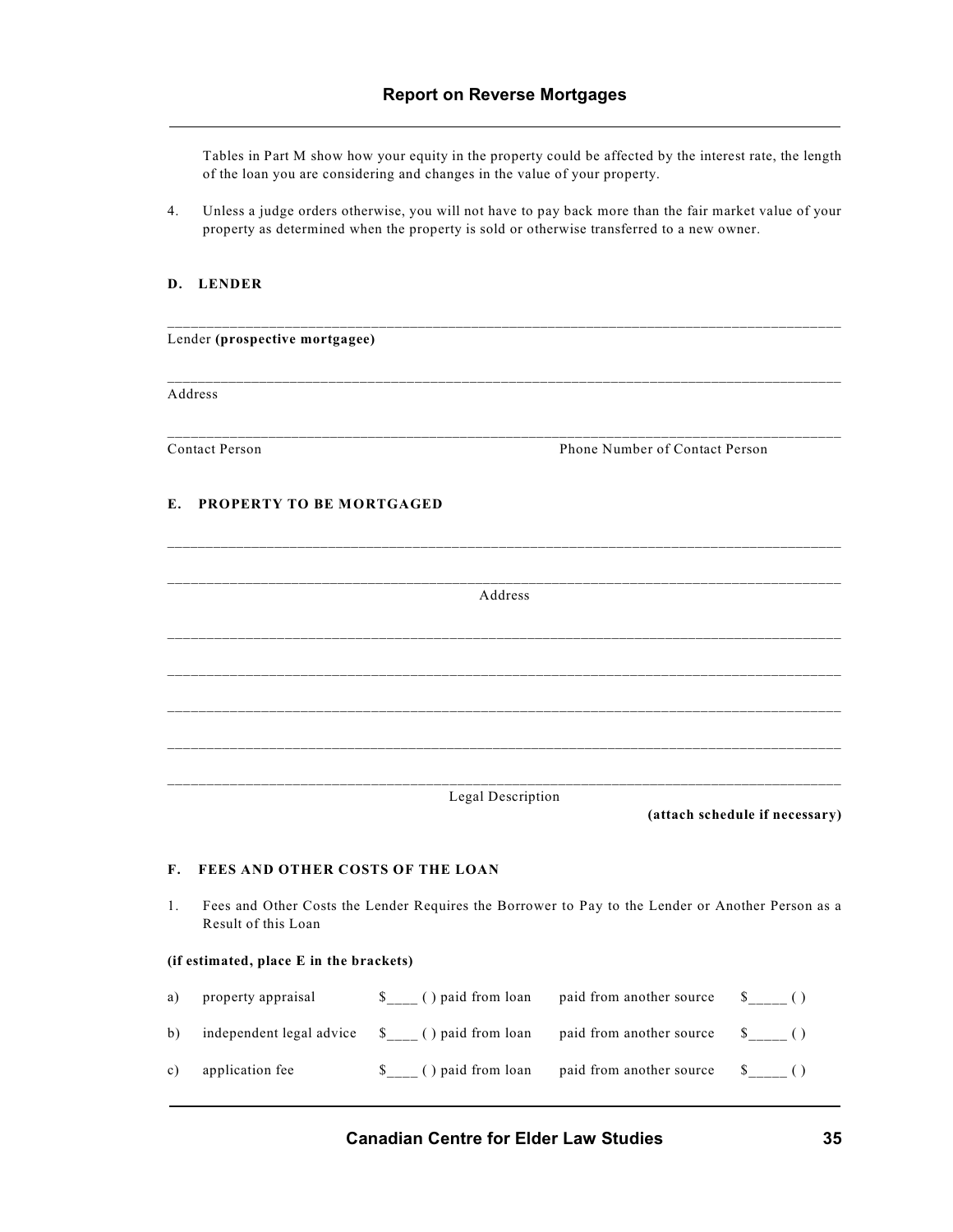d) Other fees and costs the lender requires the borrower to pay to the lender or another person as a result of

|    | this loan (identify each)                                                                                                                                                                                                                                                                                                                                                                |                          |                                |
|----|------------------------------------------------------------------------------------------------------------------------------------------------------------------------------------------------------------------------------------------------------------------------------------------------------------------------------------------------------------------------------------------|--------------------------|--------------------------------|
|    | $\begin{picture}(40,40)(-10,0) \put(0,0){\vector(1,0){100}} \put(10,0){\vector(1,0){100}} \put(10,0){\vector(1,0){100}} \put(10,0){\vector(1,0){100}} \put(10,0){\vector(1,0){100}} \put(10,0){\vector(1,0){100}} \put(10,0){\vector(1,0){100}} \put(10,0){\vector(1,0){100}} \put(10,0){\vector(1,0){100}} \put(10,0){\vector(1,0){100}} \put(10,0){\vector(1,0$<br>(state particulars) |                          |                                |
|    | \$ () paid from loan                                                                                                                                                                                                                                                                                                                                                                     | paid from another source |                                |
|    | (state particulars)                                                                                                                                                                                                                                                                                                                                                                      |                          |                                |
|    | $s$ <sub>_____</sub> () paid from loan                                                                                                                                                                                                                                                                                                                                                   | paid from another source |                                |
|    |                                                                                                                                                                                                                                                                                                                                                                                          |                          | (attach schedule if necessary) |
| 2. | Subtotal: Fees and Other Costs paid from loan                                                                                                                                                                                                                                                                                                                                            |                          | $s_{\text{---}}(x)$            |
| 3. | Subtotal: Fees and Other Costs paid from a source of funds other than the loan                                                                                                                                                                                                                                                                                                           |                          | $s_{---}( )$                   |
| 4. | Total Fees and Other Costs                                                                                                                                                                                                                                                                                                                                                               |                          | $\sqrt[3]{}$ ()                |
| G. | <b>LOAN AMOUNT GOING TO BORROWER AND TOTAL AMOUNT BEING BORROWED</b>                                                                                                                                                                                                                                                                                                                     |                          |                                |
| 1. | Actual loan funds you would receive                                                                                                                                                                                                                                                                                                                                                      |                          |                                |
| 2. | Actual amount of funds you would have to repay, excluding interest<br>(F.2. plus G.1.)                                                                                                                                                                                                                                                                                                   |                          |                                |
| Н. | <b>INTEREST COSTS</b>                                                                                                                                                                                                                                                                                                                                                                    |                          |                                |
| 1. | <b>Interest Rate Changes</b>                                                                                                                                                                                                                                                                                                                                                             |                          |                                |
| a) | the interest rate will be equal to (describe method of determining the interest rate)                                                                                                                                                                                                                                                                                                    |                          |                                |
| b) | the interest rate can change every months                                                                                                                                                                                                                                                                                                                                                |                          |                                |
| c) | the first date when the interest rate will possibly change is                                                                                                                                                                                                                                                                                                                            |                          |                                |
|    |                                                                                                                                                                                                                                                                                                                                                                                          |                          | (describe date)                |
| 2. | Initial interest rate ______%                                                                                                                                                                                                                                                                                                                                                            |                          |                                |
| 3. | Interest will be compounded ______ times per year                                                                                                                                                                                                                                                                                                                                        |                          |                                |
| 4. | Due to the effect of compounding, the effective initial interest rate is _____% per year                                                                                                                                                                                                                                                                                                 |                          |                                |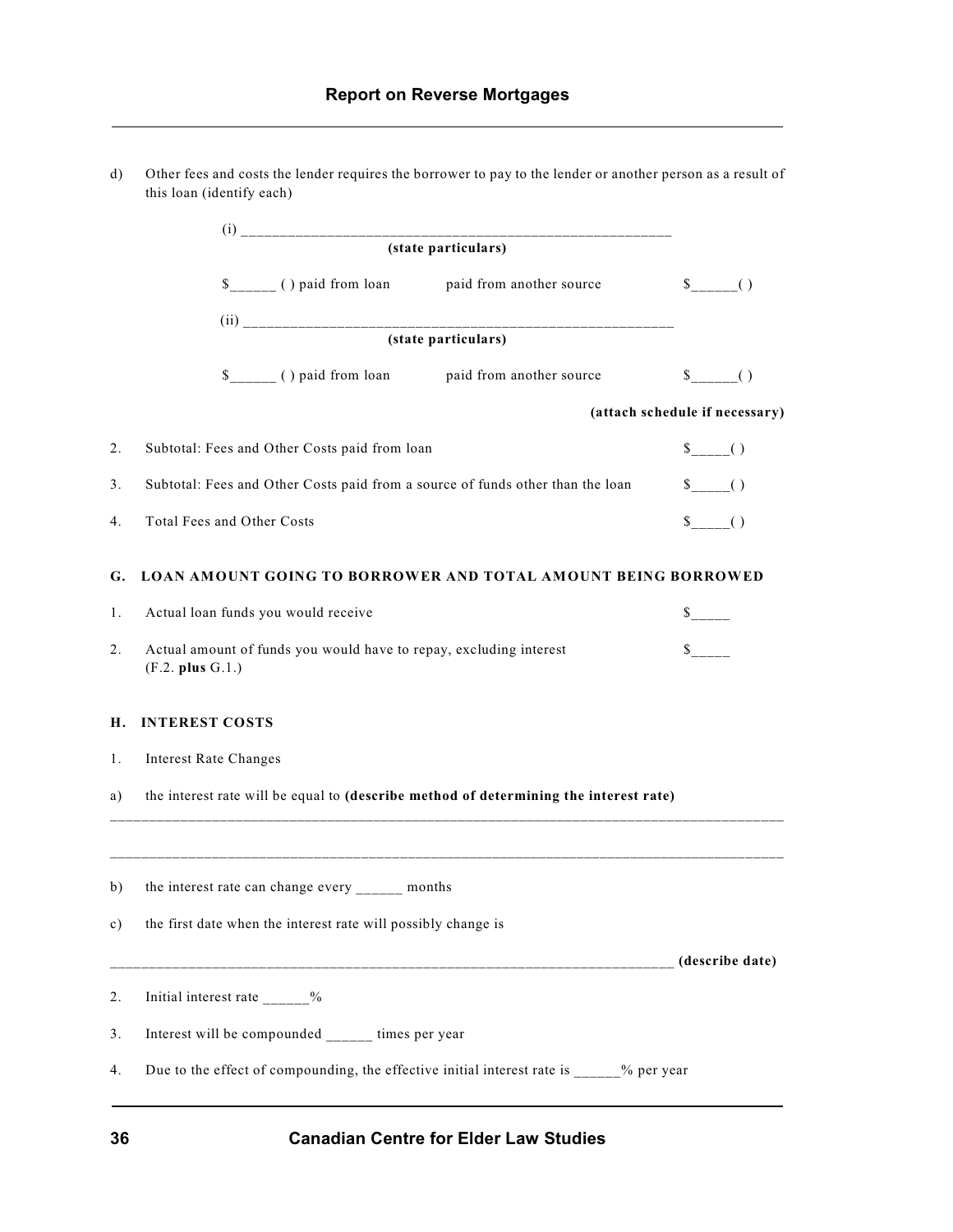5. Based on the initial interest rate, the amount of interest that would accumulate during first 12 months of the loan is \$\_\_\_\_\_\_

**Note: You are subject to interest rate risk. The higher the interest rate, the faster your equity in the property will decrease.**

#### **I. DATE LOAN TO BE REPAID**

If you do what you are required to do under the loan, it will not have to be repaid, unless a judge orders otherwise, until the earlier of

days after the date the property is sold by you;

Or

days after the date of your death or, if there is more than one borrower, the death of the last borrower to die.

It is important to note that the debt may have to be repaid before the death of the borrower(s) or the sale of the property by the borrower(s). This can happen if you fail to do what is required under the loan such as fail to pay property taxes or insurance or fail to maintain the property in good condition.

\_\_\_\_\_\_\_\_\_\_\_\_\_\_\_\_\_\_\_\_\_\_\_\_\_\_\_\_\_\_\_\_\_\_\_\_\_\_\_\_\_\_\_\_\_\_\_\_\_\_\_\_\_\_\_\_\_\_\_\_\_\_\_\_\_\_\_\_\_\_\_\_\_\_\_\_\_\_\_\_\_\_\_\_\_\_

\_\_\_\_\_\_\_\_\_\_\_\_\_\_\_\_\_\_\_\_\_\_\_\_\_\_\_\_\_\_\_\_\_\_\_\_\_\_\_\_\_\_\_\_\_\_\_\_\_\_\_\_\_\_\_\_\_\_\_\_\_\_\_\_\_\_\_\_\_\_\_\_\_\_\_\_\_\_\_\_\_\_\_\_\_\_

\_\_\_\_\_\_\_\_\_\_\_\_\_\_\_\_\_\_\_\_\_\_\_\_\_\_\_\_\_\_\_\_\_\_\_\_\_\_\_\_\_\_\_\_\_\_\_\_\_\_\_\_\_\_\_\_\_\_\_\_\_\_\_\_\_\_\_\_\_\_\_\_\_\_\_\_\_\_\_\_\_\_\_\_\_\_\_

\_\_\_\_\_\_\_\_\_\_\_\_\_\_\_\_\_\_\_\_\_\_\_\_\_\_\_\_\_\_\_\_\_\_\_\_\_\_\_\_\_\_\_\_\_\_\_\_\_\_\_\_\_\_\_\_\_\_\_\_\_\_\_\_\_\_\_\_\_\_\_\_\_\_\_\_\_\_\_\_\_\_\_\_\_\_\_

#### **J. EARLY REPAYMENT**

- 1. Partial prepayments of the loan are permitted \_\_\_\_\_\_\_ yes \_\_\_\_\_\_\_ no **(if partial prepayments of the loan are permitted, indicate any conditions)**
- 2. If the loan is prepaid in full, there is a prepayment penalty \_\_\_\_\_\_\_\_ yes \_\_\_\_\_\_\_\_ no **(if there is a penalty, state how it is determined)**

3. Prepayment of accumulated interest is permitted \_\_\_\_\_\_\_ yes \_\_\_\_\_\_\_ no **(state any conditions)**

#### **K. STATEMENTS OF ACCOUNT**

1. The lender will give you statements of account at no charge every \_\_\_\_\_\_ months.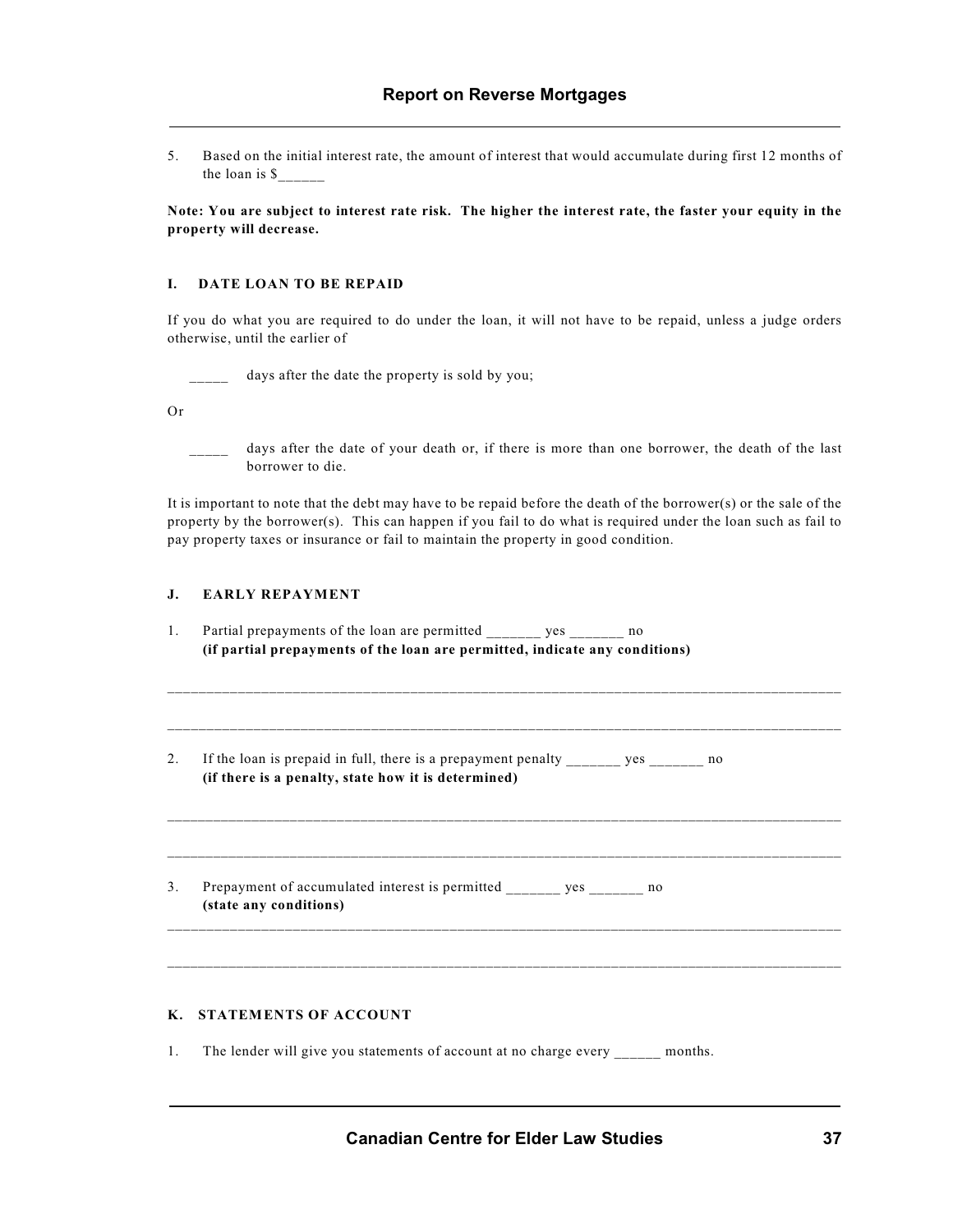#### 2. The statements will include

|    | a)            | interest rate                                              |     |                |
|----|---------------|------------------------------------------------------------|-----|----------------|
|    |               | $\mathbf{i}$<br>current                                    | yes | no             |
|    |               | all rates since last statement<br>$\overline{11}$          | yes | no             |
|    | b)            | amount of loan                                             | yes | no             |
|    | $\mathbf{c})$ | total amount owed as of date of statement                  | yes | no             |
|    | d)            | amount of any prepayments since last statement             |     |                |
|    |               | $\mathbf{i}$<br>interest                                   | yes | no             |
|    |               | loan<br>$\rm ii)$                                          | yes | n <sub>0</sub> |
| 3. |               | Borrower can request a statement<br>of account at any time | yes | n <sub>0</sub> |
|    |               |                                                            |     |                |
|    |               |                                                            |     |                |

4 Section 25 of Manitoba's *Mortgage Act* gives you the right to request a statement of account once every 12 months or whenever you need one to pay off the loan or sell the property. The lender cannot charge you for the statement.

#### **L. CONSIDER GETTING ADVICE**

- 1. Review this disclosure document carefully.
- 2. This disclosure document is not a contract and does not contain all of the details of the mortgage you are considering.
- 3. It is strongly recommended that you talk to your lawyer about this reverse mortgage before you sign the mortgage or any other document that requires you to sign the mortgage.
- 4. It is also recommended that you talk to someone employed by a bank, credit union or other financial institution or an accredited financial advisor to make sure a reverse mortgage is the best option for you.
- 5. You might also want to talk to a family member or friend about this reverse mortgage.

#### **M. EFFECT OF INTEREST RATE, LENGTH OF LOAN AND PROPERTY VALUE ON YOUR EQUITY IN THE PROPERTY**

Tables I and II show how the interest rate, length of loan and changes in property value could affect the amount of equity you have in your property.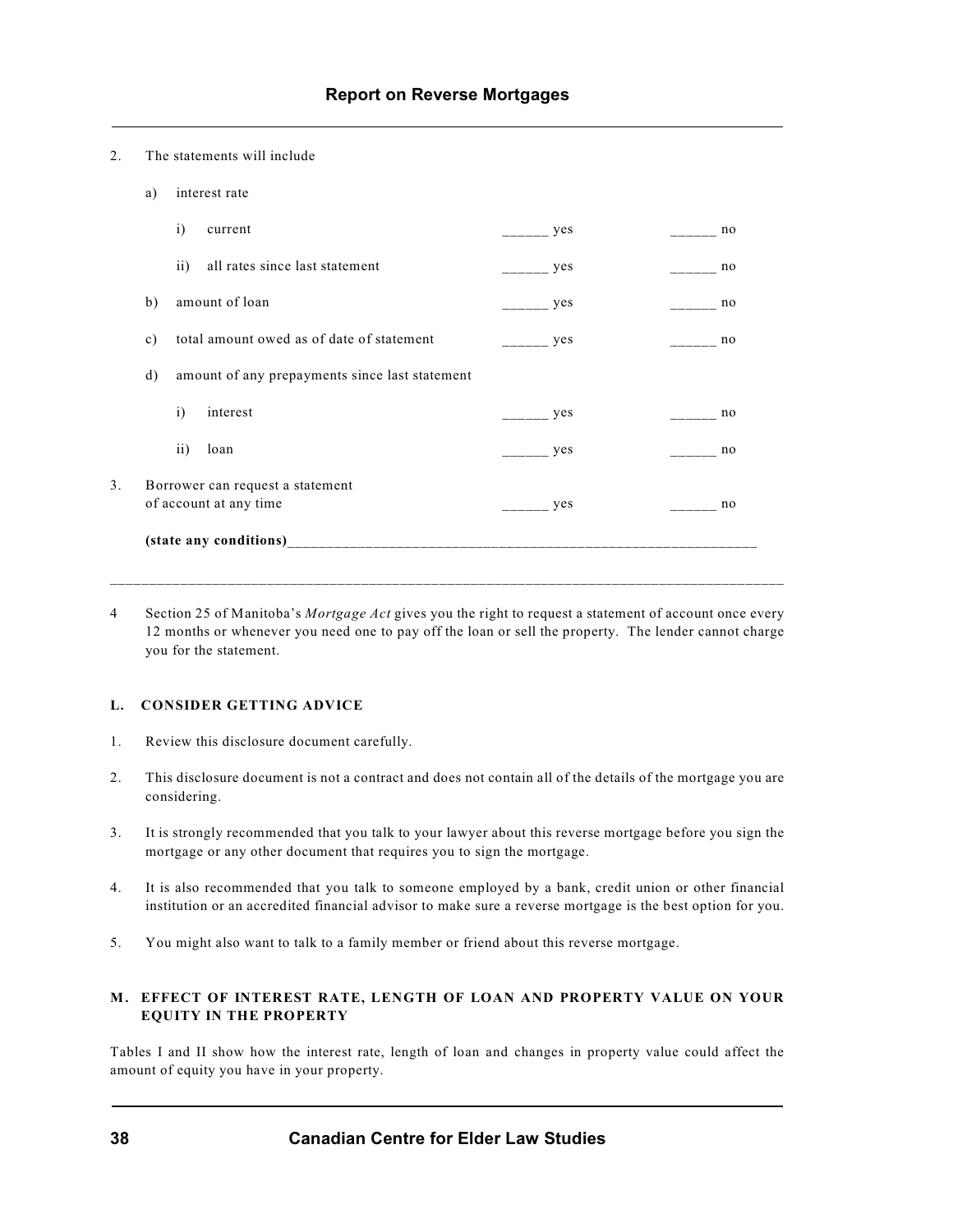#### **TABLE I: INITIAL INTEREST RATE**

Table I assumes that the interest rate does not change from the initial rate of  $\%$  (from H.2.). Table I shows how the amount of equity you have in the property is affected by the length of the loan. It also shows what can happen if the value of your property did not increase or increased by 1.0% per year.

| (a) | Property Value (land and buildings) as per                          |  |
|-----|---------------------------------------------------------------------|--|
|     | most recent property tax bill                                       |  |
| or  |                                                                     |  |
|     | most recent appraisal by an accredited appraiser<br>$\overline{11}$ |  |
| (b) | Amount of Loan                                                      |  |
| (c) | Estimated Equity $[(a)$ minus $(b)]$                                |  |
|     | Interest Rate $(from H.2.)$                                         |  |
|     |                                                                     |  |

|                |                           | <b>Assume Property Value Does</b><br>Not Change |                                                   |                         | <b>Assume Property Value In-</b><br>creases by 1.0% per year |
|----------------|---------------------------|-------------------------------------------------|---------------------------------------------------|-------------------------|--------------------------------------------------------------|
| End of<br>Year | <b>Amount Owed</b><br>(A) | Property<br>Value (B)                           | <b>Equity Re-</b><br>maining<br>$(B)$ minus $(A)$ | Property<br>Value $(C)$ | <b>Equity Re-</b><br>maining<br>$(C)$ minus $(A)$            |
| 2              |                           |                                                 |                                                   |                         |                                                              |
| 3              |                           |                                                 |                                                   |                         |                                                              |
| $\overline{4}$ |                           |                                                 |                                                   |                         |                                                              |
| 5              |                           |                                                 |                                                   |                         |                                                              |
| 6              |                           |                                                 |                                                   |                         |                                                              |
| 7              |                           |                                                 |                                                   |                         |                                                              |
| 8<br>9         |                           |                                                 |                                                   |                         |                                                              |
|                |                           |                                                 |                                                   |                         |                                                              |
| 10             |                           |                                                 |                                                   |                         |                                                              |
| 15             |                           |                                                 |                                                   |                         |                                                              |
| 20             |                           |                                                 |                                                   |                         |                                                              |
| 25             |                           |                                                 |                                                   |                         |                                                              |

IT IS IMPORTANT THAT YOU UNDERSTAND THAT THE INFORMATION IN TABLE I IS BASED ON ASSUMPTIONS. BEFORE YOU HAVE REPAID THE LOAN, INTEREST RATES COULD HAVE INCREASED BY MORE THAN THE AMOUNT SHOWN IN THE TABLE OR THEY COULD HAVE DECREASED.

SIMILARLY, THE VALUE OF YOUR PROPERTY MAY HAVE INCREASED BY MORE THAN THE AMOUNTS SHOWN IN THE TABLE, OR IT MAY HAVE DECREASED. A DECREASE IN THE VALUE OF YOUR PROPERTY WOULD CAUSE YOUR EQUITY TO DECREASE TOO.

THE FIGURES ARE EXAMPLES TO SHOW YOU WHAT COULD HAPPEN AND TO HELP YOU UNDERSTAND HOW A REVERSE MORTGAGE WORKS.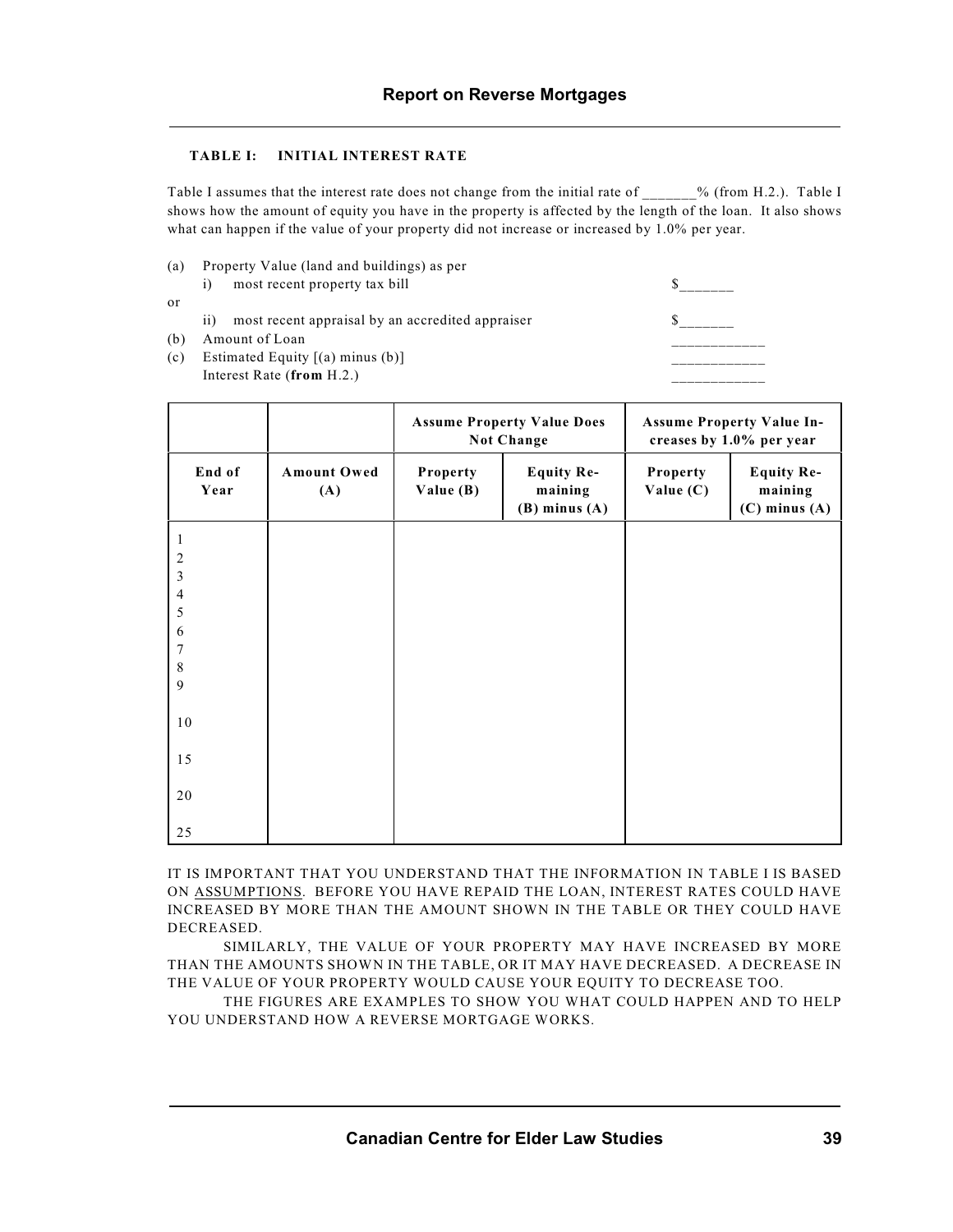#### **TABLE II: INTEREST RATE THAT IS TWO PERCENTAGE POINTS HIGHER THAN INI-TIAL INTEREST RATE**

Table II assumes that the interest rate is constant at  $\%$  which is two percentage points higher than the initial rate (H.2. plus two percentage points). Like Table I, the information in Table II shows how the amount of equity you have in the property is affected by the length of the loan. As with Table I, the information also shows what can happen if the value of your property did not increase or increased by 1.0% per year.

| (a) | Property Value (land and buildings) as per              |  |
|-----|---------------------------------------------------------|--|
|     | most recent property tax bill                           |  |
| 0r  |                                                         |  |
|     | most recent appraisal by an accredited appraiser<br>11) |  |
| (b) | Amount of Loan                                          |  |
| (c) | Estimated Equity $[(a)$ minus $(b)]$                    |  |
|     | Interest Rate (from H.2. plus 2 percentage points)      |  |
|     |                                                         |  |
|     |                                                         |  |

|                     |                           | <b>Assume Property Value Does</b><br><b>Not Change</b> |                                                   |                         | <b>Assume Property Value In-</b><br>creases by 1.0% per year |
|---------------------|---------------------------|--------------------------------------------------------|---------------------------------------------------|-------------------------|--------------------------------------------------------------|
| End of<br>Year      | <b>Amount Owed</b><br>(A) | Property<br>Value $(B)$                                | <b>Equity Re-</b><br>maining<br>$(B)$ minus $(A)$ | Property<br>Value $(C)$ | <b>Equity Remain-</b><br>ing<br>$(C)$ minus $(A)$            |
| 1<br>$\overline{2}$ |                           |                                                        |                                                   |                         |                                                              |
| 3<br>4              |                           |                                                        |                                                   |                         |                                                              |
| 5<br>6              |                           |                                                        |                                                   |                         |                                                              |
| 7<br>8              |                           |                                                        |                                                   |                         |                                                              |
| 9                   |                           |                                                        |                                                   |                         |                                                              |
| 10                  |                           |                                                        |                                                   |                         |                                                              |
| 15                  |                           |                                                        |                                                   |                         |                                                              |
| 20                  |                           |                                                        |                                                   |                         |                                                              |
| 25                  |                           |                                                        |                                                   |                         |                                                              |

IT IS IMPORTANT THAT YOU UNDERSTAND THAT THE INFORMATION IN TABLE I IS BASED ON ASSUMPTIONS. BEFORE YOU HAVE REPAID THE LOAN, INTEREST RATES COULD HAVE INCREASED BY MORE THAN THE AMOUNT SHOWN IN THE TABLE OR THEY COULD HAVE DECREASED.

SIMILARLY, THE VALUE OF YOUR PROPERTY MAY HAVE INCREASED BY MORE THAN THE AMOUNTS SHOWN IN THE TABLE, OR IT MAY HAVE DECREASED. A DECREASE IN THE VALUE OF YOUR PROPERTY WOULD CAUSE YOUR EQUITY TO DECREASE TOO.

THE FIGURES ARE EXAMPLES TO SHOW YOU WHAT COULD HAPPEN AND TO HELP YOU UNDERSTAND HOW A REVERSE MORTGAGE WORKS.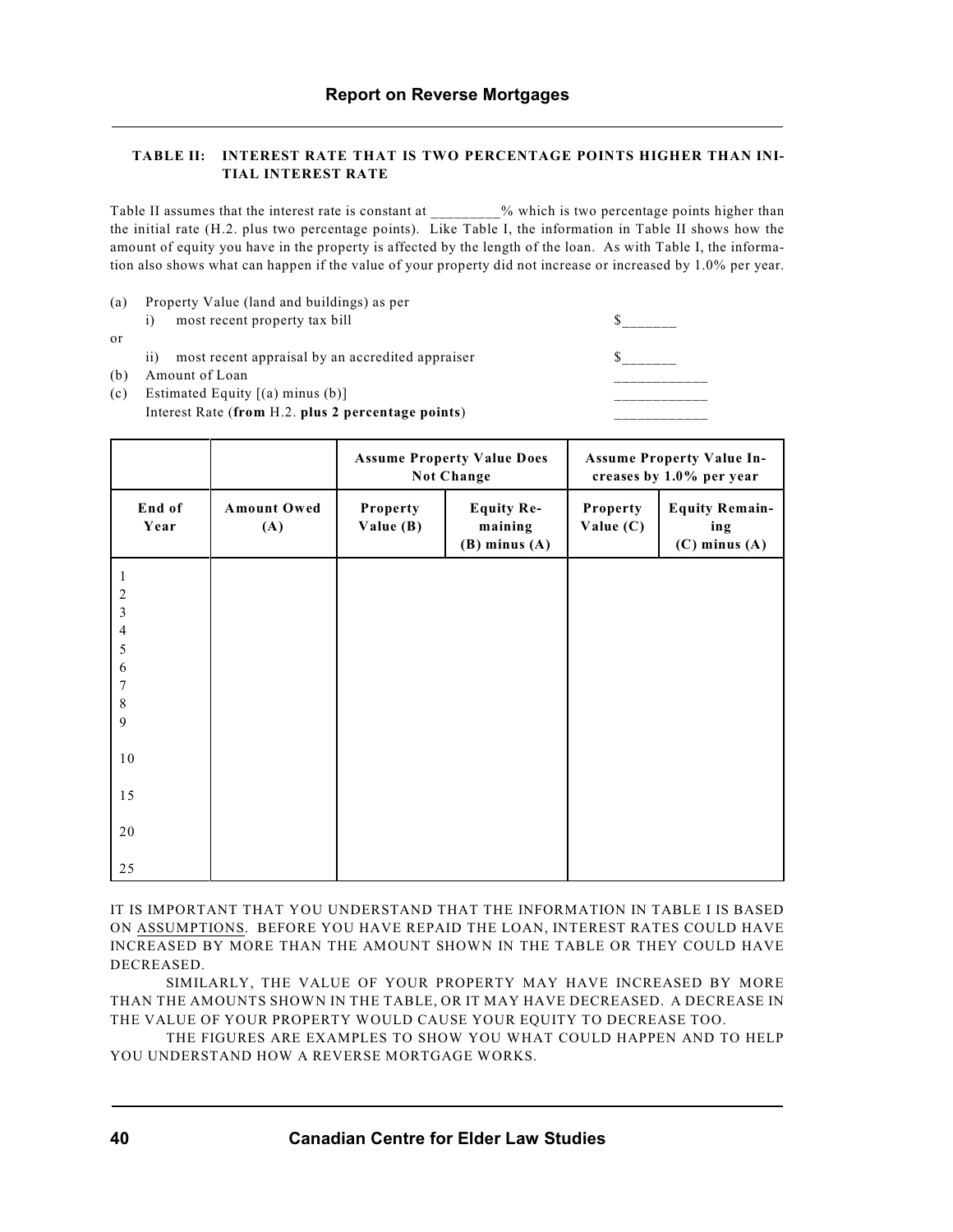# APPENDIX C

*Questions Posed in the Consultation Paper*

- *Question (1) Should British Columbia enact legislation that specifically regulates reverse mortgages?*
- *Question (2) Does Manitoba's legislation provide an acceptable model for legislation in British Columbia?*
- *Question (3) Manitoba's legislation contains the following major provisions:*
	- *(a) Enhanced disclosure of information to borrowers, provided by way of a standard form.*
	- *(b) A seven-day cooling-off period between disclosure and completion of the reverse mortgage transaction.*
	- *(c) Encouragement that borrowers seek independent legal or financial advice, but no mandatory requirement that borrowers act on this encouragement.*
	- *(d) Quasi-criminal penalties for lenders who breach their disclosure obligations.*
	- *(e) Regulation and enforcement by a government consumer affairs agency.*
	- *(f) Express authority for the courts to make orders varying unfair terms in a reverse mortgage.*

*Should British Columbia change any of these provisions, if it chooses to enact legislation regulating reverse mortgages? Should any other provisions be added to the legislation?*